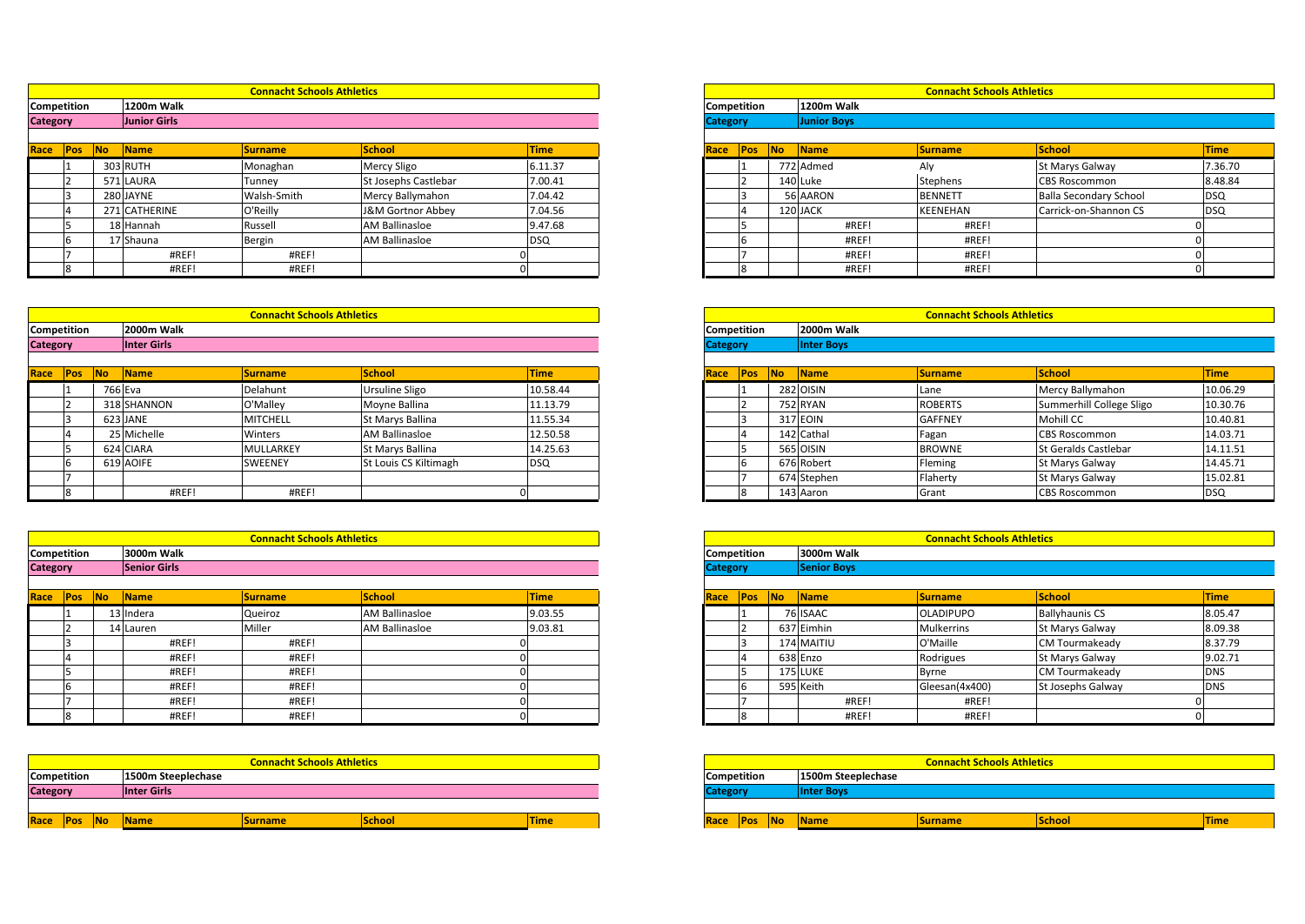|             | <b>Connacht Schools Athletics</b> |                                                                                              |                                                                                                                                                                             |                                               |                | <b>Connacht Schools Athletics</b> |                   |
|-------------|-----------------------------------|----------------------------------------------------------------------------------------------|-----------------------------------------------------------------------------------------------------------------------------------------------------------------------------|-----------------------------------------------|----------------|-----------------------------------|-------------------|
|             |                                   |                                                                                              |                                                                                                                                                                             |                                               |                |                                   |                   |
|             |                                   |                                                                                              |                                                                                                                                                                             |                                               |                |                                   |                   |
| #REF!       | #REF!                             |                                                                                              |                                                                                                                                                                             |                                               | 609 Cathan     |                                   | <b>St Josephs</b> |
| 481 NIAMH   |                                   |                                                                                              | <b>DNS</b>                                                                                                                                                                  |                                               | 148 John       | Martin                            | <b>CBS Rosco</b>  |
| 88 ELLEN    |                                   |                                                                                              | <b>DNS</b>                                                                                                                                                                  |                                               | 407 RORY TOBIA | <b>BROWN</b>                      | Sancta Ma         |
| 87 MARY     |                                   |                                                                                              |                                                                                                                                                                             |                                               | 52 Thomas      | O Neill                           | Athlone C         |
| 25 Michelle |                                   |                                                                                              |                                                                                                                                                                             |                                               | 425 Ruairí     | Mac Sweeney                       | Seamount          |
| 588 EORNA   |                                   |                                                                                              | 6.48.43                                                                                                                                                                     |                                               | 672 Stephen    | Flaherty                          | St Marys 0        |
| 587 ANNA    |                                   |                                                                                              |                                                                                                                                                                             |                                               | 775 Philip     | King                              | Moate CS          |
| 373 Sarah   |                                   |                                                                                              |                                                                                                                                                                             |                                               | 560 THOMAS     | <b>DEVANEY</b>                    | <b>St Geralds</b> |
|             |                                   | Gilhooley<br>YEATES<br><b>MULROY</b><br>Winters<br>CARR<br><b>PHILLIPS</b><br><b>MC CANN</b> | <b>Presentation College Athenry</b><br>St Josephs Foxford<br>St Josephs Foxford<br><b>AM Ballinasloe</b><br><b>Ballyhaunis CS</b><br><b>Ballyhaunis CS</b><br>SM&P Swinford | 5.36.72<br>6.17.0<br><b>DNS</b><br><b>DNF</b> |                |                                   | <b>Broderick</b>  |

|                    | 481 NIAMH           | <b>IMC CANN</b>                   | <b>ISM&amp;P Swinford</b> | <b>DNS</b> |                    | 148 John           |
|--------------------|---------------------|-----------------------------------|---------------------------|------------|--------------------|--------------------|
| 8                  | #REF!               | #REF!                             |                           |            |                    | 609 Cathan         |
|                    |                     |                                   |                           |            |                    |                    |
|                    |                     |                                   |                           |            |                    |                    |
|                    |                     | <b>Connacht Schools Athletics</b> |                           |            |                    |                    |
| <b>Competition</b> | 15000m Steeplechase |                                   |                           |            | <b>Competition</b> | 2000m Steer        |
| <b>Category</b>    | <b>Senior Girls</b> |                                   |                           |            | <b>Category</b>    | <b>Senior Boys</b> |
|                    |                     |                                   |                           |            |                    |                    |

| Race               | Pos | <b>No</b> | <b>Name</b>        | <b>Surname</b>                    | <b>School</b>      | <b>Time</b> |
|--------------------|-----|-----------|--------------------|-----------------------------------|--------------------|-------------|
|                    |     |           | 428 AOIFE          | O'Brien                           | <b>SH Westport</b> | 5.43.38     |
|                    |     |           | 448 ELLEN          | Smith                             | Sligo Grammar      | <b>DNS</b>  |
|                    | 3   |           | #REF!              | #REF!                             |                    |             |
|                    | 4   |           | #REF!              | #REF!                             |                    |             |
|                    | 5   |           | #REF!              | #REF!                             |                    |             |
|                    | 6   |           | #REF!              | #REF!                             |                    |             |
|                    |     |           | #REF!              | #REF!                             |                    |             |
|                    | 8   |           | #REF!              | #REF!                             |                    |             |
|                    |     |           |                    |                                   |                    |             |
|                    |     |           |                    |                                   |                    |             |
|                    |     |           |                    | <b>Connacht Schools Athletics</b> |                    |             |
| <b>Competition</b> |     |           | <b>75m Hurdles</b> |                                   |                    |             |

|                 | #REF<br>#REF!      | #REF<br>#REF!                     |               |             |                       | #REF<br>#REF!     | #REF<br>#REF!                     |               |             |
|-----------------|--------------------|-----------------------------------|---------------|-------------|-----------------------|-------------------|-----------------------------------|---------------|-------------|
|                 |                    |                                   |               |             |                       |                   |                                   |               |             |
|                 |                    |                                   |               |             |                       |                   |                                   |               |             |
|                 |                    | <b>Connacht Schools Athletics</b> |               |             |                       |                   | <b>Connacht Schools Athletics</b> |               |             |
| Competition     | 75m Hurdles        |                                   |               |             | Competition           | 75m Hurdles       |                                   |               |             |
| <b>Category</b> | <b>Minor Girls</b> |                                   |               |             | <b>Category</b>       | <b>Minor Boys</b> |                                   |               |             |
|                 |                    |                                   |               |             |                       |                   |                                   |               |             |
| Race Pos No     | <b>Name</b>        | <b>Surname</b>                    | <b>School</b> | <b>Time</b> | Race<br><b>Pos</b> No | <b>IName</b>      | <b>ISurname</b>                   | <b>School</b> | <b>Time</b> |

| Race | <b>Pos</b>                        | <b>No</b> | <b>Name</b>   | <b>Surname</b> | <b>School</b>            | Time  | Race               | <b>Pos</b> | <b>No</b> | Name        | <b>Surname</b>                    | School           |
|------|-----------------------------------|-----------|---------------|----------------|--------------------------|-------|--------------------|------------|-----------|-------------|-----------------------------------|------------------|
|      |                                   |           | 308 Farell    | Aoibhinn       | Mercy Woodford           | 12.06 |                    |            |           | 649 Hasan   | Diarrassouba                      | St Marys 0       |
|      |                                   |           | 68 MOYA       | O'Connell      | <b>Ballinrobe CS</b>     | 12.43 |                    |            | 650 Ify   |             | Asogu                             | St Marys 0       |
|      |                                   |           | 524 ERIN      | Somers         | St Clares Manorhamilton  | 12.85 |                    |            |           | 539 NED     | <b>BURKE</b>                      | <b>St Colman</b> |
|      |                                   |           | 166 ELIZABETH | Tighe          | <b>CM Ballymote</b>      | 13.16 |                    |            |           | 4 SEAN      | <b>CONHEADY</b>                   | Abbey CC         |
|      |                                   |           | 478 HAZEL     | Lavin          | <b>SM&amp;P Swinford</b> | 13.24 |                    |            |           | #REF!       | #REF!                             |                  |
|      |                                   |           | #REF!         | #REF!          |                          |       |                    |            |           | #REF!       | #REF!                             |                  |
|      |                                   |           | #REF!         | #REF!          |                          |       |                    |            |           | #REF!       | #REF!                             |                  |
|      |                                   |           | #REF!         | #REF!          |                          |       |                    |            |           | #REF!       | #REF!                             |                  |
|      |                                   |           |               |                |                          |       |                    |            |           |             |                                   |                  |
|      | <b>Connacht Schools Athletics</b> |           |               |                |                          |       |                    |            |           |             | <b>Connacht Schools Athletics</b> |                  |
|      | <b>Competition</b><br>75m Hurdles |           |               |                |                          |       | <b>Competition</b> |            |           | 80m Hurdles |                                   |                  |

| <b>Category</b>    | <b>Junior Girls</b> |                                   |  | <b>Category</b> | <b>Junior Boys</b> |
|--------------------|---------------------|-----------------------------------|--|-----------------|--------------------|
| <b>Competition</b> | 75m Hurdles         |                                   |  | Competition     | 80m Hurdles        |
|                    |                     | <b>Connacht Schools Athletics</b> |  |                 |                    |
|                    |                     |                                   |  |                 |                    |
| 8                  | #REF!               | #REF!                             |  |                 | #REF!              |
|                    | #REF!               | #REF!                             |  |                 | #REF!              |

| Race | Pos | <b>INo</b> | <b>Name</b> | <b>Surname</b> | <b>School</b>                       | <b>Time</b> |
|------|-----|------------|-------------|----------------|-------------------------------------|-------------|
|      |     |            | 6 SAOIRSE   | Wynne          | Abbey CC Boyle                      | 12.16       |
|      |     |            | 614 Aoibhe  | Deelev         | <b>St Killians New Inn</b>          | 12.33       |
|      |     |            | 168 ORLA    | Connolly       | <b>CM Ballymote</b>                 | 12.8        |
|      |     |            | 365 Ellie   | Cronin         | <b>Presentation College Athenry</b> | 12.82       |
|      |     |            | 366 Saoirse | Healy          | <b>Presentation College Athenry</b> | 13.31       |

| 373 Sarah   | Gilhooley       | Presentation College Athenry | 5.36.72    |
|-------------|-----------------|------------------------------|------------|
| 587 ANNA    | <b>YEATES</b>   | St Josephs Foxford           | 6.17.0     |
| 588 EORNA   | <b>MULROY</b>   | St Josephs Foxford           | 6.48.43    |
| 25 Michelle | Winters         | AM Ballinasloe               | <b>DNS</b> |
| 87 MARY     | CARR            | <b>Ballyhaunis CS</b>        | <b>DNF</b> |
| 88 ELLEN    | <b>PHILLIPS</b> | <b>Ballyhaunis CS</b>        | <b>DNS</b> |
| 481 NIAMH   | <b>MC CANN</b>  | <b>SM&amp;P Swinford</b>     | <b>DNS</b> |
| #REF!       | #REF!           |                              |            |

|           |                     | <b>Connacht Schools Athletics</b> |                    |             |
|-----------|---------------------|-----------------------------------|--------------------|-------------|
| :ition    | 15000m Steeplechase |                                   |                    |             |
|           | Senior Girls        |                                   |                    |             |
| No<br>Pos | Name                | <b>Surname</b>                    | School             | <b>Time</b> |
|           | 428 AOIFE           | O'Brien                           | <b>SH Westport</b> | 5.43.38     |
|           | 448 ELLEN           | Smith                             | Sligo Grammar      | <b>DNS</b>  |
|           | #REF!               | #REF!                             |                    |             |
|           | #REF!               | #REF!                             |                    |             |
|           | #REF!               | #REF!                             |                    |             |
|           | #REF!               | #REF!                             |                    |             |
|           | #REF!               | #REF!                             |                    |             |
|           | #REF!               | #REF!                             |                    |             |

| #REF!              | #REF!                             |                |                   |
|--------------------|-----------------------------------|----------------|-------------------|
| #REF!              | #REF!                             |                |                   |
|                    |                                   |                |                   |
|                    |                                   |                |                   |
|                    | <b>Connacht Schools Athletics</b> |                |                   |
| 75m Hurdles        |                                   |                |                   |
| <b>Minor Girls</b> |                                   |                |                   |
|                    |                                   |                |                   |
| <b>Name</b>        | <b>Surname</b>                    | School         | Time <sup>1</sup> |
| 308 Farell         | Aoibhinn                          | Mercy Woodford | 12.06             |

|                    | <b>Connacht Schools Athletics</b> |                         |             |  |  |  |  |
|--------------------|-----------------------------------|-------------------------|-------------|--|--|--|--|
| 75m Hurdles        |                                   |                         |             |  |  |  |  |
| <b>Minor Girls</b> |                                   |                         |             |  |  |  |  |
| <b>Name</b>        | <b>Surname</b>                    | School                  | <b>Time</b> |  |  |  |  |
| 308 Farell         | Aoibhinn                          | Mercy Woodford          | 12.06       |  |  |  |  |
| 68 MOYA            | O'Connell                         | <b>Ballinrobe CS</b>    | 12.43       |  |  |  |  |
| 524 ERIN           | Somers                            | St Clares Manorhamilton | 12.85       |  |  |  |  |
| 166 ELIZABETH      | Tighe                             | <b>CM Ballymote</b>     | 13.16       |  |  |  |  |
| 478 HAZEL          | Lavin                             | SM&P Swinford           | 13.24       |  |  |  |  |
| #REF!              | #REF!                             |                         |             |  |  |  |  |
| #REF!              | #REF!                             |                         |             |  |  |  |  |
| #REF!              | #REF!                             |                         |             |  |  |  |  |

|                  |                     | <b>Connacht Schools Athletics</b> |                                     |             |
|------------------|---------------------|-----------------------------------|-------------------------------------|-------------|
| ition:           | 75m Hurdles         |                                   |                                     |             |
|                  | <b>Junior Girls</b> |                                   |                                     |             |
|                  |                     |                                   |                                     |             |
| <b>No</b><br>Pos | <b>Name</b>         | <b>Surname</b>                    | <b>School</b>                       | <b>Time</b> |
|                  | 6 SAOIRSE           | Wynne                             | Abbey CC Boyle                      | 12.16       |
|                  | 614 Aoibhe          | Deeley                            | St Killians New Inn                 | 12.33       |
|                  | 168 ORLA            | Connolly                          | <b>CM Ballymote</b>                 | 12.8        |
|                  |                     | Cronin                            | <b>Presentation College Athenry</b> | 12.82       |
|                  | 365 Ellie           |                                   |                                     |             |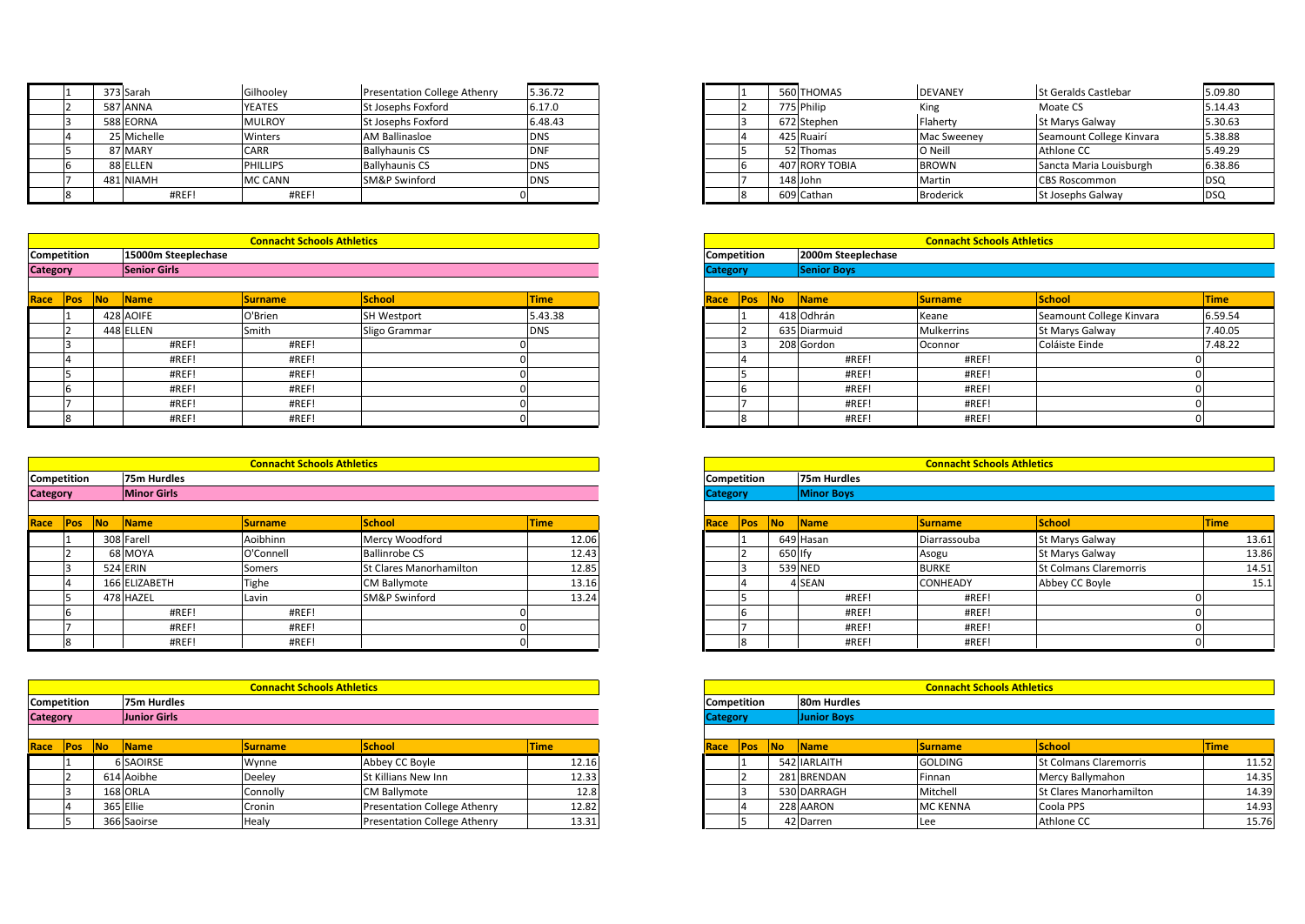| <b>Competition</b> | 80m Hurdles |                                   |                                |       | <b>Competition</b> | 100m Hurdles |
|--------------------|-------------|-----------------------------------|--------------------------------|-------|--------------------|--------------|
|                    |             | <b>Connacht Schools Athletics</b> |                                |       |                    |              |
|                    |             |                                   |                                |       |                    |              |
|                    | #REF!       | #REF!                             |                                |       |                    | #REF!        |
|                    | 526 CAOIMHE | <b>Hughes</b>                     | <b>St Clares Manorhamilton</b> | 15.06 |                    | #REF!        |
| ь                  | 507 Aine    | Kelly                             | St Brigids College Loughrea    | 13.46 | 6                  | #REF!        |
|                    |             |                                   |                                |       |                    |              |

|                 |           | 526 CAOIMHE | Hughes                            | <b>St Clares Manorhamilton</b> | 15.06 |                    |  | #REF!             | #REF!     |                      |       |
|-----------------|-----------|-------------|-----------------------------------|--------------------------------|-------|--------------------|--|-------------------|-----------|----------------------|-------|
|                 |           | #REF!       | #REF                              |                                |       |                    |  | #REF!             | #REF!     |                      |       |
|                 |           |             |                                   |                                |       |                    |  |                   |           |                      |       |
|                 |           |             |                                   |                                |       |                    |  |                   |           |                      |       |
|                 |           |             | <b>Connacht Schools Athletics</b> |                                |       |                    |  |                   |           |                      |       |
| Competition     |           | 80m Hurdles |                                   |                                |       | Competition        |  | 100m Hurdles      |           |                      |       |
| <b>Category</b> |           | Inter Girls |                                   |                                |       | <b>Category</b>    |  | <b>Inter Boys</b> |           |                      |       |
|                 |           |             |                                   |                                |       |                    |  |                   |           |                      |       |
| Race <b>Pos</b> | <b>No</b> | <b>Name</b> | <b>Surname</b>                    | School                         | Time  | Race <b>Pos</b> No |  | <b>Name</b>       | Surname   | <b>School</b>        | Time  |
|                 |           | 86 NIAMH    | O NEILL                           | <b>Ballyhaunis CS</b>          |       |                    |  | 72 CIAN           | O CONNELL | <b>Ballinrobe CS</b> | 14.59 |

| Race               | Pos | <b>No</b> | <b>Name</b>  | <b>Surname</b>                    | <b>School</b>         | <b>Time</b> | Race               | <b>Pos</b> | <b>INO</b> | <b>Name</b>  | <b>Surname</b>                    | <b>School</b> |
|--------------------|-----|-----------|--------------|-----------------------------------|-----------------------|-------------|--------------------|------------|------------|--------------|-----------------------------------|---------------|
|                    |     |           | 86 NIAMH     | <b>O NEILL</b>                    | <b>Ballyhaunis CS</b> | 13          |                    |            |            | 72 CIAN      | O CONNELL                         | Ballinrobe    |
|                    |     |           | 158 Ciara    | Nee                               | Clifden CS            | 16.61       |                    |            |            | 746 CRAIG    | McLoughlin                        | Summerhi      |
|                    |     |           | #REF!        | #REF!                             |                       |             |                    |            |            | 378 Ryan     | <b>McNeilis</b>                   | Presentati    |
|                    |     |           | #REF!        | #REF!                             |                       |             |                    |            |            | #REF!        | #REF!                             |               |
|                    |     |           | #REF!        | #REF!                             |                       |             |                    |            |            | #REF!        | #REF!                             |               |
|                    |     |           | #REF!        | #REF!                             |                       |             |                    | ıĥ         |            | #REF!        | #REF!                             |               |
|                    |     |           | #REF!        | #REF!                             |                       |             |                    |            |            | #REF!        | #REF!                             |               |
|                    |     |           | #REF!        | #REF!                             |                       |             |                    |            |            | #REF!        | #REF!                             |               |
|                    |     |           |              |                                   |                       |             |                    |            |            |              |                                   |               |
|                    |     |           |              | <b>Connacht Schools Athletics</b> |                       |             |                    |            |            |              | <b>Connacht Schools Athletics</b> |               |
| <b>Competition</b> |     |           | 100m Hurdles |                                   |                       |             | <b>Competition</b> |            |            | 110m Hurdles |                                   |               |

|                    |                | #REF!               | #REF                              |                      |             |      |                    |    | #REF!              | #REF!                             |                              | $\Omega$    |
|--------------------|----------------|---------------------|-----------------------------------|----------------------|-------------|------|--------------------|----|--------------------|-----------------------------------|------------------------------|-------------|
|                    |                | #REF!               | #REF!                             |                      |             |      |                    |    | #REF!              | #REF!                             |                              | 0           |
|                    |                |                     |                                   |                      |             |      |                    |    |                    |                                   |                              |             |
|                    |                |                     | <b>Connacht Schools Athletics</b> |                      |             |      |                    |    |                    | <b>Connacht Schools Athletics</b> |                              |             |
| Competition        |                | 100m Hurdles        |                                   |                      |             |      | Competition        |    | 110m Hurdles       |                                   |                              |             |
| <b>Category</b>    |                | <b>Senior Girls</b> |                                   |                      |             |      | <b>Category</b>    |    | <b>Senior Boys</b> |                                   |                              |             |
|                    |                |                     |                                   |                      |             |      |                    |    |                    |                                   |                              |             |
| Race Pos           | N <sub>o</sub> | Name                | <b>Surname</b>                    | <b>School</b>        | <b>Time</b> | Race | Pos                | No | Name               | <b>Surname</b>                    | School                       | <b>Time</b> |
|                    |                | 67 SARAH            | <b>QUINN</b>                      | <b>Ballinrobe CS</b> | 15.17       |      |                    |    | 730 SHANE          | <b>MOONEY</b>                     | Summerhill College Sligo     |             |
|                    |                | #REF!               | #REF!                             |                      |             |      |                    |    | 358 Patryk         | Woleniuk                          | Presentation College Athenry |             |
|                    |                | #REF!               | #REF!                             |                      |             |      |                    |    | 627 Raoof          | Bazazadegan                       | St Marys Galway              |             |
|                    |                | #REF!               | #REF                              |                      |             |      |                    |    | 628 Arturis        | Mozairitis                        | St Marys Galway              |             |
|                    |                | #REF!               | #REF!                             |                      |             |      |                    |    | #REF!              | #REF!                             |                              |             |
|                    |                | #REF!               | #REF!                             |                      |             |      |                    |    | #REF!              | #REF!                             |                              |             |
|                    |                | #REF!               | #REF!                             |                      |             |      |                    |    | #REF!              | #REF!                             |                              |             |
|                    |                | #REF!               | #REF!                             |                      |             |      |                    |    | #REF!              | #REF!                             |                              |             |
|                    |                |                     |                                   |                      |             |      |                    |    |                    |                                   |                              |             |
|                    |                |                     | <b>Connacht Schools Athletics</b> |                      |             |      |                    |    |                    | <b>Connacht Schools Athletics</b> |                              |             |
| <b>Competition</b> |                | 100m                |                                   |                      |             |      | <b>Competition</b> |    | 100m               |                                   |                              |             |

|                    |            |     | #REF!              | #REF!                             | 0                               |             |                 |            |           | #R                |
|--------------------|------------|-----|--------------------|-----------------------------------|---------------------------------|-------------|-----------------|------------|-----------|-------------------|
|                    | 8          |     | #REF!              | #REF!                             | 0                               |             |                 | 8          |           | #R                |
|                    |            |     |                    |                                   |                                 |             |                 |            |           |                   |
|                    |            |     |                    |                                   |                                 |             |                 |            |           |                   |
|                    |            |     |                    | <b>Connacht Schools Athletics</b> |                                 |             |                 |            |           |                   |
| <b>Competition</b> |            |     | 100m               |                                   |                                 |             | Competition     |            |           | 100m              |
| <b>Category</b>    |            |     | <b>Minor Girls</b> |                                   |                                 |             | <b>Category</b> |            |           | <b>Minor Boys</b> |
|                    |            |     |                    |                                   |                                 |             |                 |            |           |                   |
| Race               | <b>Pos</b> | No. | <b>Name</b>        | <b>Surname</b>                    | <b>School</b>                   | <b>Time</b> | Race            | <b>Pos</b> | <b>No</b> | Name              |
|                    |            |     | 483 KATE           | Hosey                             | <b>St Attractas Tubbercurry</b> | 13.48       |                 |            | 211 Uyi   |                   |
|                    |            |     | 114 SOPHIE         | McCabe                            | Carrick-on-Shannon CS           | 13.64       |                 |            |           | 116 TOYOSI        |
|                    | 3          |     | 165 EMMA           | Connolly                          | <b>CM Ballymote</b>             | 13.94       |                 | 3          |           | <b>556 DARA</b>   |
|                    | 4          |     | 16 Sophie          | Cunningham                        | <b>AM Ballinasloe</b>           | 14.02       |                 | 14         |           | 735 JOSH          |
|                    | 5          |     | 430 ALISHA         | Kalala                            | <b>SH Westport</b>              | 14.28       |                 | 5          |           | 600 Brian         |
|                    | 6          |     | 153 ROCHELLE       | <b>CONNOLLY</b>                   | Clifden CS                      | 14.33       |                 | 6          |           | 649 Hasan         |
|                    |            |     | 345 Layo           | Olulana                           | <b>OLB Athlone</b>              | 14.58       |                 |            |           | #R                |
|                    | 8          |     | #REF!              | #REF!                             |                                 |             |                 | 8          |           | #R                |

| 507 Aine<br>St Brigids College Loughrea<br>Kelly<br>13.46<br>#REF!<br>#REF!<br>IЬ |  |  |  |
|-----------------------------------------------------------------------------------|--|--|--|
|                                                                                   |  |  |  |
| 526 CAOIMHE<br>St Clares Manorhamilton<br>#REF!<br>15.06<br>#REF!<br>Hughes       |  |  |  |
| #REF!<br>#REF!<br>#REF!<br>#REF!                                                  |  |  |  |

| <b>Connacht Schools Athletics</b> |                |                       |             |  |  |  |  |  |  |  |
|-----------------------------------|----------------|-----------------------|-------------|--|--|--|--|--|--|--|
| 80m Hurdles                       |                |                       |             |  |  |  |  |  |  |  |
| <b>Inter Girls</b>                |                |                       |             |  |  |  |  |  |  |  |
|                                   |                |                       |             |  |  |  |  |  |  |  |
| <b>Name</b>                       | <b>Surname</b> | School                | <b>Time</b> |  |  |  |  |  |  |  |
| 86 NIAMH                          | O NEILL        | <b>Ballyhaunis CS</b> |             |  |  |  |  |  |  |  |
| 158 Ciara                         | Nee            | Clifden CS            | 16.61       |  |  |  |  |  |  |  |
| #REF!                             | #REF!          |                       |             |  |  |  |  |  |  |  |
| #REF!                             | #REF!          |                       |             |  |  |  |  |  |  |  |
| #REF!                             | #REF!          |                       |             |  |  |  |  |  |  |  |
| #REF!                             | #REF!          |                       |             |  |  |  |  |  |  |  |
| #REF!                             | #REF!          |                       |             |  |  |  |  |  |  |  |
| #REF!                             | #REF!          |                       |             |  |  |  |  |  |  |  |

|            |                     | <b>Connacht Schools Athletics</b> |                      |             |
|------------|---------------------|-----------------------------------|----------------------|-------------|
| ition:     | 100m Hurdles        |                                   |                      |             |
|            | <b>Senior Girls</b> |                                   |                      |             |
|            |                     |                                   |                      |             |
| No.<br>Pos | <b>Name</b>         | <b>Surname</b>                    | School               | <b>Time</b> |
|            | 67 SARAH            | <b>QUINN</b>                      | <b>Ballinrobe CS</b> | 15.17       |
|            | #REF!               | #REF!                             |                      |             |
|            | #REF!               | #REF!                             |                      |             |
|            | #REF!               | #REF!                             |                      |             |
|            | #REF!               | #REF!                             |                      |             |
|            | #REF!               | #REF!                             |                      |             |
|            | #REF                | #REF!                             |                      |             |

|           |                    | <b>Connacht Schools Athletics</b> |                                 |             |
|-----------|--------------------|-----------------------------------|---------------------------------|-------------|
| ition:    | 100m               |                                   |                                 |             |
|           | <b>Minor Girls</b> |                                   |                                 |             |
|           |                    |                                   |                                 |             |
| No<br>Pos | Name               | <b>Surname</b>                    | <b>School</b>                   | <b>Time</b> |
|           | 483 KATE           | Hosey                             | <b>St Attractas Tubbercurry</b> | 13.48       |
|           | 114 SOPHIE         | McCabe                            | Carrick-on-Shannon CS           | 13.64       |
|           | 165 EMMA           | Connolly                          | <b>CM Ballymote</b>             | 13.94       |
|           | 16 Sophie          | Cunningham                        | <b>AM Ballinasloe</b>           | 14.02       |
|           | 430 ALISHA         | Kalala                            | <b>SH Westport</b>              | 14.28       |
|           | 153 ROCHELLE       | CONNOLLY                          | Clifden CS                      | 14.33       |
|           | 345 Layo           | Olulana                           | <b>OLB Athlone</b>              | 14.58       |
|           | #REF!              | #REF!                             |                                 |             |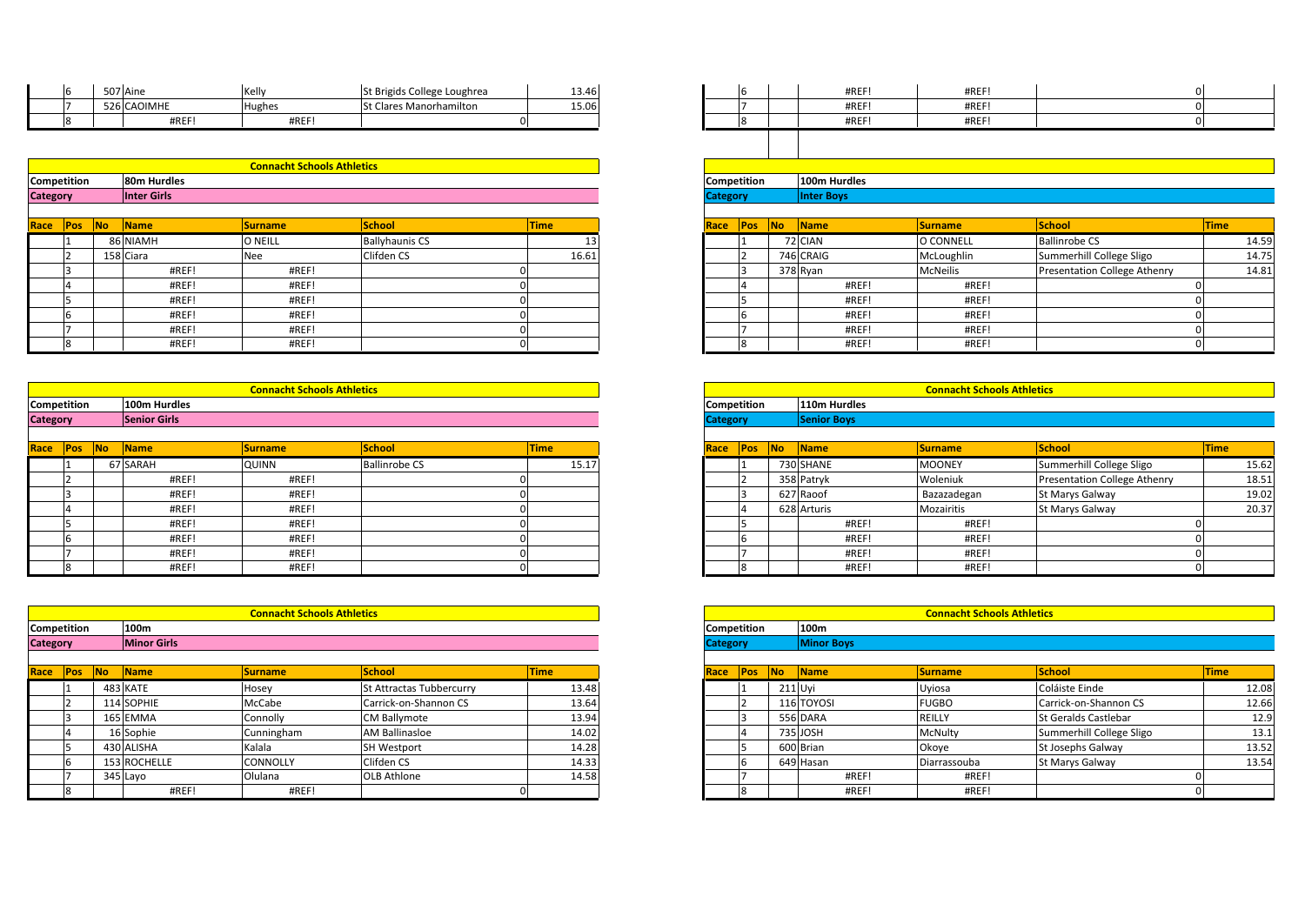|             |     |           |                     | <b>Connacht Schools Athletics</b> |                                                                                                                 |      |
|-------------|-----|-----------|---------------------|-----------------------------------|-----------------------------------------------------------------------------------------------------------------|------|
|             |     |           | 100m                |                                   |                                                                                                                 |      |
| Competition |     |           |                     |                                   |                                                                                                                 |      |
| Category    |     |           | <b>Junior Girls</b> |                                   |                                                                                                                 |      |
|             |     |           |                     |                                   |                                                                                                                 |      |
| Race        | Pos | <b>No</b> | Name                | <b>Surname</b>                    | School                                                                                                          | Time |
|             |     |           |                     | <b>Contract Contract Contract</b> | the contract of the contract of the contract of the contract of the contract of the contract of the contract of |      |

| Competition | 100m        |                                   |                                  |       | <b>Competition</b> |   | 100m        |                                   |                    |
|-------------|-------------|-----------------------------------|----------------------------------|-------|--------------------|---|-------------|-----------------------------------|--------------------|
|             |             | <b>Connacht Schools Athletics</b> |                                  |       |                    |   |             | <b>Connacht Schools Athletics</b> |                    |
|             |             |                                   |                                  |       |                    |   |             |                                   |                    |
|             | 301 MEADHB  | Mooney                            | Mercy Sligo                      | 14.11 |                    | 8 | #REF!       | #REF!                             |                    |
|             | 505 Ornaith | Coen                              | St Brigids College Loughrea      | 13.67 |                    |   | #REF!       | #REF!                             |                    |
|             | 722 Alisha  | Larkin                            | St Raphaels Loughrea             | 13.45 |                    |   | 62 EOGAHN   | SHANLEY                           | Ballinamo          |
|             | 435 RUTH    | Moran                             | <b>SH Westport</b>               | 13.42 |                    |   | 557 CIAN    | <b>MULROE</b>                     | <b>St Geralds</b>  |
|             | 755 Sarah   | Agboola                           | <b>Taylors Hill Galway</b>       | 13.38 |                    |   | 43 Unity    | Ovaiwe                            | Athlone C          |
|             | 388 claire  | enahola                           | <b>Presentation College Tuam</b> | 13.17 |                    |   | 691 DYLAN   | <b>THORNTON</b>                   | St Mureda          |
|             | 489 ELLEN   | Kilcoyne                          | St Attractas Tubbercurry         | 12.99 |                    |   | 490 ADAM    | <b>WALSH</b>                      | <b>St Attracta</b> |
|             | 625 ERIN    | Taheny                            | St Marys Ballysadare             | 12.71 |                    |   | 657 Patrick | Nnadi                             | St Marys 0         |

|                 |            | 505 Ornaith        | Coen                              | St Brigids College Loughrea |             | 13.67 |                    |         | #REF                   | #REF!                             |                      |      |
|-----------------|------------|--------------------|-----------------------------------|-----------------------------|-------------|-------|--------------------|---------|------------------------|-----------------------------------|----------------------|------|
|                 |            | 301 MEADHB         | Mooney                            | <b>Mercy Sligo</b>          |             | 14.11 |                    |         | #REF!                  | #REF!                             |                      |      |
|                 |            |                    |                                   |                             |             |       |                    |         |                        |                                   |                      |      |
|                 |            |                    |                                   |                             |             |       |                    |         |                        |                                   |                      |      |
|                 |            |                    | <b>Connacht Schools Athletics</b> |                             |             |       |                    |         |                        | <b>Connacht Schools Athletics</b> |                      |      |
| Competition     |            | 100m               |                                   |                             |             |       | <b>Competition</b> |         | 100m                   |                                   |                      |      |
| <b>Category</b> |            | <b>Inter Girls</b> |                                   |                             |             |       | <b>Category</b>    |         | <b>Inter Boys</b>      |                                   |                      |      |
|                 |            |                    |                                   |                             |             |       |                    |         |                        |                                   |                      |      |
| Race Pos        | <b>INo</b> | <b>Name</b>        | <b>Surname</b>                    | <b>School</b>               | <b>Time</b> |       | Race <b>Pos</b> No |         | $\sqrt{\mathsf{Name}}$ | Surname                           | <b>School</b>        | Time |
|                 |            | 329 GOSPEL         | <b>IDAHOR</b>                     | Movne CS Longford           |             | 12.8  |                    | 561 BEN |                        | <b>EDEH</b>                       | St Geralds Castlebar | 11.6 |

| Race               | Pos | <b>No</b> | <b>Name</b> | <b>Surname</b>                    | School                      | <b>Time</b> | Race               | <b>Pos</b> | No. | <b>Name</b>  | <b>Surname</b>                    | School            |
|--------------------|-----|-----------|-------------|-----------------------------------|-----------------------------|-------------|--------------------|------------|-----|--------------|-----------------------------------|-------------------|
|                    |     |           | 329 GOSPEL  | <b>IDAHOR</b>                     | Moyne CS Longford           | 12.8        |                    |            |     | 561 BEN      | <b>EDEH</b>                       | <b>St Geralds</b> |
|                    |     |           | 316 ALANA   | <b>MC GUINNESS</b>                | <b>Mohill CC</b>            | 13.07       |                    |            |     | 670 Zino     | Johnny                            | St Marys 0        |
|                    |     |           | 517 Siona   | Lawless                           | St Brigids College Loughrea |             |                    |            |     | 386 Kacper   | Poniatowski                       | Presentati        |
|                    |     |           | 47 Megan    | Kelly                             | Athlone CC                  | 13.58       |                    |            |     | 669 Francely | Lomboto                           | St Marys 0        |
|                    |     |           | #REF!       | #REF!                             |                             | 18.56       |                    |            |     | 547 CONOR    | <b>TOUGHEY</b>                    | <b>St Colman</b>  |
|                    |     |           | #REF!       | #REF!                             |                             |             |                    |            |     | 125 NIALL    | <b>SHEERIN</b>                    | Carrick-on        |
|                    |     |           | #REF!       | #REF!                             |                             |             |                    |            |     | #REF!        | #REF!                             |                   |
|                    |     |           | #REF!       | #REF!                             |                             |             |                    |            |     | #REF!        | #REF!                             |                   |
|                    |     |           |             |                                   |                             |             |                    |            |     |              |                                   |                   |
|                    |     |           |             | <b>Connacht Schools Athletics</b> |                             |             |                    |            |     |              | <b>Connacht Schools Athletics</b> |                   |
| <b>Competition</b> |     |           | 100m        |                                   |                             |             | <b>Competition</b> |            |     | 100m         |                                   |                   |

|                 |                    |                | #REF!               | #REF!                             |                                  | 0           |                    |                |    | #REF!              | #REF!                             |                 |
|-----------------|--------------------|----------------|---------------------|-----------------------------------|----------------------------------|-------------|--------------------|----------------|----|--------------------|-----------------------------------|-----------------|
|                 |                    |                | #REF!               | #REF!                             |                                  | 0           |                    | 8              |    | #REF!              | #REF!                             |                 |
|                 |                    |                |                     |                                   |                                  |             |                    |                |    |                    |                                   |                 |
|                 |                    |                |                     | <b>Connacht Schools Athletics</b> |                                  |             |                    |                |    |                    | <b>Connacht Schools Athletics</b> |                 |
|                 | Competition        |                | 100m                |                                   |                                  |             |                    | Competition    |    | 100m               |                                   |                 |
| <b>Category</b> |                    |                | <b>Senior Girls</b> |                                   |                                  |             | <b>Category</b>    |                |    | <b>Senior Boys</b> |                                   |                 |
|                 |                    |                |                     |                                   |                                  |             |                    |                |    |                    |                                   |                 |
| Race Pos        |                    | N <sub>o</sub> | Name                | <b>Surname</b>                    | <b>School</b>                    | <b>Time</b> | Race               | Pos            | No | Name               | Surname                           | <b>School</b>   |
|                 |                    |                | 313 Rachel          | Keane                             | Moate CS                         | 12.37       |                    | 11             |    | 260 Jack           | Dempsy                            | <b>HRC Mour</b> |
|                 |                    |                | 259 Lydia           | Doyle                             | <b>HRC Mountbellew</b>           | 12.52       |                    | 12             |    | 357 Cillin         | Greene                            | Presentati      |
|                 |                    |                | 315 SIBEAL          | <b>REYNOLDS</b>                   | Mohill CC                        | 13.87       |                    | 13             |    | 65 CHRISTOPHER     | O DONNELL                         | Ballinode       |
|                 |                    |                | 474 Louise          | <b>Brady</b>                      | SM Strokestown                   | 14.26       |                    | $\overline{4}$ |    | 730 SHANE          | <b>MOONEY</b>                     | Summerhi        |
|                 |                    |                | 576 AOIFE           | Mc Hale                           | St Josephs Foxford               | 14.44       |                    | l5             |    | 307 David          | Browne                            | Mercy Wo        |
|                 | b                  |                | 387 Ailbhe          | Acton                             | <b>Presentation College Tuam</b> | 14.88       |                    | 6              |    | 731 ODHRAN         | <b>MAHON</b>                      | Summerhi        |
|                 |                    |                | #REF!               | #REF!                             |                                  |             |                    |                |    | #REF!              | #REF!                             |                 |
|                 |                    |                | #REF!               | #REF!                             |                                  | 0           |                    | l8             |    | #REF!              | #REF!                             |                 |
|                 |                    |                |                     |                                   |                                  |             |                    |                |    |                    |                                   |                 |
|                 |                    |                |                     |                                   |                                  |             |                    |                |    |                    |                                   |                 |
|                 |                    |                |                     | <b>Connacht Schools Athletics</b> |                                  |             |                    |                |    |                    | <b>Connacht Schools Athletics</b> |                 |
|                 | <b>Competition</b> |                | 200 <sub>m</sub>    |                                   |                                  |             | <b>Competition</b> |                |    | 200 <sub>m</sub>   |                                   |                 |

| Race               | Pos | <b>INo</b> | <b>Name</b>        | <b>Surname</b>                    | <b>School</b> | <b>Time</b> | Race               | <b>IPos</b> | <b>INo</b> | Name              |
|--------------------|-----|------------|--------------------|-----------------------------------|---------------|-------------|--------------------|-------------|------------|-------------------|
|                    |     |            |                    |                                   |               |             |                    |             |            |                   |
| <b>Category</b>    |     |            | <b>Minor Girls</b> |                                   |               |             | <b>Category</b>    |             |            | <b>Minor Boys</b> |
| <b>Competition</b> |     |            | 200m               |                                   |               |             | <b>Competition</b> |             |            | 200 <sub>m</sub>  |
|                    |     |            |                    | <b>Connacht Schools Athletics</b> |               |             |                    |             |            |                   |
|                    |     |            |                    |                                   |               |             |                    |             |            |                   |
|                    |     |            | #REF!              | #REF!                             |               |             |                    | ıο<br>ם ו   |            | #R                |
|                    |     |            | #REF!              | #REF!                             | 0             |             |                    |             |            | #R                |

|                   |              | <b>Connacht Schools Athletics</b> |                             |             |
|-------------------|--------------|-----------------------------------|-----------------------------|-------------|
| ition:            | 100m         |                                   |                             |             |
|                   | Junior Girls |                                   |                             |             |
|                   |              |                                   |                             |             |
| <b>No</b><br>Pos: | <b>Name</b>  | <b>Surname</b>                    | <b>School</b>               | <b>Time</b> |
|                   | 625 ERIN     | Taheny                            | St Marys Ballysadare        | 12.71       |
|                   | 489 ELLEN    | Kilcoyne                          | St Attractas Tubbercurry    | 12.99       |
|                   | 388 claire   | enahola                           | Presentation College Tuam   | 13.17       |
|                   | 755 Sarah    | Agboola                           | <b>Taylors Hill Galway</b>  | 13.38       |
|                   | 435 RUTH     | Moran                             | <b>SH Westport</b>          | 13.42       |
|                   | 722 Alisha   | Larkin                            | St Raphaels Loughrea        | 13.45       |
|                   | 505 Ornaith  | Coen                              | St Brigids College Loughrea | 13.67       |
|                   | 301 MEADHB   | Mooney                            | Mercy Sligo                 | 14.11       |

|             | <b>Connacht Schools Athletics</b> |
|-------------|-----------------------------------|
| Competition | 100m                              |
| Category    | <b>Inter Boys</b>                 |

|                    | <b>Connacht Schools Athletics</b> |                             |             |
|--------------------|-----------------------------------|-----------------------------|-------------|
| 100m               |                                   |                             |             |
| <b>Inter Girls</b> |                                   |                             |             |
| <b>Name</b>        | <b>Surname</b>                    | School                      | <b>Time</b> |
| 329 GOSPEL         | DAHOR                             | Moyne CS Longford           | 12.8        |
| 316 ALANA          | <b>MC GUINNESS</b>                | Mohill CC                   | 13.07       |
| 517 Siona          | Lawless                           | St Brigids College Loughrea |             |
| 47 Megan           | Kelly                             | Athlone CC                  | 13.58       |
| #REF!              | #REF!                             |                             | 18.56       |
| #REF!              | #REF!                             |                             |             |
| #REF!              | #REF!                             |                             |             |
| #REF!              | #REF!                             |                             |             |

|            |                     | <b>Connacht Schools Athletics</b> |                           |             |
|------------|---------------------|-----------------------------------|---------------------------|-------------|
| :ition     | 100m                |                                   |                           |             |
|            | <b>Senior Girls</b> |                                   |                           |             |
|            |                     |                                   |                           |             |
| No.<br>'os | Name                | <b>Surname</b>                    | <b>School</b>             | <b>Time</b> |
|            | 313 Rachel          | Keane                             | Moate CS                  | 12.37       |
|            | 259 Lydia           | Doyle                             | <b>HRC Mountbellew</b>    | 12.52       |
|            | 315 SIBEAL          | REYNOLDS                          | <b>Mohill CC</b>          | 13.87       |
|            | 474 Louise          | Brady                             | <b>SM Strokestown</b>     | 14.26       |
|            | 576 AOIFE           | Mc Hale                           | St Josephs Foxford        | 14.44       |
|            | 387 Ailbhe          | Acton                             | Presentation College Tuam | 14.88       |
|            | #REF!               | #REF!                             |                           |             |
|            | #REF                | #REF!                             |                           |             |

|        |                    | <b>Connacht Schools Athletics</b> |        |             |
|--------|--------------------|-----------------------------------|--------|-------------|
| :ition | 200m               |                                   |        |             |
|        | <b>Minor Girls</b> |                                   |        |             |
|        |                    |                                   |        |             |
| Pos No | Name               | Surname                           | School | <b>Time</b> |
|        |                    |                                   |        |             |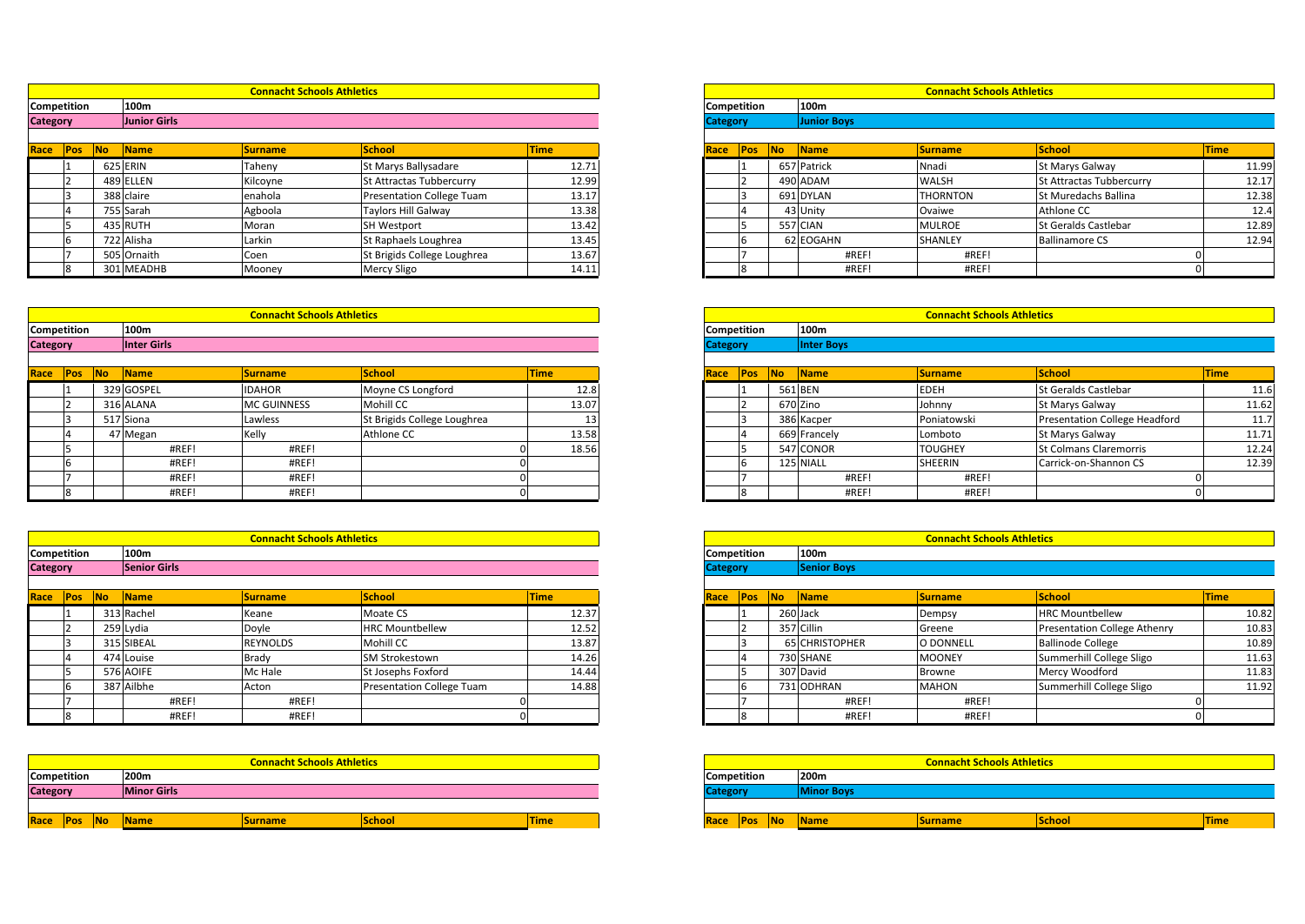| <b>Competition</b> | 200 <sub>m</sub> |                                   |                                     |       | <b>Competition</b> | 200 <sub>m</sub> |                                   |                   |
|--------------------|------------------|-----------------------------------|-------------------------------------|-------|--------------------|------------------|-----------------------------------|-------------------|
|                    |                  | <b>Connacht Schools Athletics</b> |                                     |       |                    |                  | <b>Connacht Schools Athletics</b> |                   |
|                    |                  |                                   |                                     |       |                    |                  |                                   |                   |
|                    | 484 AILBHE       | O'Brien                           | St Attractas Tubbercurry            | 32.36 |                    | 237 Dylan        | Coleman                           | Dunmore           |
|                    | 432 SAOIRSE      | Kelly                             | <b>SH Westport</b>                  | 32.04 |                    | 555 CONN         | <b>MC NAMARA</b>                  | <b>St Geralds</b> |
|                    | 431 ALYSSA       | Shackleton                        | <b>SH Westport</b>                  | 31.28 |                    | 650 Ify          | Asogu                             | St Marys 0        |
|                    | 363 Emma Jane    | Moran                             | <b>Presentation College Athenry</b> | 30.76 |                    | 321 KENNETH      | <b>SEXTON</b>                     | Moyne CS          |
|                    | 232 ROSALYN      | Kane                              | Drumshambo VS                       | 30.3  |                    | 320 CHRISTOPHER  | <b>CONATY</b>                     | Moyne CS          |
|                    | 253 Abbie        | Callanan                          | Gort CS                             | 29.6  |                    | 652 Cyrus        | Palmer Agbontaen                  | St Marys 0        |
|                    | 360 Ava          | Finn                              | <b>Presentation College Athenry</b> | 29.19 |                    | 738 CIARAN       | <b>KAVANAGH</b>                   | Summerhi          |
|                    | 501 Chloe        | Farragher                         | St Brigids College Loughrea         | 27.89 |                    | 187 Ryan         | Hanley                            | Coláiste B        |

| <b>Category</b>    | <b>Junior Girls</b> |                                   |                          |       | <b>Category</b>    | <b>Junior Boys</b> |
|--------------------|---------------------|-----------------------------------|--------------------------|-------|--------------------|--------------------|
| <b>Competition</b> | 200m                |                                   |                          |       | <b>Competition</b> | 200m               |
|                    |                     | <b>Connacht Schools Athletics</b> |                          |       |                    |                    |
|                    |                     |                                   |                          |       |                    |                    |
|                    | 484 AILBHE          | O'Brien                           | St Attractas Tubbercurry | 32.36 | 18                 | 237 Dylan          |
|                    | 432 SAOIRSE         | Kelly                             | <b>SH Westport</b>       | 32.04 |                    | 555 CONN           |

| Race Pos           |     | <b>No</b> | <b>Name</b>      | <b>Surname</b>                    | <b>School</b>                  | <b>Time</b> | Race               | <b>Pos</b> | <b>No</b> | <b>Name</b>      | <b>Surname</b>                    | School            |
|--------------------|-----|-----------|------------------|-----------------------------------|--------------------------------|-------------|--------------------|------------|-----------|------------------|-----------------------------------|-------------------|
|                    |     |           | 625 ERIN         | Taheny                            | St Marys Ballysadare           |             |                    |            |           | 657 Patrick      | Nnadi                             | St Marys 0        |
|                    |     |           | 435 RUTH         | Moran                             | <b>SH Westport</b>             |             |                    |            |           | 121 OISIN        | <b>KEARNEY</b>                    | Carrick-on        |
|                    |     |           | 168 ORLA         | Connolly                          | <b>CM Ballymote</b>            |             |                    |            |           | 118 EVAN         | CORCORCAN                         | Carrick-on        |
|                    |     |           | 301 MEADHB       | Mooney                            | Mercy Sligo                    |             |                    |            |           | 695 SAM          | <b>CALLINAN</b>                   | St Mureda         |
|                    |     |           | 756 Eabha        | Geraghty                          | Taylors Hill Galway            |             |                    |            |           | 44 Dylan         | Fagan                             | Athlone C         |
|                    | 16. |           | 264 Leah         | Tarpey                            | <b>HRC Mountbellew</b>         |             |                    | IЬ         |           | 604 Garvin       | Surlis                            | <b>St Josephs</b> |
|                    |     |           | 107 FAISATU      | <b>IBRAHIM</b>                    | Calasanctius College Oranamore |             |                    |            |           | #REF!            | #REF!                             |                   |
|                    | 8   |           | #REF!            | #REF!                             |                                |             |                    |            |           | #REF!            | #REF!                             |                   |
|                    |     |           |                  |                                   |                                |             |                    |            |           |                  |                                   |                   |
|                    |     |           |                  |                                   |                                |             |                    |            |           |                  |                                   |                   |
|                    |     |           |                  | <b>Connacht Schools Athletics</b> |                                |             |                    |            |           |                  | <b>Connacht Schools Athletics</b> |                   |
| <b>Competition</b> |     |           | 200 <sub>m</sub> |                                   |                                |             | <b>Competition</b> |            |           | 200 <sub>m</sub> |                                   |                   |

| <b>Category</b>    | <b>Inter Girls</b> |                                   |                                |  | <b>Category</b>    |  | <b>Inter Boys</b> |
|--------------------|--------------------|-----------------------------------|--------------------------------|--|--------------------|--|-------------------|
| <b>Competition</b> | 200m               |                                   |                                |  | <b>Competition</b> |  | 200m              |
|                    |                    | <b>Connacht Schools Athletics</b> |                                |  |                    |  |                   |
|                    |                    |                                   |                                |  |                    |  |                   |
|                    | #REF!              | #REF!                             | 01                             |  |                    |  | #REF!             |
|                    | 107 FAISATU        | <b>IBRAHIM</b>                    | Calasanctius College Oranamore |  |                    |  | #REF!             |

| Race Pos           | No | <b>Name</b>      | <b>Surname</b>                    | <b>School</b>                        | <b>Time</b> | Race               | <b>Pos</b> | <b>No</b> | Name             | <b>Surname</b>                    | School            |
|--------------------|----|------------------|-----------------------------------|--------------------------------------|-------------|--------------------|------------|-----------|------------------|-----------------------------------|-------------------|
|                    |    | 71 SEREN         | O TOOLE                           | <b>Ballinrobe CS</b>                 | 26.28       |                    |            |           | 332 NELVIN       | <b>APPIAH</b>                     | Moyne CS          |
|                    |    | 762 LAOISE       | <b>MC BRIEN</b>                   | Ursuline Sligo                       | 27.55       |                    |            |           | 561 BEN          | <b>EDEH</b>                       | <b>St Geralds</b> |
|                    |    | 385 Riona        | Quinn                             | <b>Presentation College Headford</b> | 27.97       |                    |            |           | 670 Zino         | Johnny                            | St Marys 0        |
|                    |    | 124 CLODAGH      | <b>SHEERIN</b>                    | Carrick-on-Shannon CS                | 28.08       |                    |            |           | 227 Roibeard     | Ó Domhnaill                       | Coláiste na       |
|                    |    | 294 Kate         | Mcphilips                         | Mercy Roscommon                      | 28.79       |                    |            |           | 746 CRAIG        | McLoughlin                        | Summerhi          |
|                    |    | 438 ANNIE        | <b>NOONAN</b>                     | <b>SH Westport</b>                   | 28.87       |                    |            |           | 563 KEVIN        | <b>COYNE</b>                      | <b>St Geralds</b> |
|                    |    | 156 Seren        | Griffiths                         | Clifden CS                           | 29.81       |                    |            |           | #REF!            | #REF!                             |                   |
|                    |    | 295 Lena         | Gacquin                           | Mercy Roscommon                      | 29.82       |                    |            |           | #REF!            | #REF!                             |                   |
|                    |    |                  |                                   |                                      |             |                    |            |           |                  |                                   |                   |
|                    |    |                  |                                   |                                      |             |                    |            |           |                  |                                   |                   |
|                    |    |                  | <b>Connacht Schools Athletics</b> |                                      |             |                    |            |           |                  | <b>Connacht Schools Athletics</b> |                   |
| <b>Competition</b> |    | 200 <sub>m</sub> |                                   |                                      |             | <b>Competition</b> |            |           | 200 <sub>m</sub> |                                   |                   |

| <b>Category</b>    | <b>Senior Girls</b> |                                   |                    |       | <b>Category</b>    | <b>Senior Boys</b> |
|--------------------|---------------------|-----------------------------------|--------------------|-------|--------------------|--------------------|
| <b>Competition</b> | 200m                |                                   |                    |       | <b>Competition</b> | 200m               |
|                    |                     | <b>Connacht Schools Athletics</b> |                    |       |                    |                    |
|                    |                     |                                   |                    |       |                    |                    |
|                    | 295 Lena            | Gacquin                           | Mercy Roscommon    | 29.82 | 18                 | #R                 |
|                    | 156 Seren           | Griffiths                         | <b>IClifden CS</b> | 29.81 |                    | #RI                |

| Race | Pos | <b>INo</b> | <b>Name</b> | <b>Surname</b>  | <b>School</b>         | Time  |
|------|-----|------------|-------------|-----------------|-----------------------|-------|
|      |     |            | 758 LAUREN  | <b>CADDEN</b>   | Ursuline Sligo        | 25.72 |
|      |     |            | 313 Rachel  | Keane           | Moate CS              | 26.32 |
|      |     |            | 111 KASEY   | <b>BRUEN</b>    | Carrick-on-Shannon CS | 29.53 |
|      |     |            | 315 SIBEAL  | <b>REYNOLDS</b> | Mohill CC             | 29.92 |
|      |     |            | 474 Louise  | Brady           | <b>SM Strokestown</b> | 30.56 |

| 501 Chloe     | Farragher  | St Brigids College Loughrea         | 27.89 |
|---------------|------------|-------------------------------------|-------|
| 360 Ava       | Finn       | <b>Presentation College Athenry</b> | 29.19 |
| 253 Abbie     | Callanan   | Gort CS                             | 29.6  |
| 232 ROSALYN   | Kane       | Drumshambo VS                       | 30.3  |
| 363 Emma Jane | Moran      | <b>Presentation College Athenry</b> | 30.76 |
| 431 ALYSSA    | Shackleton | <b>SH Westport</b>                  | 31.28 |
| 432 SAOIRSE   | Kelly      | <b>SH Westport</b>                  | 32.04 |
| 484 AILBHE    | O'Brien    | <b>St Attractas Tubbercurry</b>     | 32.36 |

|                             |              | <b>Connacht Schools Athletics</b> |                      |             |
|-----------------------------|--------------|-----------------------------------|----------------------|-------------|
| :ition                      | 200m         |                                   |                      |             |
|                             | Junior Girls |                                   |                      |             |
|                             |              |                                   |                      |             |
| N <sub>o</sub><br><b>OS</b> | Name         | <b>Surname</b>                    | <b>School</b>        | <b>Time</b> |
|                             | 625 ERIN     | Taheny                            | St Marys Ballysadare |             |
|                             | 435 RUTH     | Moran                             | <b>SH Westport</b>   |             |

| 1200m               |                |                                |             |  |  |  |  |
|---------------------|----------------|--------------------------------|-------------|--|--|--|--|
| <b>Junior Girls</b> |                |                                |             |  |  |  |  |
|                     |                |                                |             |  |  |  |  |
| <b>Name</b>         | <b>Surname</b> | School                         | <b>Time</b> |  |  |  |  |
| 625 ERIN            | Taheny         | St Marys Ballysadare           |             |  |  |  |  |
| 435 RUTH            | Moran          | <b>SH Westport</b>             |             |  |  |  |  |
| 168 ORLA            | Connolly       | <b>CM Ballymote</b>            |             |  |  |  |  |
| 301 MEADHB          | Mooney         | Mercy Sligo                    |             |  |  |  |  |
| 756 Eabha           | Geraghty       | <b>Taylors Hill Galway</b>     |             |  |  |  |  |
| 264 Leah            | Tarpey         | <b>HRC Mountbellew</b>         |             |  |  |  |  |
| 107 FAISATU         | <b>BRAHIM</b>  | Calasanctius College Oranamore |             |  |  |  |  |
| #REF!               | #REF!          |                                |             |  |  |  |  |

|             |                    | <b>Connacht Schools Athletics</b> |                      |             |
|-------------|--------------------|-----------------------------------|----------------------|-------------|
| ition:      | 200m               |                                   |                      |             |
|             | <b>Inter Girls</b> |                                   |                      |             |
|             |                    |                                   |                      |             |
| No <br>POS. | Name               | <b>Surname</b>                    | <b>School</b>        | <u>Fime</u> |
|             | 71 SEREN           | O TOOLE                           | <b>Ballinrobe CS</b> | 26.28       |

| <b>Connacht Schools Athletics</b> |                    |                 |                               |             |  |  |  |
|-----------------------------------|--------------------|-----------------|-------------------------------|-------------|--|--|--|
| 200m                              |                    |                 |                               |             |  |  |  |
|                                   | <b>Inter Girls</b> |                 |                               |             |  |  |  |
|                                   | <b>Name</b>        | <b>Surname</b>  | School                        | <b>Time</b> |  |  |  |
|                                   | 71 SEREN           | O TOOLE         | <b>Ballinrobe CS</b>          | 26.28       |  |  |  |
|                                   | 762 LAOISE         | <b>MC BRIEN</b> | Ursuline Sligo                | 27.55       |  |  |  |
|                                   | 385 Riona          | Quinn           | Presentation College Headford | 27.97       |  |  |  |
|                                   | 124 CLODAGH        | <b>SHEERIN</b>  | Carrick-on-Shannon CS         | 28.08       |  |  |  |
|                                   | 294 Kate           | Mcphilips       | Mercy Roscommon               | 28.79       |  |  |  |
|                                   | 438 ANNIE          | NOONAN          | <b>SH Westport</b>            | 28.87       |  |  |  |
|                                   | 156 Seren          | Griffiths       | Clifden CS                    | 29.81       |  |  |  |
|                                   | 295 Lena           | Gacquin         | Mercy Roscommon               | 29.82       |  |  |  |

|                             |                     | <b>Connacht Schools Athletics</b> |                       |             |
|-----------------------------|---------------------|-----------------------------------|-----------------------|-------------|
| :ition                      | 200m                |                                   |                       |             |
|                             | <b>Senior Girls</b> |                                   |                       |             |
|                             |                     |                                   |                       |             |
| N <sub>o</sub><br><b>OS</b> | <b>Name</b>         | <b>Surname</b>                    | <b>School</b>         | <b>Time</b> |
|                             | 758 LAUREN          | CADDEN                            | <b>Ursuline Sligo</b> | 25.72       |
|                             | 313 Rachel          | Keane                             | Moate CS              | 26.32       |
|                             | 111 KASEY           | <b>BRUEN</b>                      | Carrick-on-Shannon CS | 29.53       |
|                             | 315 SIBEAL          | <b>REYNOLDS</b>                   | <b>Mohill CC</b>      | 29.92       |
|                             |                     |                                   | SM Strokestown        | 30.56       |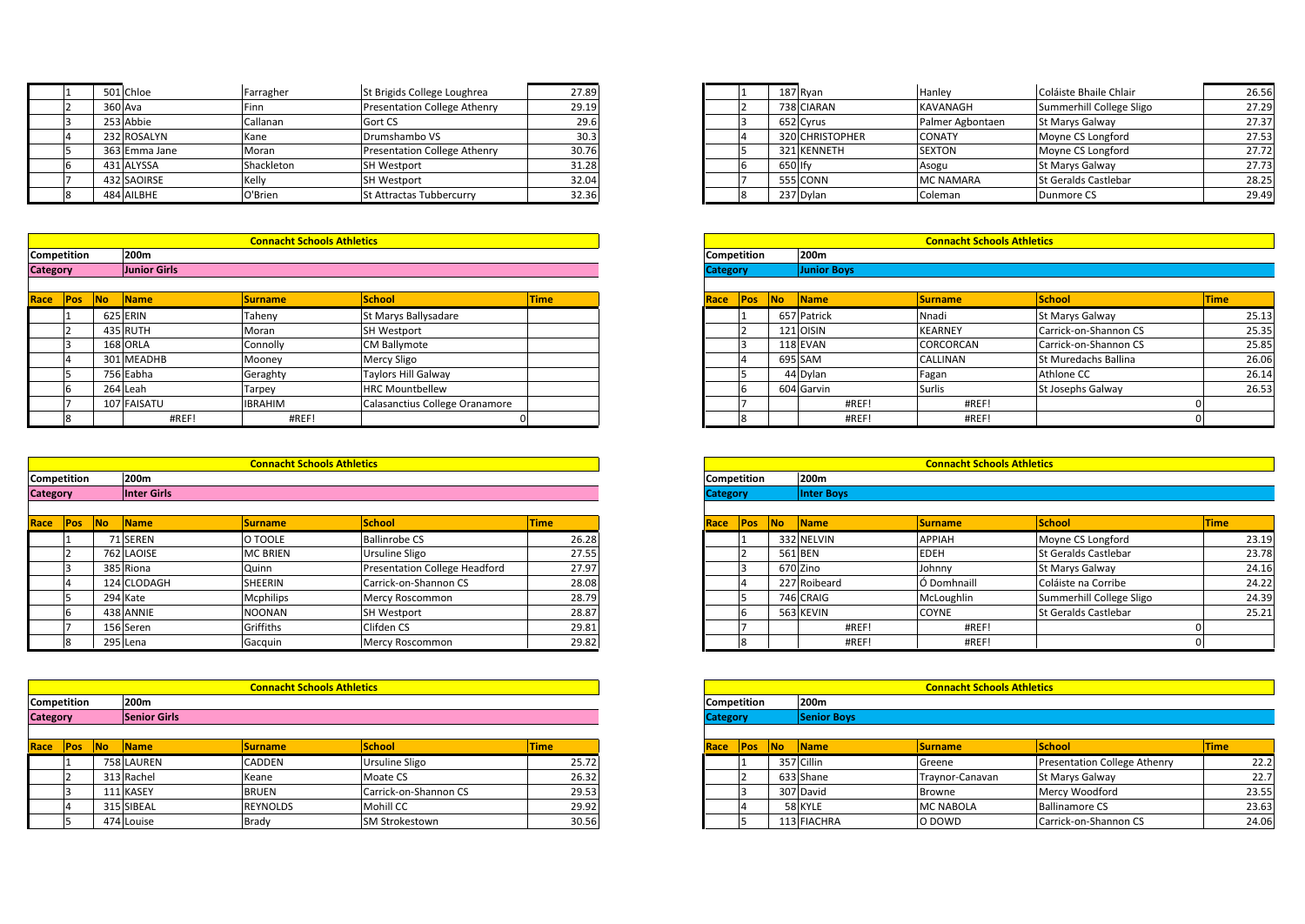|                    | 714 Lauren   | Stewart                           | St Raphaels Loughrea | 31.53 |                    |  | #REF!        | #REF!                             |  |
|--------------------|--------------|-----------------------------------|----------------------|-------|--------------------|--|--------------|-----------------------------------|--|
|                    | #REF!        | #REF!                             |                      |       |                    |  | #REF!        | #REF!                             |  |
|                    | #REF!        | #REF!                             |                      |       |                    |  | #REF!        | #REF!                             |  |
|                    |              |                                   |                      |       |                    |  |              |                                   |  |
|                    |              |                                   |                      |       |                    |  |              |                                   |  |
|                    |              | <b>Connacht Schools Athletics</b> |                      |       |                    |  |              | <b>Connacht Schools Athletics</b> |  |
| <b>Competition</b> | 300m Hurdles |                                   |                      |       | <b>Competition</b> |  | 400m Hurdles |                                   |  |

| Race        | <b>Pos</b>                            | <b>No</b> | <b>Name</b>  | <b>Surname</b>                    | <b>School</b> | <b>Time</b> | Race               | <b>IPos</b> | <b>INo</b> | <b>Name</b>       |
|-------------|---------------------------------------|-----------|--------------|-----------------------------------|---------------|-------------|--------------------|-------------|------------|-------------------|
|             |                                       |           |              |                                   |               |             |                    |             |            |                   |
|             | <b>Category</b><br><b>Inter Girls</b> |           |              |                                   |               |             | <b>Category</b>    |             |            | <b>Inter Boys</b> |
| Competition |                                       |           | 300m Hurdles |                                   |               |             | <b>Competition</b> |             |            | 400m Hurdles      |
|             |                                       |           |              | <b>Connacht Schools Athletics</b> |               |             |                    |             |            |                   |
|             |                                       |           |              |                                   |               |             |                    |             |            |                   |
|             |                                       |           | #REF!        | #REF!                             |               |             |                    |             |            | #REF!             |
|             |                                       |           | #REF!        | #REF!                             |               |             |                    |             |            | #REF!             |

| <b>Competition</b> |  | 400m Hurdles |                                   |                             |            | <b>Competition</b> |  | 400m Hurdles |                                   |             |
|--------------------|--|--------------|-----------------------------------|-----------------------------|------------|--------------------|--|--------------|-----------------------------------|-------------|
|                    |  |              | <b>Connacht Schools Athletics</b> |                             |            |                    |  |              | <b>Connacht Schools Athletics</b> |             |
|                    |  |              |                                   |                             |            |                    |  |              |                                   |             |
|                    |  | #REF!        | #REF!                             |                             |            |                    |  | #REF!        | #REF!                             |             |
|                    |  | #REF!        | #REF!                             |                             |            |                    |  | #REF!        | #REF!                             |             |
|                    |  | #REF!        | #REF!                             |                             |            |                    |  | #REF!        | #REF!                             |             |
|                    |  | 519 Nesta    | Yanga                             | St Brigids College Loughrea | <b>DNF</b> |                    |  | #REF!        | #REF!                             |             |
|                    |  | 513 Emer     | Donnellan                         | St Brigids College Loughrea | 1.04.63    |                    |  | 751 MICHAEL  | <b>GILMARTIN</b>                  | Summerhi    |
|                    |  | 158 Ciara    | Nee                               | Clifden CS                  | 59.1       |                    |  | 160 Dillon   | Holland                           | Clifden CS  |
|                    |  | 765 CIARA    | <b>MOONEY</b>                     | Ursuline Sligo              | 49.35      |                    |  | 378 Ryan     | <b>McNeilis</b>                   | Presentati  |
|                    |  | 71 SEREN     | O TOOLE                           | <b>Ballinrobe CS</b>        | 48.73      |                    |  | 220 Diego    | <b>Brule</b>                      | Coláiste Ei |

|                 |           | #REF!               | #REF!                             |                       |             |                 |       |     | #REF!              | #REF!                             |                 |             |
|-----------------|-----------|---------------------|-----------------------------------|-----------------------|-------------|-----------------|-------|-----|--------------------|-----------------------------------|-----------------|-------------|
|                 |           | #REF!               | #REF!                             |                       |             |                 |       |     | #REF!              | #REF!                             |                 |             |
|                 |           |                     |                                   |                       |             |                 |       |     |                    |                                   |                 |             |
|                 |           |                     |                                   |                       |             |                 |       |     |                    |                                   |                 |             |
|                 |           |                     | <b>Connacht Schools Athletics</b> |                       |             |                 |       |     |                    | <b>Connacht Schools Athletics</b> |                 |             |
| Competition     |           | 400m Hurdles        |                                   |                       |             | Competition     |       |     | 400m Hurdles       |                                   |                 |             |
| <b>Category</b> |           | <b>Senior Girls</b> |                                   |                       |             | <b>Category</b> |       |     | <b>Senior Boys</b> |                                   |                 |             |
|                 |           |                     |                                   |                       |             |                 |       |     |                    |                                   |                 |             |
| Race<br>Pos     | No Name   |                     | <b>Surname</b>                    | <b>School</b>         | <b>Time</b> | Race            | $Pos$ | No  | Name               | <b>Surname</b>                    | School          | <b>Time</b> |
|                 | 236 Aoife |                     | Sheehy                            | Dunmore CS            | 1.08.05     |                 |       | 770 | #N/A               | #N/A                              | #N/A            | 1.01.46     |
|                 | 446 ELLEN |                     | Mc Geough                         | Sligo Grammar         | 1.08.32     |                 |       |     | 632 Ryan           | Traynor-O'Toole                   | St Marys Galway | 1.01.83     |
|                 | 12 Grace  |                     | Campbell                          | <b>AM Ballinasloe</b> | 1.31.02     |                 |       |     | 454 ASH            | STEVENSON                         | Sligo Grammar   | <b>DNF</b>  |
|                 |           | #REF!               | #REF!                             |                       |             |                 |       |     | #REF!              | #REF!                             |                 |             |
|                 |           | #REF!               | #REF!                             |                       |             |                 |       |     | #REF!              | #REF!                             |                 |             |
|                 |           | #REF!               | #REF!                             |                       |             |                 | ı'n   |     | #REF!              | #REF!                             |                 |             |
|                 |           | #REF!               | #REF!                             |                       |             |                 |       |     | #REF!              | #REF!                             |                 |             |
|                 |           | #REF!               | #REF!                             |                       |             |                 |       |     | #REF!              | #REF!                             |                 |             |

|                    |     |           | #REF!       | #REF!                             |                            | 01 |             |                 |            |    | #                 |
|--------------------|-----|-----------|-------------|-----------------------------------|----------------------------|----|-------------|-----------------|------------|----|-------------------|
|                    | 8   |           | #REF!       | #REF!                             |                            | 0  |             |                 | 8          |    | #                 |
|                    |     |           |             |                                   |                            |    |             |                 |            |    |                   |
|                    |     |           |             | <b>Connacht Schools Athletics</b> |                            |    |             |                 |            |    |                   |
| <b>Competition</b> |     |           | 300m        |                                   |                            |    |             | Competition     |            |    | 400m              |
| <b>Category</b>    |     |           | Inter Girls |                                   |                            |    |             | <b>Category</b> |            |    | <b>Inter Boys</b> |
|                    |     |           |             |                                   |                            |    |             |                 |            |    |                   |
| Race               | Pos | <b>No</b> | Name        | <b>Surname</b>                    | <b>School</b>              |    | <b>Time</b> | Race            | <b>Pos</b> | No | Name              |
|                    |     |           | 757 Laoise  | Geraghty                          | <b>Taylors Hill Galway</b> |    | 44.12       |                 |            |    | 386 Kacper        |
|                    |     |           | 476 Sarah   | McVeigh                           | SM Strokestown             |    | 46.81       |                 |            |    | 314 Aaron         |
|                    |     |           | 196 Miriam  | Greene                            | Coláiste Bhaile Chlair     |    | 47.14       |                 |            |    | 673 Kevin         |
|                    | 4   |           | 330 SARAH   | <b>MURPHY</b>                     | Moyne CS Longford          |    | 47.98       |                 | 4          |    | <b>64 FRANCIS</b> |
|                    |     |           | #REF!       | #REF!                             |                            |    |             |                 |            |    | 747 JACK          |
|                    | 6   |           | #REF!       | #REF!                             |                            | n  |             |                 | 16         |    | 747 JACK          |
|                    |     |           | #REF!       | #REF!                             |                            | n  |             |                 |            |    | #                 |
|                    | 8   |           | #REF!       | #REF!                             |                            | 0  |             |                 | 8          |    | #                 |

| 714 Lauren | Stewart | St Raphaels Loughrea | 31.53 |  |  | #REF! | #REF! |  |
|------------|---------|----------------------|-------|--|--|-------|-------|--|
| #REF!      | #REF!   |                      |       |  |  | #REF! | #REF! |  |
| #REF!      | #REF!   |                      |       |  |  | #REF! | #REF! |  |

|        |                    | <b>Connacht Schools Athletics</b> |                             |             |
|--------|--------------------|-----------------------------------|-----------------------------|-------------|
| :ition | 300m Hurdles       |                                   |                             |             |
|        | <b>Inter Girls</b> |                                   |                             |             |
|        |                    |                                   |                             |             |
| Pos    | No.<br><b>Name</b> | <b>Surname</b>                    | School                      | <b>Time</b> |
|        | 71 SEREN           | O TOOLE                           | <b>Ballinrobe CS</b>        | 48.73       |
|        | 765 CIARA          | <b>MOONEY</b>                     | <b>Ursuline Sligo</b>       | 49.35       |
|        | 158 Ciara          | Nee                               | Clifden CS                  | 59.1        |
|        | 513 Emer           | Donnellan                         | St Brigids College Loughrea | 1.04.63     |
|        | 519 Nesta          | Yanga                             | St Brigids College Loughrea | <b>DNF</b>  |
|        | #REF!              | #REF!                             |                             |             |
|        | #REF!              | #REF!                             |                             |             |
|        | #REF!              | #REF!                             |                             |             |

|                 | <b>Connacht Schools Athletics</b> |
|-----------------|-----------------------------------|
| Competition     | 400m Hurdles                      |
| <b>Category</b> | <b>Senior Boys</b>                |
|                 |                                   |

| Name    | <b>Surname</b> | School                | <b>Time</b> | Race | Pos No |     | <b>Name</b> | <b>Surname</b>  | <b>School</b>          | <b>Time</b> |
|---------|----------------|-----------------------|-------------|------|--------|-----|-------------|-----------------|------------------------|-------------|
| 6 Aoife | Sheehy         | Dunmore CS            | 1.08.05     |      |        | 770 | #N/A        | #N/A            | H N/A                  | 1.01.46     |
| 6 ELLEN | Mc Geough      | Sligo Grammar         | 1.08.32     |      |        |     | 632 Ryan    | Traynor-O'Toole | <b>St Marys Galway</b> | 1.01.83     |
| 2 Grace | Campbell       | <b>AM Ballinasloe</b> | 1.31.02     |      |        |     | 454 ASH     | STEVENSON       | Sligo Grammar          | וויש        |
| #REF!   | #REF!          |                       |             |      |        |     | #REF!       | #REF!           |                        |             |
| #REF!   | #REF!          |                       |             |      |        |     | #REF!       | #REF!           |                        |             |
| #REF!   | #REF!          |                       |             |      |        |     | #REF!       | #REF!           |                        |             |
| #REF!   | #REF!          |                       |             |      |        |     | #REF!       | #REF!           |                        |             |
| #REF!   | #REF!          |                       |             |      |        |     | #REF!       | #REF!           |                        |             |

|        |    |                    | <b>Connacht Schools Athletics</b> |                            |             |
|--------|----|--------------------|-----------------------------------|----------------------------|-------------|
| ition: |    | 300m               |                                   |                            |             |
|        |    | <b>Inter Girls</b> |                                   |                            |             |
|        |    |                    |                                   |                            |             |
| Pos    | No | <b>Name</b>        | <b>Surname</b>                    | <b>School</b>              | <b>Time</b> |
|        |    | 757 Laoise         | Geraghty                          | <b>Taylors Hill Galway</b> | 44.12       |
|        |    | 476 Sarah          | McVeigh                           | SM Strokestown             | 46.81       |
|        |    | 196 Miriam         | Greene                            | Coláiste Bhaile Chlair     | 47.14       |
|        |    | 330 SARAH          | <b>MURPHY</b>                     | Moyne CS Longford          | 47.98       |
|        |    | #REF!              | #REF!                             |                            |             |
|        |    | #REF!              | #REF!                             |                            |             |
|        |    | #REF!              | #REF!                             |                            |             |
|        |    | #REF!              | #REF!                             |                            |             |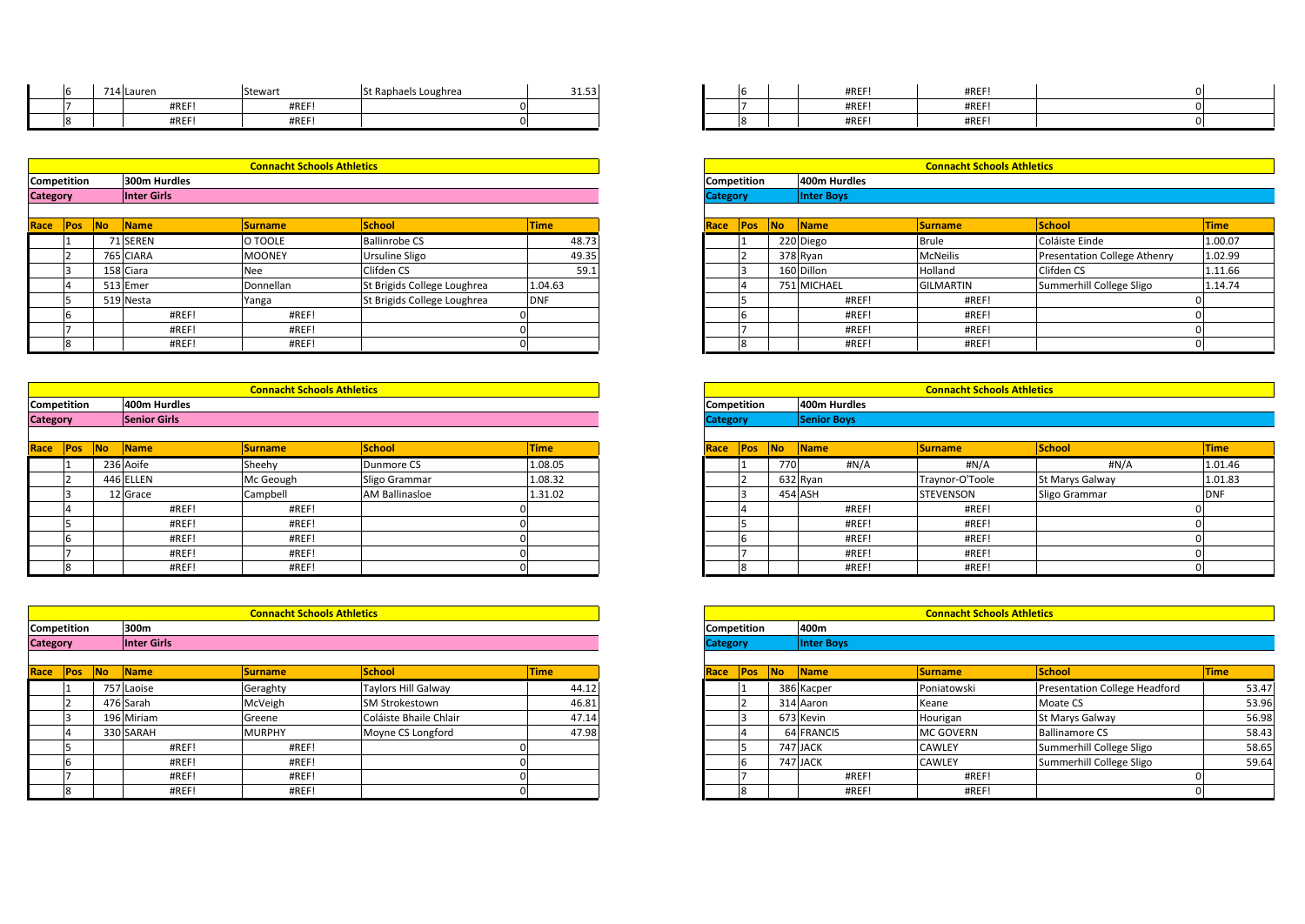|                 | <b>Connacht Schools Athletics</b> |                 |             | <b>Connacht Schools Athletics</b> |
|-----------------|-----------------------------------|-----------------|-------------|-----------------------------------|
| Competition     | 400m                              | Competition     | 400m        |                                   |
| <b>Category</b> | Senior Girls                      | <b>Category</b> | Senior Boys |                                   |
|                 |                                   |                 |             |                                   |
|                 | the company's company's company's |                 |             |                                   |

| Race               | IPos: | INO. | <b>IName</b> | <b>Surname</b>                    | <b>ISchool</b>                 | Time    | Race               | <b>IPos</b> | INO. | <b>Name</b>    | <b>ISurname</b>                   | <b>School</b>    |
|--------------------|-------|------|--------------|-----------------------------------|--------------------------------|---------|--------------------|-------------|------|----------------|-----------------------------------|------------------|
|                    |       |      | 99 LAURA     | <b>NALLY</b>                      | Calasanctius College Oranamore | 1.00.71 |                    |             |      | 65 CHRISTOPHER | <b>O DONNELL</b>                  | Ballinode        |
|                    |       |      | 759 NIAMH    | <b>HENRY</b>                      | Ursuline Sligo                 | 1.06.20 |                    |             |      | 633 Shane      | Traynor-Canavan                   | St Marys 0       |
|                    |       |      | 111 KASEY    | <b>BRUEN</b>                      | Carrick-on-Shannon CS          | 1.08.20 |                    |             |      | 380 Luke       | Shaugnessy                        | Presentati       |
|                    |       |      | 452 SHANIA   | <b>MURPHY</b>                     | Sligo Grammar                  | 1.12.73 |                    |             |      | 58 KYLE        | <b>MC NABOLA</b>                  | Ballinamo        |
|                    |       |      | #REF!        | #REF!                             |                                |         |                    |             |      | 632 Ryan       | Traynor-O'Toole                   | St Marys 0       |
|                    |       |      | #REF!        | #REF!                             |                                |         |                    |             |      | 130 Brian      | O'Malley                          | <b>CBS Rosco</b> |
|                    |       |      | #REF!        | #REF!                             |                                |         |                    |             |      | #REF!          | #REF!                             |                  |
|                    |       |      | #REF!        | #REF!                             |                                |         |                    |             |      | #REF!          | #REF!                             |                  |
|                    |       |      |              |                                   |                                |         |                    |             |      |                |                                   |                  |
|                    |       |      |              | <b>Connacht Schools Athletics</b> |                                |         |                    |             |      |                | <b>Connacht Schools Athletics</b> |                  |
| <b>Competition</b> |       |      | 800m         |                                   |                                |         | <b>Competition</b> |             |      | 800m           |                                   |                  |

|                    |    | #REF!              | #REF!                             |                                |         |                 |                    | #REF!             | #REF!                             |                          |             |
|--------------------|----|--------------------|-----------------------------------|--------------------------------|---------|-----------------|--------------------|-------------------|-----------------------------------|--------------------------|-------------|
|                    |    | #REF!              | #REF!                             |                                |         |                 |                    | #REF!             | #REF!                             |                          |             |
|                    |    |                    |                                   |                                |         |                 |                    |                   |                                   |                          |             |
|                    |    |                    | <b>Connacht Schools Athletics</b> |                                |         |                 |                    |                   | <b>Connacht Schools Athletics</b> |                          |             |
| Competition        |    | 800m               |                                   |                                |         |                 | Competition        | 800m              |                                   |                          |             |
| <b>Category</b>    |    | <b>Minor Girls</b> |                                   |                                |         | <b>Category</b> |                    | <b>Minor Boys</b> |                                   |                          |             |
|                    |    |                    |                                   |                                |         |                 |                    |                   |                                   |                          |             |
|                    |    | Race Pos No Name   | <b>Surname</b>                    | School                         | Time    | Race            |                    | Pos No Name       | <b>Surname</b>                    | School                   | <b>Time</b> |
|                    |    | 32 Bea             | Drummond                          | Athlone CC                     | 2.29.16 |                 |                    | 211 Uyi           | Uyiosa                            | Coláiste Einde           | 2.14.65     |
|                    |    | 433 ROISIN         | O'Brian                           | <b>SH Westport</b>             | 2.30.18 |                 |                    | 322 JOE           | REILLY                            | Moyne CS Longford        | 2.18.77     |
|                    |    | <b>568 ELLA</b>    | Deely                             | <b>St Josephs Castlebar</b>    | 2.38.06 |                 |                    | 320 CHRISTOPHER   | CONATY                            | Moyne CS Longford        | 2.19.22     |
|                    |    | 484 AILBHE         | O'Brien                           | St Attractas Tubbercurry       | 2.40.91 |                 |                    | 652 Cyrus         | Palmer Agbontaen                  | St Marys Galway          | 2.25.29     |
|                    |    | 276 Ciara          | Dunn                              | J&M Salerno                    | 2.41.13 |                 |                    | 737 ROSS          | <b>DOHERTY</b>                    | Summerhill College Sligo | 2.26.09     |
|                    |    | 319 AVRIL          | Cosgrove                          | Moyne CS Longford              | 2.44.36 |                 |                    | 580 TADHG         | <b>STAUNTON</b>                   | St Josephs Foxford       | 2.27.23     |
|                    |    | 102 PAULA          | CRISAN                            | Calasanctius College Oranamore | 2.50.93 |                 |                    | 36 Adam           | Milton                            | Athlone CC               | 2.27.26     |
|                    |    | 210 Jane           | Omokua                            | Coláiste Einde                 | 3.02.46 |                 |                    | 420 Joe           | Meares                            | Seamount College Kinvara | 2.28.93     |
|                    | lq | 263 Leah           | McManus                           | <b>HRC Mountbellew</b>         | 3.03.06 |                 |                    | 419 Fionn         | de Paor                           | Seamount College Kinvara | 2.32.56     |
|                    | 10 | #REF!              | #REF!                             |                                |         |                 | 10                 | #REF!             | #REF!                             |                          |             |
|                    |    | #REF!              | #REF!                             |                                |         |                 | 11                 | #REF!             | #REF!                             |                          |             |
|                    | 12 | #REF!              | #REF!                             |                                |         |                 | 12                 | #REF!             | #REF!                             |                          |             |
|                    |    |                    |                                   |                                |         |                 |                    |                   |                                   |                          |             |
|                    |    |                    | <b>Connacht Schools Athletics</b> |                                |         |                 |                    |                   | <b>Connacht Schools Athletics</b> |                          |             |
| <b>Competition</b> |    | 800m               |                                   |                                |         |                 | <b>Competition</b> | 800m              |                                   |                          |             |

|                 | 11                 |                | #REF!               | #REF!                             |                        | 0           |      | 11              |    | #REF!              |
|-----------------|--------------------|----------------|---------------------|-----------------------------------|------------------------|-------------|------|-----------------|----|--------------------|
|                 | 12                 |                | #REF!               | #REF!                             |                        | $\Omega$    |      | 12              |    | #REF!              |
|                 |                    |                |                     |                                   |                        |             |      |                 |    |                    |
|                 |                    |                |                     |                                   |                        |             |      |                 |    |                    |
|                 |                    |                |                     | <b>Connacht Schools Athletics</b> |                        |             |      |                 |    |                    |
|                 | <b>Competition</b> |                | 800m                |                                   |                        |             |      | Competition     |    | 800m               |
| <b>Category</b> |                    |                | <b>Junior Girls</b> |                                   |                        |             |      | <b>Category</b> |    | <b>Junior Boys</b> |
|                 |                    |                |                     |                                   |                        |             |      |                 |    |                    |
| Race            | <b>Pos</b>         | N <sub>o</sub> | Name                | <b>Surname</b>                    | <b>School</b>          | <b>Time</b> | Race | <b>Pos</b>      | No | Name               |
|                 |                    |                | 306 Eimear          | Rowe                              | Mercy Tuam             | 2.26.03     |      |                 |    | 395 OISIN          |
|                 |                    |                | 212 Ellen           | Power                             | Coláiste Einde         | 2.29.08     |      |                 |    | 370 Kyle           |
|                 | 3                  |                | 302 EALA            | McDermott                         | Mercy Sligo            | 2.31.19     |      |                 |    | 541 CIAN           |
|                 | 4                  |                | 570 SARAH           | Conlon                            | St Josephs Castlebar   | 2.38.26     |      |                 |    | 118 EVAN           |
|                 | 5                  |                | 154 RIONA           | <b>COYNE</b>                      | Clifden CS             | 2.42.86     |      |                 |    | <b>741 NOAH</b>    |
|                 | 6                  |                | 618 CLARE           | Grady                             | St Louis CS Kiltimagh  | 2.43.33     |      | 6               |    | 139 Aaron          |
|                 |                    |                | 79 LEAH             | Johnston                          | <b>Ballyhaunis CS</b>  | 2.44.41     |      |                 |    | 543 JACK           |
|                 | 8                  |                | 325 ANNA            | Moorehead                         | Moyne CS Longford      | 2.45.53     |      | 8               |    | 368 Oisin          |
|                 | 9                  |                | 5 LAURA             | Martin                            | Abbey CC Boyle         | 2.46.57     |      | 19              |    | 659 Cian           |
|                 | 10                 |                | 402 Aoife           | Campbell                          | Roscommon CC           | 2.48.09     |      | 10              |    | 213 Sean           |
|                 | 11                 |                | 189 Joanna          | Healy                             | Coláiste Bhaile Chlair | 2.49.02     |      | 11              |    | 81 DEAN            |

|            |                     | <b>Connacht Schools Athletics</b> |                                |             |
|------------|---------------------|-----------------------------------|--------------------------------|-------------|
| ition:     | 400m                |                                   |                                |             |
|            | <b>Senior Girls</b> |                                   |                                |             |
|            |                     |                                   |                                |             |
| No.<br>Pos | <b>Name</b>         | <b>Surname</b>                    | <b>School</b>                  | <b>Time</b> |
|            | 99 LAURA            | <b>NALLY</b>                      | Calasanctius College Oranamore | 1.00.71     |
|            | 759 NIAMH           | <b>HENRY</b>                      | <b>Ursuline Sligo</b>          | 1.06.20     |
|            | 111 KASEY           | <b>BRUEN</b>                      | Carrick-on-Shannon CS          | 1.08.20     |
|            | 452 SHANIA          | <b>MURPHY</b>                     | Sligo Grammar                  | 1.12.73     |
|            | #REF!               | #REF!                             |                                |             |
|            | #REF!               | #REF!                             |                                |             |
|            | #REF!               | #REF!                             |                                |             |
|            | #REF!               | #REF!                             |                                |             |

|                    | #REF!             | #REF!                             |  |
|--------------------|-------------------|-----------------------------------|--|
|                    | #REF!             | #REF!                             |  |
|                    |                   |                                   |  |
|                    |                   |                                   |  |
|                    |                   | <b>Connacht Schools Athletics</b> |  |
| <b>Competition</b> | 800m              |                                   |  |
| <b>Category</b>    | <b>Minor Boys</b> |                                   |  |

| Name            | <b>Surname</b> | <b>School</b>                  | <b>Time</b> |
|-----------------|----------------|--------------------------------|-------------|
| 32 Bea          | Drummond       | Athlone CC                     | 2.29.16     |
| 433 ROISIN      | O'Brian        | <b>SH Westport</b>             | 2.30.18     |
| <b>568 ELLA</b> | Deely          | St Josephs Castlebar           | 2.38.06     |
| 484 AILBHE      | O'Brien        | St Attractas Tubbercurry       | 2.40.91     |
| 276 Ciara       | Dunn           | J&M Salerno                    | 2.41.13     |
| 319 AVRIL       | Cosgrove       | Moyne CS Longford              | 2.44.36     |
| 102 PAULA       | CRISAN         | Calasanctius College Oranamore | 2.50.93     |
| 210 Jane        | Omokua         | Coláiste Einde                 | 3.02.46     |
| 263 Leah        | <b>McManus</b> | <b>HRC Mountbellew</b>         | 3.03.06     |
| #REF!           | #REF!          |                                |             |
| #REF!           | #REF!          |                                |             |
| #REF!           | #REF!          |                                |             |

|        |                          | <b>Connacht Schools Athletics</b> |                        |             |  |  |  |
|--------|--------------------------|-----------------------------------|------------------------|-------------|--|--|--|
| ition: | 800m                     |                                   |                        |             |  |  |  |
|        | <b>Junior Girls</b>      |                                   |                        |             |  |  |  |
| Pos:   | <b>No</b><br><b>Name</b> | <b>Surname</b>                    | School                 | <b>Time</b> |  |  |  |
|        | 306 Eimear               | Rowe                              | Mercy Tuam             | 2.26.03     |  |  |  |
|        | 212 Ellen                | Power                             | Coláiste Einde         | 2.29.08     |  |  |  |
|        | 302 EALA                 | McDermott                         | Mercy Sligo            | 2.31.19     |  |  |  |
|        | 570 SARAH                | Conlon                            | St Josephs Castlebar   | 2.38.26     |  |  |  |
|        | 154 RIONA                | <b>COYNE</b>                      | Clifden CS             | 2.42.86     |  |  |  |
|        | 618 CLARE                | Grady                             | St Louis CS Kiltimagh  | 2.43.33     |  |  |  |
|        | '9 LEAH                  | Johnston                          | <b>Ballyhaunis CS</b>  | 2.44.41     |  |  |  |
|        | 325 ANNA                 | Moorehead                         | Moyne CS Longford      | 2.45.53     |  |  |  |
|        | LAURA                    | Martin                            | Abbey CC Boyle         | 2.46.57     |  |  |  |
| 10     | 402 Aoife                | Campbell                          | Roscommon CC           | 2.48.09     |  |  |  |
|        | 189 Joanna               | Healy                             | Coláiste Bhaile Chlair | 2.49.02     |  |  |  |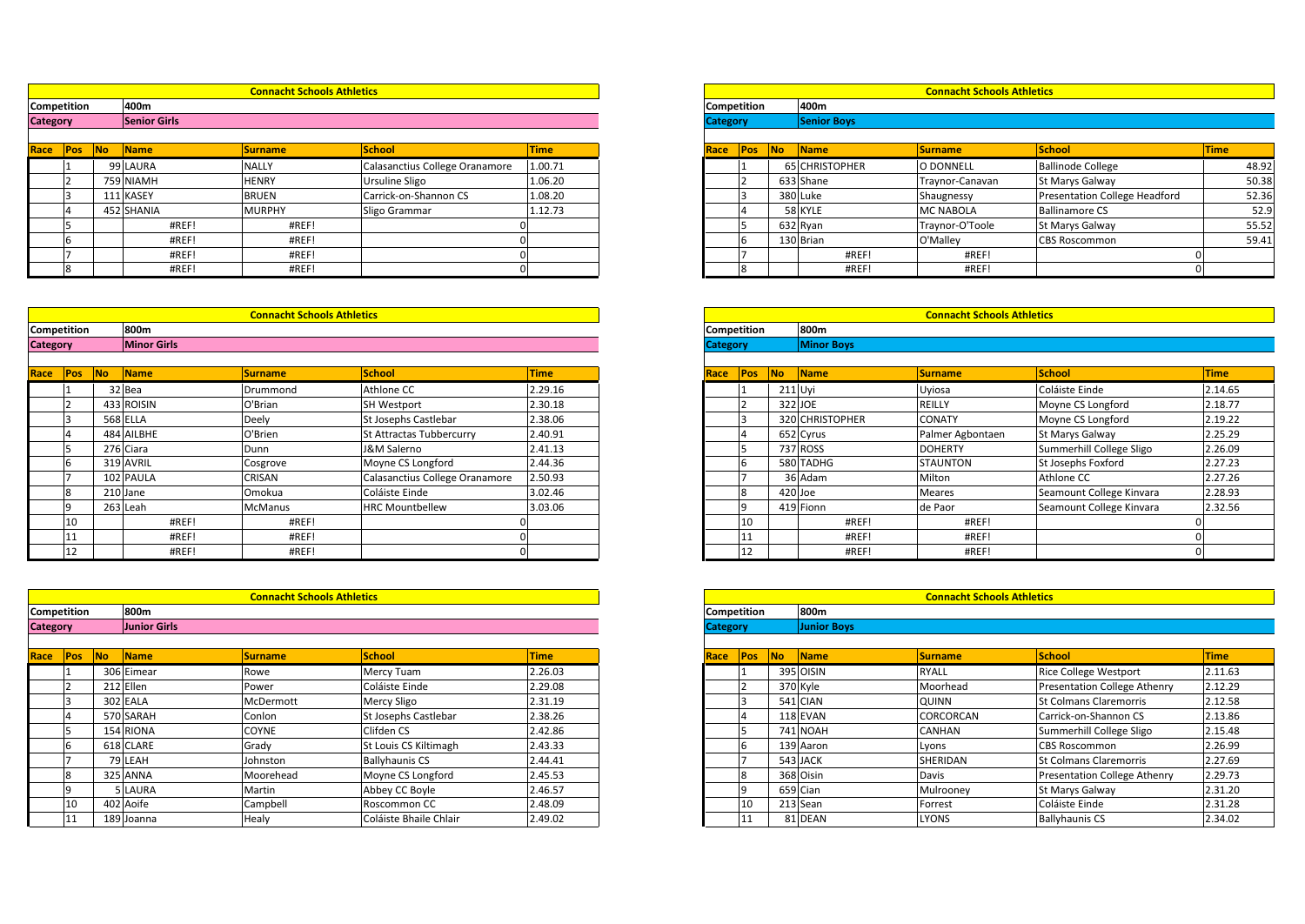| ᅶᄼ |                                   |  | #REF! | #REF! |  |                                   |  |
|----|-----------------------------------|--|-------|-------|--|-----------------------------------|--|
|    |                                   |  |       |       |  |                                   |  |
|    |                                   |  |       |       |  |                                   |  |
|    | <b>Connacht Schools Athletics</b> |  |       |       |  | <b>Connacht Schools Athletics</b> |  |

|      | 12                  |           | #REF!              | #REF!                             |                                     | $\Omega$    |  |  |
|------|---------------------|-----------|--------------------|-----------------------------------|-------------------------------------|-------------|--|--|
|      |                     |           |                    |                                   |                                     |             |  |  |
|      |                     |           |                    | <b>Connacht Schools Athletics</b> |                                     |             |  |  |
|      | 800m<br>Competition |           |                    |                                   |                                     |             |  |  |
|      | Category            |           | <b>Inter Girls</b> |                                   |                                     |             |  |  |
|      |                     |           |                    |                                   |                                     |             |  |  |
| Race | Pos                 | <b>No</b> | <b>Name</b>        | <b>Surname</b>                    | <b>School</b>                       | <b>Time</b> |  |  |
|      |                     |           | 439 SAOIRSE        | O'Brien                           | <b>SH Westport</b>                  | 2.21.47     |  |  |
|      |                     |           | 296 Maeve          | Dervin                            | Mercy Roscommon                     | 2.24.41     |  |  |
|      |                     |           | 373 Sarah          | Gilhooley                         | <b>Presentation College Athenry</b> | 2.33.21     |  |  |
|      | 4                   |           | 330 SARAH          | <b>MURPHY</b>                     | Moyne CS Longford                   | 2.40.89     |  |  |
|      |                     |           | 438 ANNIE          | <b>NOONAN</b>                     | <b>SH Westport</b>                  | 2.46.49     |  |  |
|      | b                   |           | 492 TRIONA         | <b>MOONEY</b>                     | St Attractas Tubbercurry            | 2.49.61     |  |  |
|      |                     | 218 Fla   |                    | Tomezak                           | Coláiste Finde                      | 25486       |  |  |

| 800m<br>Competition |                                   |         | <b>Competition</b> |         | 800m                             |         |  |      |             |                                   |                  |
|---------------------|-----------------------------------|---------|--------------------|---------|----------------------------------|---------|--|------|-------------|-----------------------------------|------------------|
|                     | <b>Connacht Schools Athletics</b> |         |                    |         |                                  |         |  |      |             | <b>Connacht Schools Athletics</b> |                  |
|                     |                                   |         |                    |         |                                  |         |  |      |             |                                   |                  |
|                     | ᅶ                                 |         | #REF!              | #REF!   |                                  |         |  | 12   | #REF!       | #REF!                             |                  |
|                     | <b>ILL</b>                        |         | #REF!              | #REF!   |                                  |         |  | L 1. | #REF!       | #REF!                             |                  |
|                     | 10                                |         | #REF!              | #REF!   |                                  |         |  | 10   | #REF!       | #REF!                             |                  |
|                     |                                   |         | #REF!              | #REF!   |                                  |         |  |      | 376 Fabian  | mangan                            | Presentati       |
|                     |                                   |         | 389 Aisling        | Cleary  | <b>Presentation College Tuam</b> | 3.04.77 |  |      | 711 LUKE    | <b>HESTER</b>                     | <b>St Nathys</b> |
|                     |                                   | 218 Ela |                    | Tomczak | Coláiste Einde                   | 2.54.86 |  |      | 126 FIACHRA | <b>HENRY</b>                      | Carrick-on       |
|                     |                                   |         |                    |         |                                  |         |  |      |             |                                   |                  |

| <b>Category</b> | <b>Senior Girls</b> |       |    |  | <b>Category</b> | Senior Boys |
|-----------------|---------------------|-------|----|--|-----------------|-------------|
| Competition     | 800m                |       |    |  | Competition     | 800m        |
|                 |                     |       |    |  |                 |             |
|                 |                     |       |    |  |                 |             |
| 12              | #REF!               | #REF! | DΙ |  | ᅶ               | #REF!       |
| 11              | #REF!               | #REF! | ΟI |  | 11              | #REF!       |

| Race | <b>Pos</b> | <b>No</b> | Name       | <b>Surname</b> | <b>School</b>               | <b>Time</b> |
|------|------------|-----------|------------|----------------|-----------------------------|-------------|
|      |            |           | 66 ALANNAH | <b>DUFFY</b>   | <b>Ballinrobe CS</b>        | 2.34.94     |
|      |            |           | 494 Arlene | Earls          | St Brigids College Loughrea | 2.36.63     |
|      |            |           | 342 Aoife  | Greene         | OLB Athlone                 | 2.36.80     |
|      |            |           | 447 ELLEN  | O'Dwyer        | Sligo Grammar               | 2.45.37     |
|      |            |           | 426 MAEVE  | <b>MOLLOY</b>  | <b>SH Westport</b>          | 3.17.24     |
|      |            |           | #REF!      | #REF!          |                             |             |
|      |            |           | #REF!      | #REF!          |                             |             |
|      |            |           | #REF!      | #REF!          |                             |             |
|      |            |           | #REF!      | #REF!          |                             |             |
| 10   |            |           | #REF!      | #REF!          |                             |             |
|      |            |           | #REF!      | #REF!          |                             |             |
| 12   |            |           | #REF!      | #REF!          |                             |             |

|                 |                    |  | #REF!       | #REF!                             |                        | O.          |                 | 111        |           | #R                |
|-----------------|--------------------|--|-------------|-----------------------------------|------------------------|-------------|-----------------|------------|-----------|-------------------|
| 12              |                    |  | #REF!       | #REF!                             |                        |             |                 | 12         |           | #R                |
|                 |                    |  |             |                                   |                        |             |                 |            |           |                   |
|                 |                    |  |             | <b>Connacht Schools Athletics</b> |                        |             |                 |            |           |                   |
| Competition     |                    |  | 1500m       |                                   | Competition            |             |                 | 1500m      |           |                   |
| <b>Category</b> | <b>Minor Girls</b> |  |             |                                   |                        |             | <b>Category</b> |            |           | <b>Minor Boys</b> |
|                 |                    |  |             |                                   |                        |             |                 |            |           |                   |
| Race            | Pos<br><b>No</b>   |  | <b>Name</b> | <b>Surname</b>                    | <b>School</b>          | <b>Time</b> | Race            | <b>Pos</b> | <b>No</b> | <b>Name</b>       |
|                 |                    |  | 185 Shauna  | Brennan                           | Coláiste Bhaile Chlair | 5.12.95     |                 |            |           | <b>555 CONN</b>   |
|                 |                    |  | 578 HANNAH  | Reape                             | St Josephs Foxford     | 5.17.08     |                 |            |           | 254 Matthew       |
|                 |                    |  | 115 LAUREN  | Reynolds                          | Carrick-on-Shannon CS  | 5.22.52     |                 |            |           | 581 TADHG         |
|                 |                    |  | 60 SIOMHA   | Quinn                             | <b>Ballinamore CS</b>  | 5.25.66     |                 |            |           | 117 IARLAITH      |

| #REF! | #REF! |  |  | #REF! | #REF! |  |
|-------|-------|--|--|-------|-------|--|

|        |                    | <b>Connacht Schools Athletics</b> |                                     |             |  |
|--------|--------------------|-----------------------------------|-------------------------------------|-------------|--|
| ition: | 800m               |                                   |                                     |             |  |
|        | <b>Inter Girls</b> |                                   |                                     |             |  |
| Pos    |                    |                                   |                                     |             |  |
|        | <b>No</b><br>Name  | <b>Surname</b>                    | School                              | <b>Time</b> |  |
|        | 439 SAOIRSE        | O'Brien                           | <b>SH Westport</b>                  | 2.21.47     |  |
|        | 296 Maeve          | Dervin                            | Mercy Roscommon                     | 2.24.41     |  |
|        | 373 Sarah          | Gilhooley                         | <b>Presentation College Athenry</b> | 2.33.21     |  |
|        | 330 SARAH          | <b>MURPHY</b>                     | Moyne CS Longford                   | 2.40.89     |  |
|        | 438 ANNIE          | <b>NOONAN</b>                     | <b>SH Westport</b>                  | 2.46.49     |  |
|        | 492 TRIONA         | <b>MOONEY</b>                     | St Attractas Tubbercurry            | 2.49.61     |  |
|        | 218 Ela            | Tomczak                           | Coláiste Einde                      | 2.54.86     |  |
|        | 389 Aisling        | Cleary                            | <b>Presentation College Tuam</b>    | 3.04.77     |  |
|        | #REF!              | #REF!                             |                                     |             |  |
|        | #REF!              | #REF!                             |                                     |             |  |
|        | #REF!              | #REF!                             |                                     |             |  |
|        | #REF!              | #REF!                             |                                     |             |  |

|        |           |                     | <b>Connacht Schools Athletics</b> |                             |             |
|--------|-----------|---------------------|-----------------------------------|-----------------------------|-------------|
| ition: |           | 800m                |                                   |                             |             |
|        |           | <b>Senior Girls</b> |                                   |                             |             |
|        |           |                     |                                   |                             |             |
| Pos    | <b>No</b> | Name                | <b>Surname</b>                    | School                      | <b>Time</b> |
|        |           | 66 ALANNAH          | <b>DUFFY</b>                      | <b>Ballinrobe CS</b>        | 2.34.94     |
|        |           | 494 Arlene          | Earls                             | St Brigids College Loughrea | 2.36.63     |
|        |           | 342 Aoife           | Greene                            | OLB Athlone                 | 2.36.80     |
|        |           | 447 ELLEN           | O'Dwyer                           | Sligo Grammar               | 2.45.37     |
|        |           | 426 MAEVE           | <b>MOLLOY</b>                     | <b>SH Westport</b>          | 3.17.24     |
|        |           | #REF!               | #REF!                             |                             |             |
|        |           | #REF!               | #REF!                             |                             |             |
|        |           | #REF!               | #REF!                             |                             |             |
|        |           | #REF!               | #REF!                             |                             |             |
|        |           | #REF!               | #REF!                             |                             |             |
|        |           | #REF!               | #REF!                             |                             |             |
|        |           | #REF!               | #REF!                             |                             |             |

|                    | <b>Connacht Schools Athletics</b> |                |                        |             |  |  |  |  |  |  |  |
|--------------------|-----------------------------------|----------------|------------------------|-------------|--|--|--|--|--|--|--|
| ition:             | 1500m                             |                |                        |             |  |  |  |  |  |  |  |
|                    | <b>Minor Girls</b>                |                |                        |             |  |  |  |  |  |  |  |
|                    |                                   |                |                        |             |  |  |  |  |  |  |  |
| <b>No</b><br>Pos 7 | <b>Name</b>                       | <b>Surname</b> | School                 | <b>Time</b> |  |  |  |  |  |  |  |
|                    | 185 Shauna                        | Brennan        | Coláiste Bhaile Chlair | 5.12.95     |  |  |  |  |  |  |  |
|                    | 578 HANNAH                        | Reape          | St Josephs Foxford     | 5.17.08     |  |  |  |  |  |  |  |
|                    | 115 LAUREN                        | Reynolds       | Carrick-on-Shannon CS  | 5.22.52     |  |  |  |  |  |  |  |
|                    | 60 SIOMHA                         | Quinn          | <b>Ballinamore CS</b>  | 5.25.66     |  |  |  |  |  |  |  |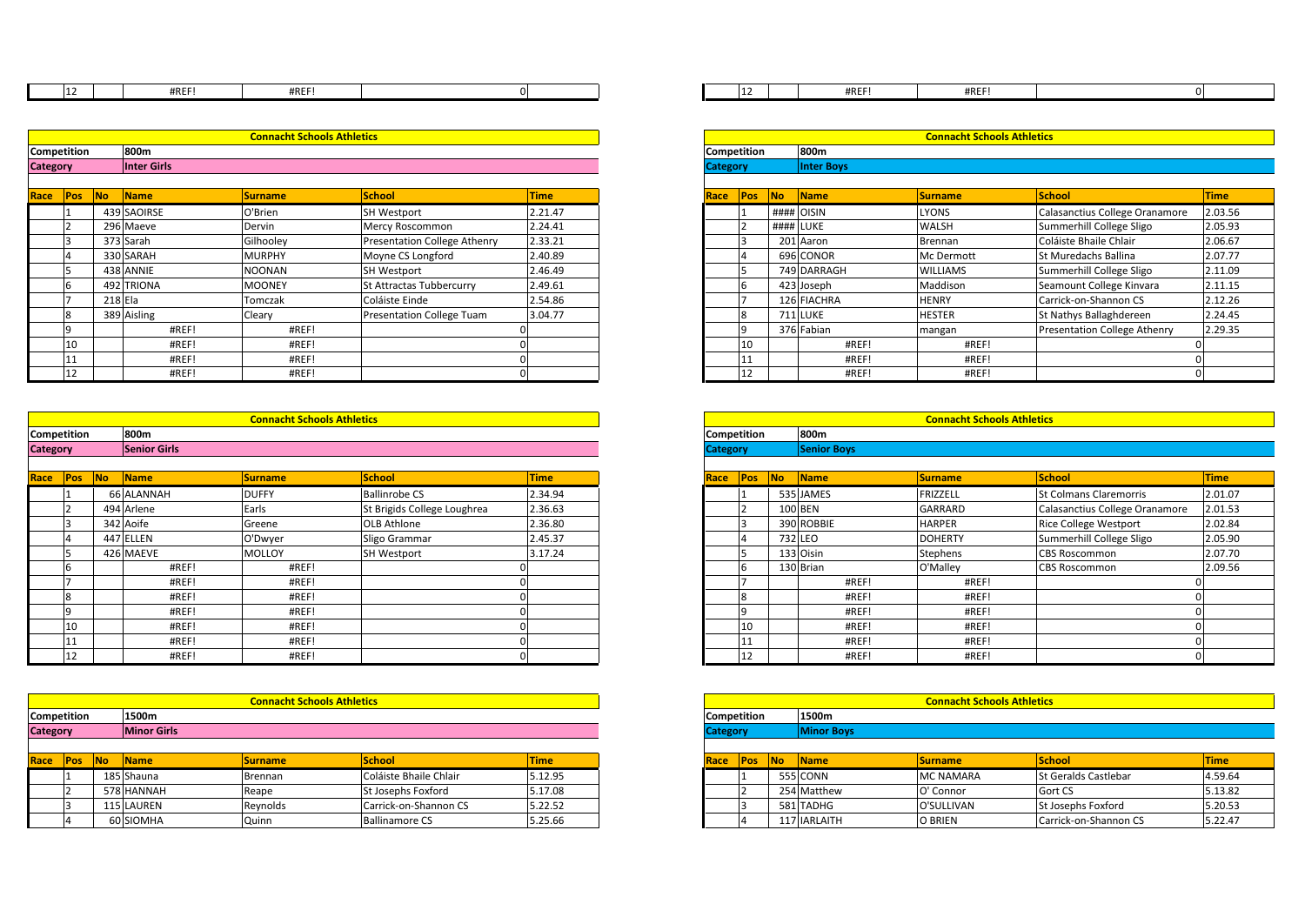|                             |    |  | 33 Helen      | Lynch                             | Athlone CC                          | 5.28.44 |       |     | 554 BOB  |                                   | <b>TUOHY</b>    | <b>St Geralds</b> |
|-----------------------------|----|--|---------------|-----------------------------------|-------------------------------------|---------|-------|-----|----------|-----------------------------------|-----------------|-------------------|
|                             |    |  | 285 Jessica   | Gannon                            | Mercy Roscommon                     | 5.30.76 |       |     |          | 323 JAMES                         | <b>GALLIGAN</b> | Moyne CS          |
|                             |    |  | 620 CATHY     | Timlin                            | St Marys Ballina                    | 5.34.73 |       |     | 653 Paul |                                   | Kearns          | St Marys 0        |
|                             |    |  | 271 CATHERINE | O'Reilly                          | J&M Gortnor Abbey                   | 5.35.21 |       |     |          | 654 Aaron                         | Groarke         | St Marys 0        |
|                             |    |  | 362 Emily     | Miskella                          | <b>Presentation College Athenry</b> | 5.37.67 |       |     |          | #REF!                             | #REF!           |                   |
|                             | 10 |  | #REF!         | #REF!                             |                                     |         |       | 10. |          | #REF!                             | #REF!           |                   |
|                             | 11 |  | #REF!         | #REF!                             |                                     |         |       |     |          | #REF!                             | #REF!           |                   |
|                             | 12 |  | #REF!         | #REF!                             |                                     |         |       |     |          | #REF!                             | #REF!           |                   |
|                             |    |  |               |                                   |                                     |         |       |     |          |                                   |                 |                   |
|                             |    |  |               | <b>Connacht Schools Athletics</b> |                                     |         |       |     |          | <b>Connacht Schools Athletics</b> |                 |                   |
| <b>Competition</b><br>1500m |    |  |               | <b>Competition</b>                |                                     |         | 1500m |     |          |                                   |                 |                   |

| <b>Category</b>                | <b>Junior Girls</b> |                                   |  | <b>Category</b>    | <b>Junior Boys</b> |
|--------------------------------|---------------------|-----------------------------------|--|--------------------|--------------------|
| <b>Competition</b>             | 1500m               |                                   |  | <b>Competition</b> | 1500m              |
|                                |                     | <b>Connacht Schools Athletics</b> |  |                    |                    |
|                                |                     |                                   |  |                    |                    |
| $\overline{\phantom{0}}$<br>∸∸ | #REF!               | #REF!                             |  | 12                 | #REF!              |
| ᅶ                              | #REF!               | #REF!                             |  | 11                 | #REF!              |

| Race Pos           | <b>No</b> | <b>Name</b> | <b>Surname</b>                    | <b>School</b>           | <b>Time</b> |
|--------------------|-----------|-------------|-----------------------------------|-------------------------|-------------|
|                    |           | 346 Rebecca | Lowe                              | <b>OLB Athlone</b>      | 5.07.99     |
|                    |           | 61 ELLIE    | O'Rourke                          | <b>Ballinamore CS</b>   | 5.11.68     |
|                    |           | 525 SARAH   | Brady                             | St Clares Manorhamilton | 5.20.13     |
| $\overline{4}$     |           | 475 Louise  | Enright                           | <b>SM Strokestown</b>   | 5.27.23     |
|                    |           | 272 CAOIMHE | Walsh                             | J&M Gortnor Abbey       | 5.32.48     |
| 16                 |           | 273 EMILY   | Murray                            | J&M Gortnor Abbey       | 5.33.82     |
|                    |           | 286 Ciara   | Carr                              | Mercy Roscommon         | 5.34.18     |
| 18                 |           | 347 Aoife   | McDermott                         | <b>OLB Athlone</b>      | 5.35.20     |
| 9                  |           | 277 Ciara   | Tierney                           | J&M salerno             | 5.38.13     |
| 10                 |           | #REF!       | #REF!                             |                         |             |
| 11                 |           | #REF!       | #REF!                             |                         |             |
| 12                 |           | #REF!       | #REF!                             |                         |             |
|                    |           |             |                                   |                         |             |
|                    |           |             | <b>Connacht Schools Athletics</b> |                         |             |
| <b>Competition</b> |           | 1500m       |                                   |                         |             |

| Race Pos No     |    | <b>Name</b>        | <b>Surname</b>                    | <b>School</b> | <b>Time</b> | Race Pos No     |     | <b>Name</b>       | <b>Surname</b>                    | <b>School</b> | <b>Time</b> |
|-----------------|----|--------------------|-----------------------------------|---------------|-------------|-----------------|-----|-------------------|-----------------------------------|---------------|-------------|
|                 |    |                    |                                   |               |             |                 |     |                   |                                   |               |             |
| <b>Category</b> |    | <b>Inter Girls</b> |                                   |               |             | <b>Category</b> |     | <b>Inter Boys</b> |                                   |               |             |
| Competition     |    | 1500m              |                                   |               |             | Competition     |     | 1500m             |                                   |               |             |
|                 |    |                    | <b>Connacht Schools Athletics</b> |               |             |                 |     |                   | <b>Connacht Schools Athletics</b> |               |             |
|                 |    |                    |                                   |               |             |                 |     |                   |                                   |               |             |
|                 | ᅩ  | #REF!              | #REF!                             |               |             |                 | 112 | #REF!             | #REF!                             |               |             |
|                 | ⊥⊥ | #REF!              | #REF!                             |               |             |                 | 11  | #REF!             | #REF!                             |               |             |

| Race Pos           |                | <b>No</b> | <b>Name</b> | <b>Surname</b>                    | <b>School</b>            | <b>Time</b> | Race               | <b>Pos</b>     | <b>INo</b> | <b>Name</b> | <b>Surname</b>                    | School      |
|--------------------|----------------|-----------|-------------|-----------------------------------|--------------------------|-------------|--------------------|----------------|------------|-------------|-----------------------------------|-------------|
|                    |                |           | 439 SAOIRSE | O'Brien                           | <b>SH Westport</b>       | 05:03.2     |                    |                |            | 161 Jack    | Maher                             | Clifden CS  |
|                    |                |           | 296 Maeve   | Dervin                            | Mercy Roscommon          | 05:08.3     |                    |                |            | 201 Aaron   | Brennan                           | Coláiste B  |
|                    |                |           | 587 ANNA    | <b>YEATES</b>                     | St Josephs Foxford       | 05:10.8     |                    | 3              |            | 750 MICHAEL | <b>KERINS</b>                     | Summerhi    |
|                    | $\overline{4}$ |           | 234 ANNA    | CORCORCAN                         | Drumshambo VS            | 05:26.1     |                    | $\overline{4}$ |            | 221 Rian    | De Baired                         | Coláiste Ei |
|                    |                |           | 422 Caoimhe | Kelleher                          | Seamount College Kinvara | 05:46.6     |                    |                |            | 377 Finbar  | McFadden                          | Presentati  |
|                    | 16             |           | 198 Meabh   | Clancy                            | Coláiste Bhaile Chlair   | 05:48.4     |                    |                |            | #REF!       | #REF!                             |             |
|                    |                |           | 266 Megan   | Devaney                           | <b>HRC Mountbellew</b>   | 06:01.4     |                    |                |            | #REF!       | #REF!                             |             |
|                    | 8              |           | 440 SHANNON | <b>BURKE</b>                      | <b>SH Westport</b>       | 06:15.2     |                    | 8              |            | #REF!       | #REF!                             |             |
|                    | ۱q             |           | #REF!       | #REF!                             |                          |             |                    | ١q             |            | #REF!       | #REF!                             |             |
|                    | 10             |           | #REF!       | #REF!                             |                          |             |                    | 10             |            | #REF!       | #REF!                             |             |
|                    | -11            |           | #REF!       | #REF!                             |                          |             |                    |                |            | #REF!       | #REF!                             |             |
|                    | 12             |           | #REF!       | #REF!                             |                          |             |                    | 12             |            | #REF!       | #REF!                             |             |
|                    |                |           |             |                                   |                          |             |                    |                |            |             |                                   |             |
|                    |                |           |             | <b>Connacht Schools Athletics</b> |                          |             |                    |                |            |             | <b>Connacht Schools Athletics</b> |             |
| <b>Competition</b> |                |           | 1500m       |                                   |                          |             | <b>Competition</b> |                |            | 1500m       |                                   |             |

|             | Connacht Schools Athletics |
|-------------|----------------------------|
| Competition | 1500m                      |

| 33 Helen      | Lynch    | Athlone CC                   | 5.28.44 |
|---------------|----------|------------------------------|---------|
| 285 Jessica   | Gannon   | Mercy Roscommon              | 5.30.76 |
| 620 CATHY     | Timlin   | St Marys Ballina             | 5.34.73 |
| 271 CATHERINE | O'Reilly | J&M Gortnor Abbey            | 5.35.21 |
| 362 Emily     | Miskella | Presentation College Athenry | 5.37.67 |
| #REF!         | #REF!    |                              |         |
| #REF!         | #REF!    |                              |         |
| #REF!         | #REF!    |                              |         |

|        |                     | <b>Connacht Schools Athletics</b> |                    |             |
|--------|---------------------|-----------------------------------|--------------------|-------------|
| ition: | 1500m               |                                   |                    |             |
|        | <b>Junior Girls</b> |                                   |                    |             |
|        |                     |                                   |                    |             |
| Pos 7  | No Name             | <b>Surname</b>                    | School             | <b>Time</b> |
|        | 346 Rebecca         | Lowe                              | <b>OLB Athlone</b> | 5.07.99     |
|        | 61 ELLIE            | O'Rourke                          | Ballinamore CS     | 5.11.68     |

| 1500m        |                |                              |             | Competition     |             |     | 1500m              |                    |                               |             |  |  |  |  |
|--------------|----------------|------------------------------|-------------|-----------------|-------------|-----|--------------------|--------------------|-------------------------------|-------------|--|--|--|--|
| Junior Girls |                |                              |             | <b>Category</b> |             |     | <b>Junior Boys</b> |                    |                               |             |  |  |  |  |
|              |                |                              |             |                 |             |     |                    |                    |                               |             |  |  |  |  |
| <b>Name</b>  | <b>Surname</b> | <b>School</b>                | <b>Time</b> | Race            | <b>IPos</b> | No. | <b>Name</b>        | <b>Surname</b>     | <b>School</b>                 | <b>Time</b> |  |  |  |  |
| 346 Rebecca  | Lowe           | <b>OLB Athlone</b>           | 5.07.99     |                 |             |     | 742 MICHAEL        | <b>HORGAN</b>      | Summerhill College Sligo      | 4.27.09     |  |  |  |  |
| 61 ELLIE     | O'Rourke       | <b>Ballinamore CS</b>        | 5.11.68     |                 |             |     | 214 Cillian        | Jordan             | Coláiste Einde                | 4.29.12     |  |  |  |  |
| 525 SARAH    | Brady          | St Clares Manorhamilton      | 5.20.13     |                 |             |     | 215 Barry          | Murphy             | Coláiste Einde                | 4.39.32     |  |  |  |  |
| 475 Louise   | Enright        | <b>SM Strokestown</b>        | 5.27.23     |                 |             |     | 55 ALAN            | <b>BRENNAN</b>     | <b>Balla Secondary School</b> | 4.41.49     |  |  |  |  |
| 272 CAOIMHE  | Walsh          | <b>J&amp;M Gortnor Abbey</b> | 5.32.48     |                 |             |     | 396 ROSSA          | <b>MC ALLISTER</b> | <b>Rice College Westport</b>  | 4.42.62     |  |  |  |  |
| 273 EMILY    | Murray         | J&M Gortnor Abbey            | 5.33.82     |                 |             |     | 196 Miriam         | Greene             | Coláiste Bhaile Chlair        | 4.44.77     |  |  |  |  |
| 286 Ciara    | Carr           | Mercy Roscommon              | 5.34.18     |                 |             |     | 415 Tristan        | O' Flatharta       | <b>SCC Carraroe</b>           | 5.05.03     |  |  |  |  |
| 347 Aoife    | McDermott      | OLB Athlone                  | 5.35.20     |                 |             |     | 239 Dylan          | <b>Brady</b>       | Dunmore CS                    | 5.21.91     |  |  |  |  |
| 277 Ciara    | Tierney        | J&M salerno                  | 5.38.13     |                 |             |     | #REF!              | #REF!              |                               |             |  |  |  |  |
| #REF!        | #REF!          |                              |             |                 |             |     | #REF!              | #REF!              |                               |             |  |  |  |  |
| #REF!        | #REF!          |                              |             |                 |             |     | #REF!              | #REF!              |                               |             |  |  |  |  |
| #REF!        | #REF!          |                              |             |                 |             |     | #REF!              | #REF!              |                               |             |  |  |  |  |

|                                                  | <b>Connacht Schools Athletics</b> |      |            |                    |             |                |              | <b>Connacht Schools Athletics</b> |            |         |
|--------------------------------------------------|-----------------------------------|------|------------|--------------------|-------------|----------------|--------------|-----------------------------------|------------|---------|
| 1500m                                            |                                   |      |            | <b>Competition</b> |             |                | 1500m        |                                   |            |         |
| Inter Girls                                      |                                   |      |            | <b>Category</b>    |             |                | Inter Bovs   |                                   |            |         |
|                                                  |                                   |      |            |                    |             |                |              |                                   |            |         |
| Name                                             |                                   | Race | <b>Pos</b> | <b>INo</b>         | <b>Name</b> | <b>Surname</b> | <b>Schoo</b> |                                   |            |         |
| 439 SAOIRSE<br>05:03.2<br>O'Brien<br>SH Westport |                                   |      |            |                    |             | 161 Jack       |              | Maher                             | Clifden CS | 4.21.28 |

|                 | <b>Connacht Schools Athletics</b> |                          |             |                 | <b>Connacht Schools Athletics</b> |           |             |                |                              |             |  |  |  |  |  |
|-----------------|-----------------------------------|--------------------------|-------------|-----------------|-----------------------------------|-----------|-------------|----------------|------------------------------|-------------|--|--|--|--|--|
| 1500m           |                                   |                          |             |                 | Competition                       |           | 1500m       |                |                              |             |  |  |  |  |  |
| Inter Girls     |                                   |                          |             | <b>Category</b> |                                   |           | Inter Boys  |                |                              |             |  |  |  |  |  |
| Name            | <b>Surname</b>                    | <b>School</b>            | <b>Time</b> | Race            | <b>Pos</b>                        | <b>No</b> | Name        | <b>Surname</b> | <b>School</b>                | <b>Time</b> |  |  |  |  |  |
| 439 SAOIRSE     | O'Brien                           | <b>SH Westport</b>       | 05:03.2     |                 |                                   |           | 161 Jack    | Maher          | Clifden CS                   | 4.21.28     |  |  |  |  |  |
| 296 Maeve       | Dervin                            | Mercy Roscommon          | 05:08.3     |                 |                                   |           | 201 Aaron   | Brennan        | Coláiste Bhaile Chlair       | 4.22.51     |  |  |  |  |  |
| <b>587 ANNA</b> | <b>YEATES</b>                     | St Josephs Foxford       | 05:10.8     |                 |                                   |           | 750 MICHAEL | <b>KERINS</b>  | Summerhill College Sligo     | 4.24.61     |  |  |  |  |  |
| 234 ANNA        | CORCORCAN                         | Drumshambo VS            | 05:26.1     |                 |                                   |           | 221 Rian    | De Baired      | Coláiste Einde               | 4.34.43     |  |  |  |  |  |
| 422 Caoimhe     | Kelleher                          | Seamount College Kinvara | 05:46.6     |                 |                                   |           | 377 Finbar  | McFadden       | Presentation College Athenry | 4.43.92     |  |  |  |  |  |
| 198 Meabh       | Clancy                            | Coláiste Bhaile Chlair   | 05:48.4     |                 |                                   |           | #REF!       | #REF!          |                              |             |  |  |  |  |  |
| 266 Megan       | Devanev                           | <b>HRC Mountbellew</b>   | 06:01.4     |                 |                                   |           | #REF!       | #REF!          |                              |             |  |  |  |  |  |
| 440 SHANNON     | <b>BURKE</b>                      | <b>SH Westport</b>       | 06:15.2     |                 |                                   |           | #REF!       | #REF!          |                              |             |  |  |  |  |  |
| #REF!           | #REF!                             |                          |             |                 |                                   |           | #REF!       | #REF!          |                              |             |  |  |  |  |  |
| #REF!           | #REF!                             |                          |             |                 |                                   |           | #REF!       | #REF!          |                              |             |  |  |  |  |  |
| #REF!           | #REF!                             |                          |             |                 |                                   |           | #REF!       | #REF!          |                              |             |  |  |  |  |  |
| #REF!           | #REF!                             |                          |             |                 | ŦΣ                                |           | #REF!       | #REF!          |                              |             |  |  |  |  |  |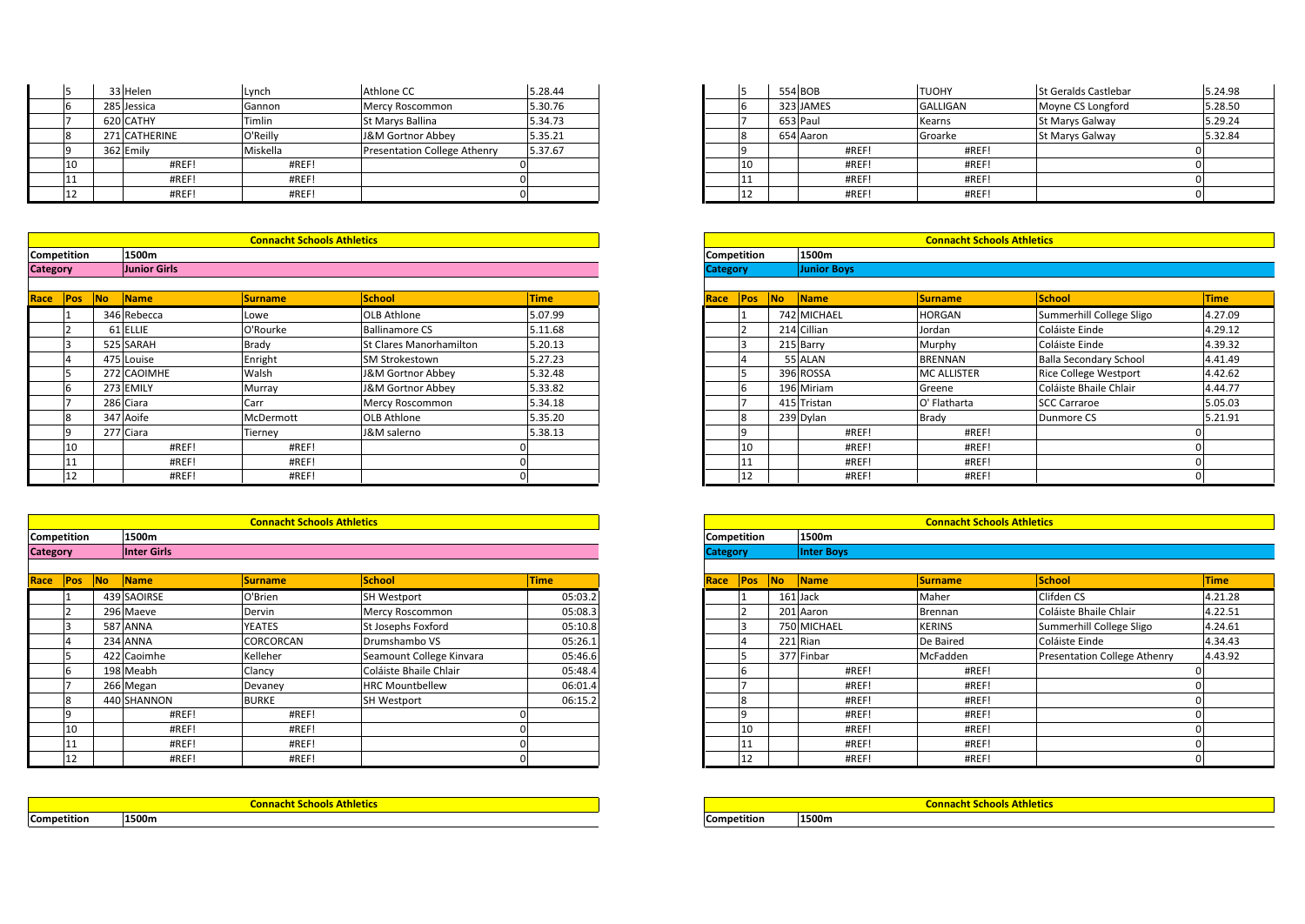| <b>Category</b> |    | <b>Senior Girls</b> |                  |                                     |             |
|-----------------|----|---------------------|------------------|-------------------------------------|-------------|
|                 |    |                     |                  |                                     |             |
| Pos<br>Race     | No | Name                | <b>Surname</b>   | <b>School</b>                       | <b>Time</b> |
|                 |    | 353 Aine            | O'Farrell        | <b>Presentation College Athenry</b> | 5.10.33     |
|                 |    | 66 ALANNAH          | <b>DUFFY</b>     | <b>Ballinrobe CS</b>                | 5.31.20     |
| 3               |    | 343 Julie           | Healy            | OLB Athlone                         | 5.43.26     |
| 4               |    | 427 SARAH           | <b>MULCHRONE</b> | <b>SH Westport</b>                  | 6.05.21     |
|                 |    | 426 MAEVE           | <b>MOLLOY</b>    | SH Westport                         | 6.14.45     |
| 6               |    |                     |                  |                                     |             |
|                 |    |                     |                  |                                     |             |
| 8               |    |                     |                  |                                     |             |
| 9               |    | #REF!               | #REF!            |                                     | $\Omega$    |
| 10              |    | #REF!               | #REF!            |                                     | O           |
| 11              |    | #REF!               | #REF!            |                                     | $\Omega$    |
| 12              |    | #REF!               | #REF!            |                                     | $\mathbf 0$ |

|                    | 11       |     | #REF!         | #REF!                             |                       | ΩI          |                    | 11           |     |                   |                                   |                                     |             |
|--------------------|----------|-----|---------------|-----------------------------------|-----------------------|-------------|--------------------|--------------|-----|-------------------|-----------------------------------|-------------------------------------|-------------|
|                    | 12       |     | #REF!         | #REF!                             |                       |             |                    | 12           |     |                   |                                   |                                     |             |
|                    |          |     |               |                                   |                       |             |                    |              |     |                   |                                   |                                     |             |
|                    |          |     |               |                                   |                       |             |                    |              |     |                   |                                   |                                     |             |
|                    |          |     |               | <b>Connacht Schools Athletics</b> |                       |             |                    |              |     |                   | <b>Connacht Schools Athletics</b> |                                     |             |
| Competition        |          |     | 3000m         |                                   |                       |             | Competition        |              |     | 3000m             |                                   |                                     |             |
| <b>Category</b>    |          |     | inter Girls   |                                   |                       |             | <b>Category</b>    |              |     | <b>Inter Boys</b> |                                   |                                     |             |
|                    |          |     |               |                                   |                       |             |                    |              |     |                   |                                   |                                     |             |
| Race Pos           |          | No. | Name          | <b>Surname</b>                    | School                | <b>Time</b> | Race               | Pos          | No  | Name              | <b>Surname</b>                    | School                              | <b>Time</b> |
|                    |          |     | 63 KATIE      | <b>MC NULTY</b>                   | <b>Ballinamore CS</b> | 11.30.38    |                    |              |     | 225 Keelan        | Kilrehill                         | Colaiste Iascaigh                   | 9.22.41     |
|                    |          |     | 49 Lisa       | Gavin                             | Athlone CC            | 12.14.39    |                    |              |     | 726 Ben           | Ryan                              | St Raphaels Loughrea                | 9.33.26     |
|                    |          |     | 241 Leah      | Noone                             | Dunmore CS            | 12.47.43    |                    |              |     | 282 OISIN         | Lane                              | Mercy Ballymahon                    | 10.00.34    |
|                    |          |     | 441 SARAH     | <b>STAUNTON</b>                   | <b>SH Westport</b>    | 13.25.82    |                    |              |     | 376 Fabian        | mangan                            | <b>Presentation College Athenry</b> | 10.13.78    |
|                    |          |     | 588 EORNA     | <b>MULROY</b>                     | St Josephs Foxford    | 13.26.48    |                    |              |     | 727 Luke          | Evans                             | St Raphaels Loughrea                | 10.14.95    |
|                    |          |     | 304 CATHERINE | Henegan                           | <b>Mercy Sligo</b>    | 16.59.22    |                    |              |     | 468 BRIAIN        | MC GOWAN                          | Sligo Grammar                       | 10.46.09    |
|                    |          |     | #REF!         | #REF!                             |                       |             |                    |              | 729 |                   | McLoughlin                        | ST TIERNANS CROSSMOLINA             | 10.54.83    |
|                    |          |     | #REF!         | #REF!                             |                       |             |                    |              |     | 51 Ruairi         | Lyons                             | Athlone CC                          | 11.21.94    |
|                    | $\Omega$ |     | #REF!         | #REF!                             |                       |             |                    | $\mathbf{q}$ |     | 231 DIETER        | <b>JAEGER</b>                     | Davitt College Castlebar            | 11.51.38    |
|                    | 10       |     | #REF!         | #REF!                             |                       |             |                    | 10           |     | 50 Faolan         | Kennedy                           | Athlone CC                          | 11.55.68    |
|                    |          |     | #REF!         | #REF!                             |                       |             |                    | 11           |     | #REF!             | #REF!                             |                                     |             |
|                    | 12       |     | #REF!         | #REF!                             |                       |             |                    | 12           |     | #REF!             | #REF!                             |                                     |             |
|                    |          |     |               |                                   |                       |             |                    |              |     |                   |                                   |                                     |             |
|                    |          |     |               |                                   |                       |             |                    |              |     |                   |                                   |                                     |             |
|                    |          |     |               | <b>Connacht Schools Athletics</b> |                       |             |                    |              |     |                   | <b>Connacht Schools Athletics</b> |                                     |             |
| <b>Competition</b> |          |     | 3000m         |                                   |                       |             | <b>Competition</b> |              |     | 5000m             |                                   |                                     |             |

| <b>Category</b>    | <b>Senior Girls</b> |                                   |    |  | <b>Category</b>    | Senior Boys |
|--------------------|---------------------|-----------------------------------|----|--|--------------------|-------------|
| <b>Competition</b> | 3000m               |                                   |    |  | <b>Competition</b> | 5000m       |
|                    |                     | <b>Connacht Schools Athletics</b> |    |  |                    |             |
|                    |                     |                                   |    |  |                    |             |
| 1.<br>ΠL           | #REF!               | #REF!                             |    |  | 12                 | #RI         |
| 11                 | #REF!               | #REF!                             | O. |  | 111                | #RI         |

| Race | <b>IPos</b> | <b>INo</b> | <b>Name</b> | <b>Surname</b> | School                       | <b>Time</b> |
|------|-------------|------------|-------------|----------------|------------------------------|-------------|
|      |             |            | 716 Caron   | Ryan           | St Raphaels Loughrea         | 10.36.87    |
|      |             |            | 353 Aine    | O'Farrell      | Presentation College Athenry | 10.40.85    |
|      |             |            | 428 AOIFE   | O'Brien        | <b>SH Westport</b>           | 11.52.05    |
|      |             |            | 34 Edwin    | Malashak       | Athlone CC                   | 12.15.85    |
|      |             |            | 230 MARTINA | O CONNOR       | Davitt College Castlebar     | 12.27.26    |
|      |             |            | #REF!       | #REF!          |                              |             |
|      |             |            | #REF!       | #REF!          |                              |             |
|      | $\circ$     |            | #REF!       | #REF!          |                              |             |
|      | q           |            | #REF!       | #REF!          |                              |             |

| <b>Category</b> |                | <b>Senior Girls</b> |                                   |                              |             |
|-----------------|----------------|---------------------|-----------------------------------|------------------------------|-------------|
|                 |                |                     |                                   |                              |             |
| Race Pos        | N <sub>o</sub> | Name                | <b>Surname</b>                    | <b>School</b>                | <b>Time</b> |
|                 |                | 353 Aine            | O'Farrell                         | Presentation College Athenry | 5.10.33     |
|                 |                | 66 ALANNAH          | <b>DUFFY</b>                      | <b>Ballinrobe CS</b>         | 5.31.20     |
|                 |                | 343 Julie           | Healy                             | <b>OLB Athlone</b>           | 5.43.26     |
|                 |                | 427 SARAH           | <b>MULCHRONE</b>                  | <b>SH Westport</b>           | 6.05.21     |
| 15              |                | 426 MAEVE           | <b>MOLLOY</b>                     | <b>SH Westport</b>           | 6.14.45     |
| 6               |                |                     |                                   |                              |             |
|                 |                |                     |                                   |                              |             |
| 8               |                |                     |                                   |                              |             |
| l q             |                | #REF!               | #REF!                             |                              |             |
| 10              |                | #REF!               | #REF!                             |                              |             |
| 11              |                | #REF!               | #REF!                             |                              |             |
| 12              |                | #REF!               | #REF!                             |                              |             |
|                 |                |                     |                                   |                              |             |
|                 |                |                     |                                   |                              |             |
|                 |                |                     | <b>Connacht Schools Athletics</b> |                              |             |
| Competition     |                | 3000m               |                                   |                              |             |
| Category        |                | linter Girls        |                                   |                              |             |
|                 |                |                     |                                   |                              |             |
| Race <b>Pos</b> | No             | Name                | Surname                           | School                       | <b>Time</b> |
|                 |                | 63 KATIE            | <b>MC NULTY</b>                   | <b>Ballinamore CS</b>        | 11.30.38    |
|                 |                | 49 Lisa             | Gavin                             | Athlone CC                   | 12.14.39    |
|                 |                | 241 Leah            | Noone                             | <b>Dunmore CS</b>            | 12.47.43    |
|                 |                | 441 SARAH           | <b>STAUNTON</b>                   | <b>SH Westport</b>           | 13.25.82    |
| 15              |                | 588 EORNA           | <b>MULROY</b>                     | St Josephs Foxford           | 13.26.48    |
| - 6             |                | 304 CATHERINE       | Henegan                           | <b>Mercy Sligo</b>           | 16.59.22    |
|                 |                | #REF!               | #REF!                             |                              |             |
| $\mathbf{R}$    |                | #REF!               | #REF!                             |                              |             |
| l q             |                | #REF!               | #REF!                             |                              |             |
| 10              |                | #REF!               | #REF!                             |                              |             |
| 11              |                | #REF!               | #REF!                             |                              |             |

|                  |     |                        | <b>Connacht Schools Athletics</b> |                              |             |
|------------------|-----|------------------------|-----------------------------------|------------------------------|-------------|
| ition:           |     | 3000m                  |                                   |                              |             |
|                  |     | <b>Senior Girls</b>    |                                   |                              |             |
| Pos <sub>b</sub> | No. | $\sqrt{\mathsf{Name}}$ | <b>Surname</b>                    | <b>School</b>                | <b>Time</b> |
|                  |     | 716 Caron              | Ryan                              | St Raphaels Loughrea         | 10.36.87    |
|                  |     | 353 Aine               | O'Farrell                         | Presentation College Athenry | 10.40.85    |
|                  |     | 428 AOIFE              | O'Brien                           | <b>SH Westport</b>           | 11.52.05    |
|                  |     | 34 Edwin               | Malashak                          | Athlone CC                   | 12.15.85    |
|                  |     | 230 MARTINA            | O CONNOR                          | Davitt College Castlebar     | 12.27.26    |
|                  |     | #REF!                  | #REF!                             |                              |             |
|                  |     | #REF!                  | #REF!                             |                              |             |
|                  |     | #REF!                  | #REF!                             |                              |             |
|                  |     | #REF!                  | #REF!                             |                              |             |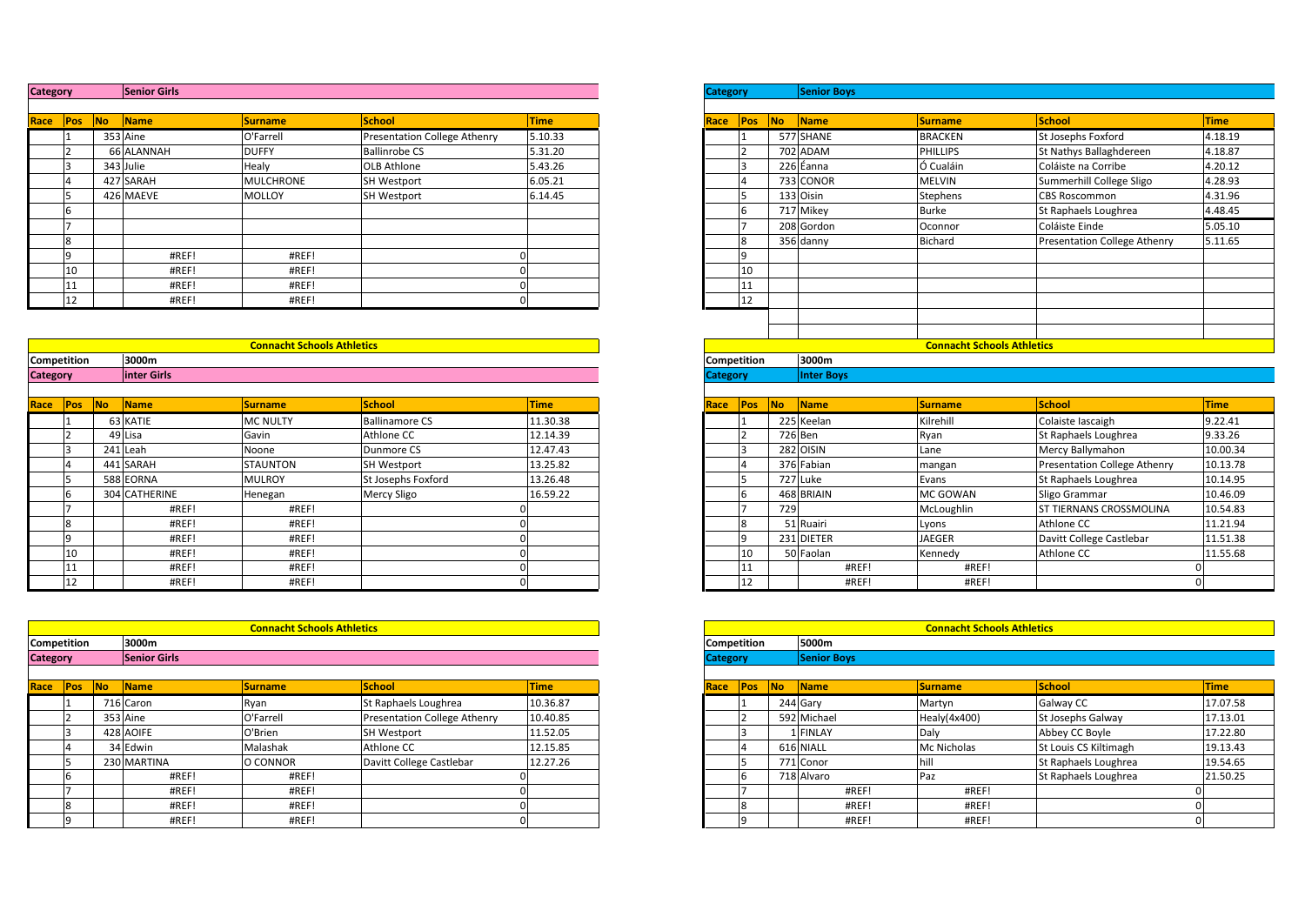| $\sim$<br>LΟ | #REF!                  | <b>HDEE</b><br>11 I V L     |  |
|--------------|------------------------|-----------------------------|--|
| .            | #REF!                  | <b>HDEE</b>                 |  |
| .            | <b>HDEE</b><br>H N L F | <b>HDEE</b><br><b>TIVLI</b> |  |

| 10 | #REF! | #REF!                             | $\mathbf 0$ | 10 | #REF! | #REF!                             | $\Omega$   |  |
|----|-------|-----------------------------------|-------------|----|-------|-----------------------------------|------------|--|
| 11 | #REF! | #REF!                             | $\Omega$    | 11 | #REF! | #REF!                             | $\Omega$   |  |
| 12 | #REF! | #REF!                             | $\Omega$    | 12 | #REF! | #REF!                             |            |  |
|    |       |                                   |             | 13 | #REF! | #REF!                             |            |  |
|    |       |                                   |             | 14 | #REF! | #REF!                             | $\sqrt{ }$ |  |
|    |       |                                   |             | 15 | #REF! | #REF!                             | $\Omega$   |  |
|    |       |                                   |             | 16 | #REF! | #REF!                             | $\Omega$   |  |
|    |       |                                   |             | 17 | #REF! | #REF!                             | $\Omega$   |  |
|    |       |                                   |             | 18 | #REF! | #REF!                             |            |  |
|    |       |                                   |             | 19 | #REF! | #REF!                             |            |  |
|    |       |                                   |             | 20 | #REF! | #REF!                             |            |  |
|    |       |                                   |             | 21 | #REF! | #REF!                             |            |  |
|    |       |                                   |             | 22 | #REF! | #REF!                             |            |  |
|    |       |                                   |             | 23 | #REF! | #REF!                             |            |  |
|    |       |                                   |             | 24 | #REF! | #REF!                             | $\Omega$   |  |
|    |       |                                   |             |    |       |                                   |            |  |
|    |       |                                   |             |    |       |                                   |            |  |
|    |       | <b>Connacht Schools Athletics</b> |             |    |       | <b>Connacht Schools Athletics</b> |            |  |

|                 |                |           |             |                                   |                         |             |      | 22              |           | #RE         |
|-----------------|----------------|-----------|-------------|-----------------------------------|-------------------------|-------------|------|-----------------|-----------|-------------|
|                 |                |           |             |                                   |                         |             |      | 23              |           | #RE         |
|                 |                |           |             |                                   |                         |             |      | 24              |           | #RE         |
|                 |                |           |             |                                   |                         |             |      |                 |           |             |
|                 |                |           |             |                                   |                         |             |      |                 |           |             |
|                 |                |           |             | <b>Connacht Schools Athletics</b> |                         |             |      |                 |           |             |
| Competition     |                |           | Mile        |                                   |                         |             |      | Competition     |           | <b>Mile</b> |
| <b>Category</b> |                |           | <b>U16</b>  |                                   |                         |             |      | <b>Category</b> |           | <b>U16</b>  |
|                 |                |           |             |                                   |                         |             |      |                 |           |             |
| Race            | <b>Pos</b>     | <b>No</b> | <b>Name</b> | <b>Surname</b>                    | <b>School</b>           | <b>Time</b> | Race | <b>Pos</b>      | <b>No</b> | <b>Name</b> |
|                 | $\mathbf{1}$   |           | 567 MAEVE   | <b>GALLAGHER</b>                  | St Josephs Castlebar    | 5.24.76     |      | $\mathbf{1}$    |           | 331 CIAN    |
|                 | $\overline{2}$ |           | 566 KATIE   | <b>GIBBONS</b>                    | St Josephs Castlebar    | 6.28.66     |      | $\overline{2}$  |           | 409 ETHAN   |
|                 | 3              |           | 699 LLANA   | <b>PHILLIPS</b>                   | St Nathys Ballaghdereen | 6.29.76     |      | 3               |           | 773 Sean    |
|                 | $\overline{4}$ |           | #REF!       | #REF!                             |                         | $\mathbf 0$ |      | $\overline{4}$  |           | 206 Oisin   |
|                 | 5              |           | #REF!       | #REF!                             |                         | $\mathbf 0$ |      | 5               |           | 589 CONOR   |
|                 | 6              |           | #REF!       | #REF!                             |                         | 0           |      | 6               |           | 774 Peter   |
|                 | $\overline{7}$ |           | #REF!       | #REF!                             |                         | $\mathbf 0$ |      | $\overline{7}$  |           | #RE         |
|                 | 8              |           | #REF!       | #REF!                             |                         | $\mathbf 0$ |      | 8               |           | #RE         |
|                 | $\overline{9}$ |           | #REF!       | #REF!                             |                         | $\mathbf 0$ |      | $\overline{9}$  |           | #RE         |
|                 | 10             |           | #REF!       | #REF!                             |                         | 0           |      | 10              |           | #RE         |
|                 | 11             |           | #REF!       | #REF!                             |                         | $\mathbf 0$ |      | 11              |           | #RE         |
|                 | 12             |           | #REF!       | #REF!                             |                         | $\mathbf 0$ |      | 12              |           | #RE         |
|                 | 13             |           | #REF!       | #REF!                             |                         | $\mathbf 0$ |      | 13              |           | #RE         |
|                 | 14             |           | #REF!       | #REF!                             |                         | $\mathbf 0$ |      | 14              |           | #RE         |
|                 | 15             |           | #REF!       | #REF!                             |                         | $\mathbf 0$ |      | 15              |           | #RE         |
|                 | 16             |           | #REF!       | #REF!                             |                         | $\mathbf 0$ |      | 16              |           | #RE         |
|                 | 17             |           | #REF!       | #REF!                             |                         | $\mathbf 0$ |      | 17              |           | #RE         |
|                 | 18             |           | #REF!       | #REF!                             |                         | $\mathbf 0$ |      | 18              |           | #RE         |
|                 | 19             |           | #REF!       | #REF!                             |                         | $\mathbf 0$ |      | 19              |           | #RE         |
|                 | 20             |           | #REF!       | #REF!                             |                         | $\mathbf 0$ |      | 20              |           | #RE         |
|                 | 21             |           | #REF!       | #REF!                             |                         | 0           |      | 21              |           | #RE         |
|                 | 22             |           | #REF!       | #REF!                             |                         | $\mathbf 0$ |      | 22              |           | #RE         |
|                 | 23             |           | #REF!       | #REF!                             |                         | $\Omega$    |      | 23              |           | #RE         |

|                  |             |       | <b>Connacht Schools Athletics</b> |                         |             |                 |                              |                 | <b>Connacht Schools Athletics</b> |                         |
|------------------|-------------|-------|-----------------------------------|-------------------------|-------------|-----------------|------------------------------|-----------------|-----------------------------------|-------------------------|
| ition:           | Mile        |       |                                   |                         |             | Competition     |                              | Mile            |                                   |                         |
|                  | <b>U16</b>  |       |                                   |                         |             | <b>Category</b> |                              | U <sub>16</sub> |                                   |                         |
| <b>No</b><br>Pos | <b>Name</b> |       | Surname                           | School                  | <b>Time</b> | Race            | N <sub>o</sub><br><b>Pos</b> | Name            | <b>Surname</b>                    | <b>School</b>           |
|                  | 567 MAEVE   |       | <b>GALLAGHER</b>                  | St Josephs Castlebar    | 5.24.76     |                 |                              | 331 CIAN        | <b>MC PHILLIPS</b>                | Moyne CS Longford       |
|                  | 566 KATIE   |       | <b>GIBBONS</b>                    | St Josephs Castlebar    | 6.28.66     |                 |                              | 409 ETHAN       | LLOYD                             | Sancta Maria Louisburgh |
|                  | 699 LLANA   |       | <b>PHILLIPS</b>                   | St Nathys Ballaghdereen | 6.29.76     | l 3             |                              | 773 Sean        | Ryan                              | Dunmore CS              |
|                  |             | #REF! | #REF!                             |                         |             |                 |                              | 206 Oisin       | Reaney                            | Coláiste Einde          |
|                  |             | #REF! | #REF!                             |                         |             |                 |                              | 589 CONOR       | <b>REID</b>                       | St Josephs Foxford      |
|                  |             | #REF! | #REF!                             |                         |             | 6               |                              | 774 Peter       | Donelan                           | <b>Dunmore CS</b>       |
|                  |             | #REF! | #REF!                             |                         |             |                 |                              | #REF!           | #REF!                             |                         |
|                  |             | #REF! | #REF!                             |                         |             | $\mathbf{R}$    |                              | #REF!           | #REF!                             |                         |
|                  |             | #REF! | #REF!                             |                         |             | $\mathsf{q}$    |                              | #REF!           | #REF!                             |                         |
|                  |             | #REF! | #REF!                             |                         |             |                 | 10                           | #REF!           | #REF!                             |                         |
|                  |             | #REF! | #REF!                             |                         |             |                 | 11                           | #REF!           | #REF!                             |                         |
|                  |             | #REF! | #REF!                             |                         |             |                 | 12                           | #REF!           | #REF!                             |                         |
|                  |             | #REF! | #REF!                             |                         |             |                 | 13                           | #REF!           | #REF!                             |                         |
|                  |             | #REF! | #REF!                             |                         |             |                 | 14                           | #REF!           | #REF!                             |                         |
|                  |             | #REF! | #REF!                             |                         |             |                 | 15                           | #REF!           | #REF!                             |                         |
|                  |             | #REF! | #REF!                             |                         |             |                 | 16                           | #REF!           | #REF!                             |                         |
|                  |             | #REF! | #REF!                             |                         |             |                 | 17                           | #REF!           | #REF!                             |                         |
|                  |             | #REF! | #REF!                             |                         |             |                 | 18                           | #REF!           | #REF!                             |                         |
|                  |             | #REF! | #REF!                             |                         |             |                 | 19                           | #REF!           | #REF!                             |                         |
|                  |             | #REF! | #REF!                             |                         |             |                 | 20                           | #REF!           | #REF!                             |                         |
|                  |             | #REF! | #REF!                             |                         |             |                 | 21                           | #REF!           | #REF!                             |                         |
|                  |             | #REF! | #REF!                             |                         |             |                 | 22                           | #REF!           | #REF!                             |                         |
|                  |             | #REF! | #REF!                             |                         | $\Omega$    |                 | 23                           | #REF!           | #REF!                             |                         |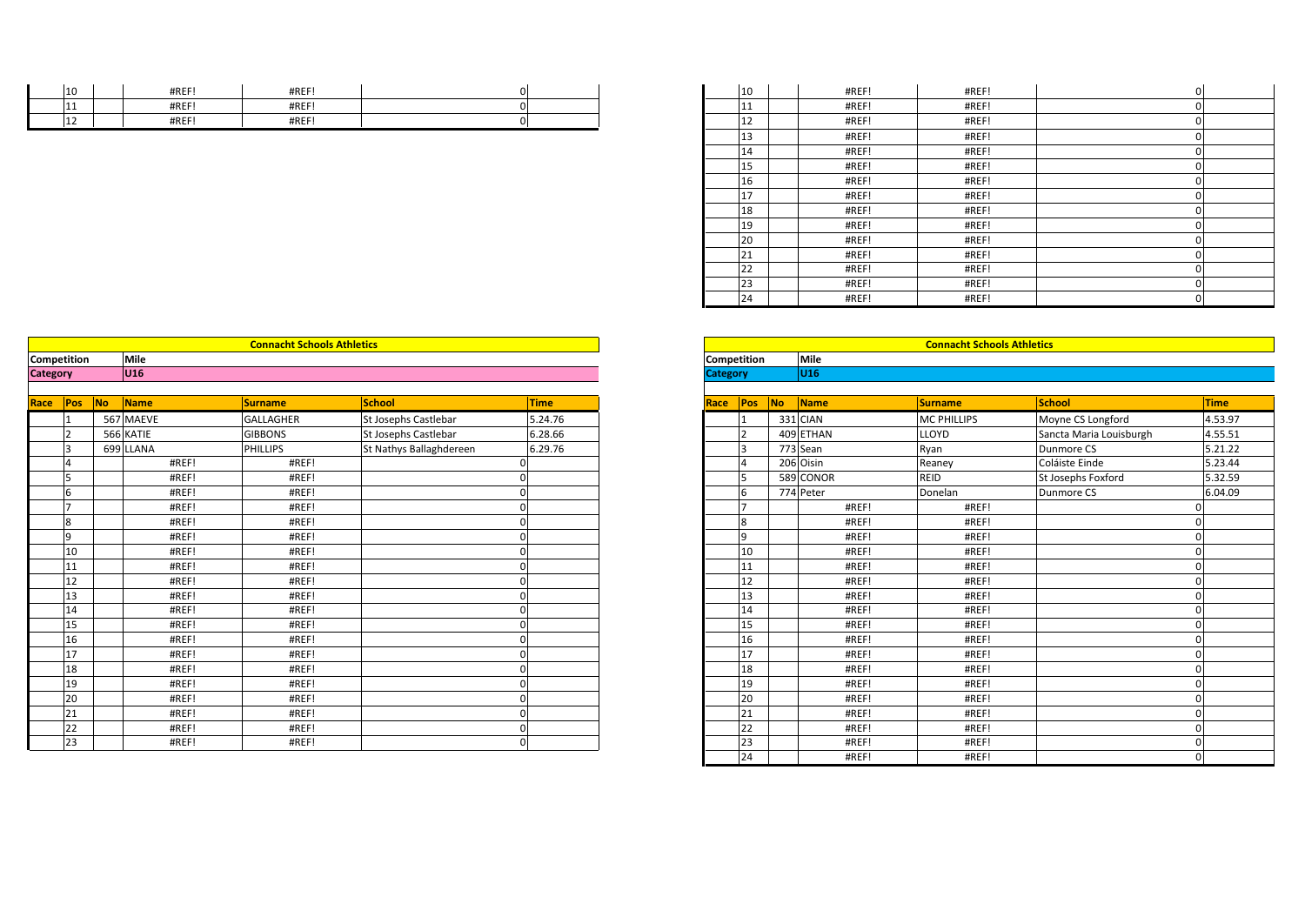|                                           |              | <b>Connacht Schools Athletics</b> |                   |                                                |  |
|-------------------------------------------|--------------|-----------------------------------|-------------------|------------------------------------------------|--|
| Competition                               | Hammer       |                                   |                   |                                                |  |
| <b>Category</b>                           | Junior Girls |                                   |                   |                                                |  |
|                                           |              |                                   |                   |                                                |  |
| <b>Provident Providence International</b> |              | <b>International Action</b>       | <b>Letter and</b> | <b>Contact Contact Contact Contact Contact</b> |  |

| <b>Event Pos</b>   |    | <b>INO</b> | <b>Name</b>   | <b>Surname</b>                    | <b>School</b>      | Time   | <b>Event Pos</b>   |    | INO. | <b>Name</b>   | <b>ISurname</b>                   | <b>School</b>     |
|--------------------|----|------------|---------------|-----------------------------------|--------------------|--------|--------------------|----|------|---------------|-----------------------------------|-------------------|
|                    |    |            | Shauna        | Gallagher                         | St Josephs Foxford | 16.67m |                    |    |      | 559 PADRAIC   | <b>MALLON</b>                     | <b>St Geralds</b> |
|                    |    |            | #REF!         | #REF!                             |                    |        |                    |    |      | 664 Damien    | Kiely                             | St Marys O        |
|                    |    |            | #REF!         | #REF!                             |                    |        |                    | ı٩ |      | 659 Cian      | Mulrooney                         | St Marys 0        |
|                    |    |            | #REF!         | #REF!                             |                    |        |                    |    |      | #REF!         | #REF!                             |                   |
|                    |    |            | #REF!         | #REF!                             |                    |        |                    |    |      | #REF!         | #REF!                             |                   |
|                    | 6  |            | #REF!         | #REF!                             |                    |        |                    |    |      | #REF!         | #REF!                             |                   |
|                    |    |            | #REF!         | #REF!                             |                    |        |                    |    |      | #REF!         | #REF!                             |                   |
|                    | 8  |            | #REF!         | #REF!                             |                    |        |                    |    |      | #REF!         | #REF!                             |                   |
|                    | 19 |            | #REF!         | #REF!                             |                    |        |                    |    |      | #REF!         | #REF!                             |                   |
|                    | 10 |            | #REF!         | #REF!                             |                    |        |                    | 10 |      | #REF!         | #REF!                             |                   |
|                    | 11 |            | #REF!         | #REF!                             |                    |        |                    |    |      | #REF!         | #REF!                             |                   |
|                    | 12 |            | #REF!         | #REF!                             |                    |        |                    | 12 |      | #REF!         | #REF!                             |                   |
|                    |    |            |               |                                   |                    |        |                    |    |      |               |                                   |                   |
|                    |    |            |               | <b>Connacht Schools Athletics</b> |                    |        |                    |    |      |               | <b>Connacht Schools Athletics</b> |                   |
| <b>Competition</b> |    |            | <b>Hammer</b> |                                   |                    |        | <b>Competition</b> |    |      | <b>Hammer</b> |                                   |                   |

|                    |                    | <b>Connacht Schools Athletics</b> |  |                    |                   |
|--------------------|--------------------|-----------------------------------|--|--------------------|-------------------|
| <b>Competition</b> | <b>Hammer</b>      |                                   |  | <b>Competition</b> | Hammer            |
| <b>Category</b>    | <b>Inter Girls</b> |                                   |  | <b>Category</b>    | <b>Inter Boys</b> |

| Event Pos          | <b>No</b> | <b>Name</b>   |       | <b>Surname</b>                    | <b>School</b>   | <b>Time</b> |
|--------------------|-----------|---------------|-------|-----------------------------------|-----------------|-------------|
|                    |           | 340 AOIFE     |       | Hernon                            | MSM Claremorris | 28.85M      |
|                    |           |               | #REF! | #REF!                             |                 |             |
|                    |           |               | #REF! | #REF!                             |                 |             |
|                    |           |               | #REF! | #REF!                             |                 |             |
|                    |           |               | #REF! | #REF!                             |                 |             |
| b                  |           |               | #REF! | #REF!                             |                 |             |
|                    |           |               | #REF! | #REF!                             |                 |             |
| 8                  |           |               | #REF! | #REF!                             |                 |             |
| 19                 |           |               | #REF! | #REF!                             |                 |             |
| 10                 |           |               | #REF! | #REF!                             |                 |             |
| 11                 |           |               | #REF! | #REF!                             |                 |             |
| 12                 |           |               | #REF! | #REF!                             |                 |             |
|                    |           |               |       |                                   |                 |             |
|                    |           |               |       | <b>Connacht Schools Athletics</b> |                 |             |
| <b>Competition</b> |           | <b>Hammer</b> |       |                                   |                 |             |

| <b>Category</b> | <b>Senior Girls</b> |                                   |  | <b>Category</b>    |    | Senior Boys |
|-----------------|---------------------|-----------------------------------|--|--------------------|----|-------------|
| Competition     | <b>Hammer</b>       |                                   |  | <b>Competition</b> |    | Hammer      |
|                 |                     | <b>Connacht Schools Athletics</b> |  |                    |    |             |
|                 |                     |                                   |  |                    |    |             |
| 12              | #REF!               | #REF!                             |  |                    | 12 | #R          |
| 11              | #REF!               | #REF!                             |  |                    | 11 | #RI         |

| <b>Event Pos</b> |   | <b>INo</b> | <b>Name</b>  | <b>Surname</b> | <b>School</b>         | <b>Time</b> |
|------------------|---|------------|--------------|----------------|-----------------------|-------------|
|                  |   |            | 477 MICHAELA | <b>WALSH</b>   | SM&P Swinford         | 62.02m CBP  |
|                  |   |            | 172 KATE     | O'Mallev       | <b>CM Tourmakeady</b> | 20.09m      |
|                  |   |            | #REF!        | #REF!          |                       |             |
|                  |   |            | #REF!        | #REF!          |                       |             |
|                  |   |            | #REF!        | #REF!          |                       |             |
|                  | 6 |            | #REF!        | #REF!          |                       |             |
|                  |   |            | #REF!        | #REF!          |                       |             |

|            |                     | <b>Connacht Schools Athletics</b> |                    |             |
|------------|---------------------|-----------------------------------|--------------------|-------------|
| ition:     | <b>Hammer</b>       |                                   |                    |             |
|            | <b>Junior Girls</b> |                                   |                    |             |
|            |                     |                                   |                    |             |
| No <br>Pos | Name                | <b>Surname</b>                    | <b>School</b>      | <b>Time</b> |
|            | Shauna              | Gallagher                         | St Josephs Foxford | 16.67m      |
|            | #REF!               | #REF!                             |                    |             |
|            | #REF!               | #REF!                             |                    |             |
|            | #REF!               | #REF!                             |                    |             |
|            | #REF!               | #REF!                             |                    |             |
|            | #REF!               | #REF!                             |                    |             |
|            | #REF!               | #REF!                             |                    |             |
|            | #REF!               | #REF!                             |                    |             |
|            | #REF!               | #REF!                             |                    |             |
| 10         | #REF!               | #REF!                             |                    |             |
| 11         | #REF!               | #REF                              |                    |             |
| 12         | #REF!               | #REF!                             |                    |             |

|        |                |                    | <b>Connacht Schools Athletics</b> |                 |             |
|--------|----------------|--------------------|-----------------------------------|-----------------|-------------|
| ition: |                | <b>Hammer</b>      |                                   |                 |             |
|        |                | <b>Inter Girls</b> |                                   |                 |             |
|        |                |                    |                                   |                 |             |
| Pos    | N <sub>o</sub> | Name               | <b>Surname</b>                    | <b>School</b>   | <b>Time</b> |
|        |                | 340 AOIFE          | Hernon                            | MSM Claremorris | 28.85M      |
|        |                | #REF!              | #REF!                             |                 |             |
|        |                | #REF!              | #REF!                             |                 |             |
|        |                | #REF!              | #REF!                             |                 |             |
|        |                | #REF!              | #REF!                             |                 |             |
|        |                | #REF!              | #REF!                             |                 |             |
|        |                | #REF!              | #REF!                             |                 |             |
|        |                | #REF!              | #REF!                             |                 |             |
|        |                | #REF!              | #REF!                             |                 |             |
| 10     |                | #REF!              | #REF!                             |                 |             |
| 11     |                | #REF!              | #REF!                             |                 |             |
| 12     |                | #REF               | #REF!                             |                 |             |

|                   |                     | <b>Connacht Schools Athletics</b> |                       |             |
|-------------------|---------------------|-----------------------------------|-----------------------|-------------|
| ition:            | Hammer              |                                   |                       |             |
|                   | <b>Senior Girls</b> |                                   |                       |             |
|                   |                     |                                   |                       |             |
| <b>INo</b><br>Pos | <b>Name</b>         | <b>Surname</b>                    | <b>School</b>         | <b>Time</b> |
|                   | 477 MICHAELA        | <b>WALSH</b>                      | SM&P Swinford         | 62.02m CBP  |
|                   | 172 KATE            | O'Malley                          | <b>CM Tourmakeady</b> | 20.09m      |

| Hammer              |                |                |             |
|---------------------|----------------|----------------|-------------|
| <b>Senior Girls</b> |                |                |             |
|                     |                |                |             |
| Name                | <b>Surname</b> | <b>School</b>  | <b>Time</b> |
| 7 MICHAELA          | <b>WALSH</b>   | SM&P Swinford  | 62.02m CBP  |
| 2 KATE              | O'Malley       | CM Tourmakeady | 20.09m      |
| #REF!               | #REF!          |                |             |
| #REF!               | #REF!          |                |             |
| #REF!               | #REF!          |                |             |
| #REF!               | #REF!          |                |             |
| #REF!               | #REF!          |                |             |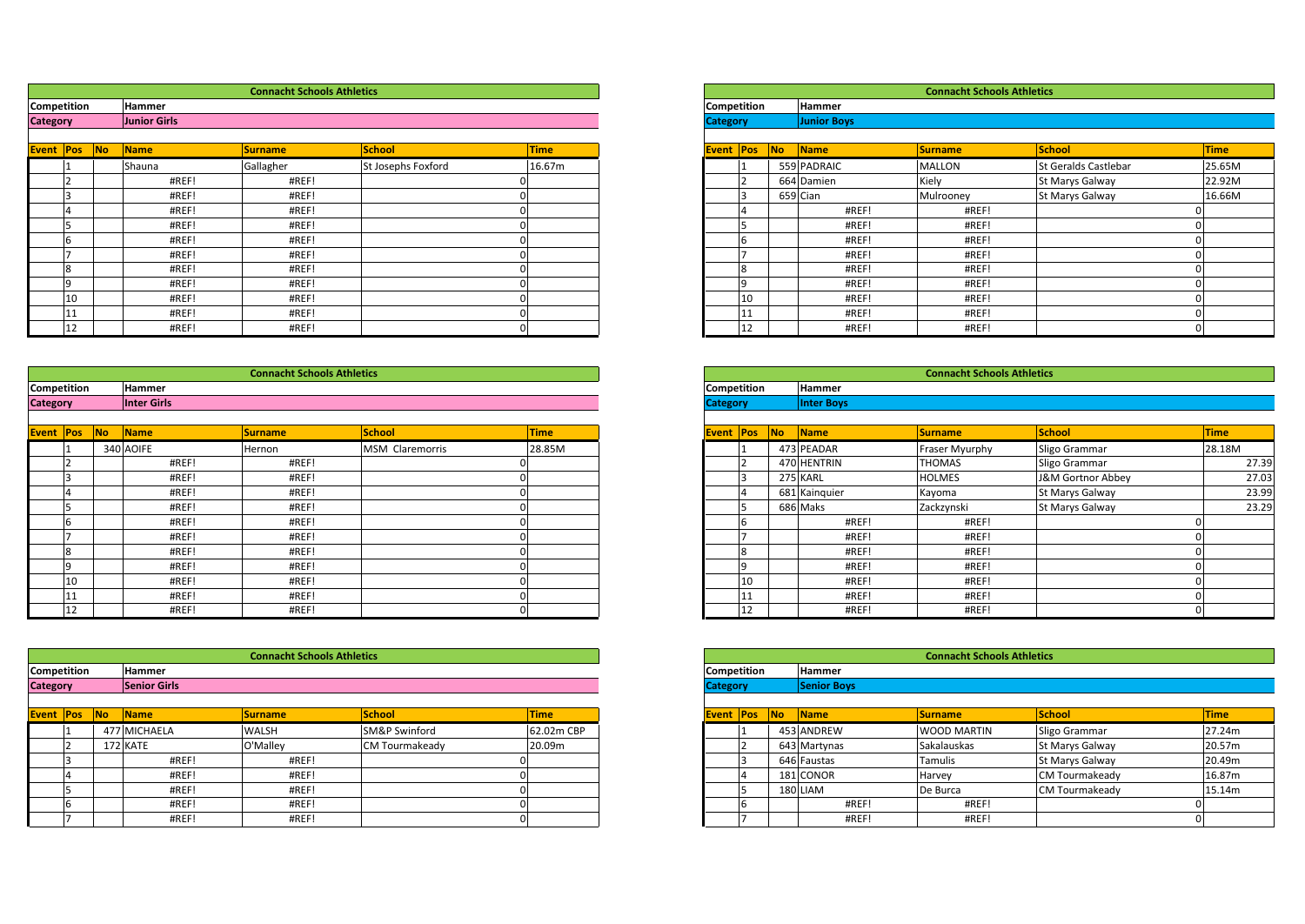| 18                 | #REF!   | #REF!                             |  | 8                  | #REF!   | #REF!                             |  |
|--------------------|---------|-----------------------------------|--|--------------------|---------|-----------------------------------|--|
|                    | #REF!   | #REF!                             |  |                    | #REF!   | #REF!                             |  |
| 10                 | #REF!   | #REF!                             |  | 10                 | #REF!   | #REF!                             |  |
|                    | #REF!   | #REF!                             |  | 11                 | #REF!   | #REF!                             |  |
|                    | #REF!   | #REF!                             |  | 12                 | #REF!   | #REF!                             |  |
|                    |         |                                   |  |                    |         |                                   |  |
|                    |         |                                   |  |                    |         |                                   |  |
|                    |         | <b>Connacht Schools Athletics</b> |  |                    |         | <b>Connacht Schools Athletics</b> |  |
| <b>Competition</b> | Javelin |                                   |  | <b>Competition</b> | Javelin |                                   |  |

|          | 111                |           | #REF!               | #REF!                             |                             | 0           |                  | 11             |                | #REF!              | #REF!                             |                  |
|----------|--------------------|-----------|---------------------|-----------------------------------|-----------------------------|-------------|------------------|----------------|----------------|--------------------|-----------------------------------|------------------|
|          | 12                 |           | #REF!               | #REF!                             |                             | 0           |                  | 12             |                | #REF!              | #REF!                             |                  |
|          |                    |           |                     |                                   |                             |             |                  |                |                |                    |                                   |                  |
|          |                    |           |                     | <b>Connacht Schools Athletics</b> |                             |             |                  |                |                |                    | <b>Connacht Schools Athletics</b> |                  |
|          | Competition        |           | Javelin             |                                   |                             |             | Competition      |                |                | Javelin            |                                   |                  |
| Category |                    |           | <b>Junior Girls</b> |                                   |                             |             | <b>Category</b>  |                |                | <b>Junior Boys</b> |                                   |                  |
|          |                    |           |                     |                                   |                             |             |                  |                |                |                    |                                   |                  |
|          | <b>Event Pos</b>   | <b>No</b> | <b>Name</b>         | <b>Surname</b>                    | <b>School</b>               | <b>Time</b> | <b>Event Pos</b> |                | N <sub>o</sub> | Name               | <b>Surname</b>                    | School           |
|          |                    |           | 337 CIARA           | McHugh-Murphy                     | MSM Claremorris             | 35.01m      |                  |                |                | 70 SEAN            | <b>CUSACK</b>                     | Ballinrobe       |
|          |                    |           | 502 Lauren          | <b>McNally</b>                    | St Brigids College Loughrea | 20.32m      |                  |                |                | 137 Tyrece         | Etete                             | <b>CBS Rosco</b> |
|          |                    |           | 69 AINE             | Gibbons                           | <b>Ballinrobe CS</b>        | 16.58m      |                  | 3              |                | 281 BRENDAN        | Finnan                            | Mercy Bal        |
|          |                    |           | 22 Sophia           | Mikhail                           | AM Ballinasloe              | 16.17m      |                  |                |                | 491 LUCAS          | <b>THORNTON</b>                   | St Attracta      |
|          | 5                  |           | 505 Ornaith         | Coen                              | St Brigids College Loughrea | 15.45m      |                  | 15             |                | 122 DANIEL         | <b>BOSQUETTE</b>                  | Carrick-on       |
|          | 6                  |           | 17 Roisin           | Fahy                              | <b>AM Ballinasloe</b>       | 12.51m      |                  | 6              |                | 45 Austin          | Mncube                            | Athlone C        |
|          |                    |           | 459 MOLLY           | Kennedy                           | Sligo Grammar               | 7.77m       |                  | $\overline{ }$ |                | 461 MAX            | Van De Gruin                      | Sligo Gran       |
|          | 8                  |           | #REF!               | #REF!                             |                             |             |                  | 8              |                | #REF!              | #REF!                             |                  |
|          | $\overline{9}$     |           | #REF!               | #REF!                             |                             |             |                  | $\overline{9}$ |                | #REF!              | #REF!                             |                  |
|          | 10                 |           | #REF!               | #REF!                             |                             |             |                  | 10             |                | #REF!              | #REF!                             |                  |
|          | 11                 |           | #REF!               | #REF!                             |                             |             |                  | 11             |                | #REF!              | #REF!                             |                  |
|          | 12                 |           | #REF!               | #REF!                             |                             | 0           |                  | 12             |                | #REF!              | #REF!                             |                  |
|          |                    |           |                     |                                   |                             |             |                  |                |                |                    |                                   |                  |
|          |                    |           |                     | <b>Connacht Schools Athletics</b> |                             |             |                  |                |                |                    | <b>Connacht Schools Athletics</b> |                  |
|          | <b>Competition</b> |           | Javelin             |                                   |                             |             | Competition      |                |                | Javelin            |                                   |                  |

|           | 11                 |           | #REF!              | #REF!                             |                             | 0           |                    | 11             |                | #REF!             | #REF!                             |                  |
|-----------|--------------------|-----------|--------------------|-----------------------------------|-----------------------------|-------------|--------------------|----------------|----------------|-------------------|-----------------------------------|------------------|
|           | 12                 |           | #REF!              | #REF!                             |                             | 0           |                    | 12             |                | #REF!             | #REF!                             |                  |
|           |                    |           |                    |                                   |                             |             |                    |                |                |                   |                                   |                  |
|           |                    |           |                    | <b>Connacht Schools Athletics</b> |                             |             |                    |                |                |                   | <b>Connacht Schools Athletics</b> |                  |
|           | Competition        |           | Javelin            |                                   |                             |             | Competition        |                |                | Javelin           |                                   |                  |
| Category  |                    |           | <b>Inter Girls</b> |                                   |                             |             | <b>Category</b>    |                |                | <b>Inter Boys</b> |                                   |                  |
|           |                    |           |                    |                                   |                             |             |                    |                |                |                   |                                   |                  |
| Event Pos |                    | <b>No</b> | <b>Name</b>        | <b>Surname</b>                    | <b>School</b>               | <b>Time</b> | <b>Event Pos</b>   |                | N <sub>o</sub> | Name              | <b>Surname</b>                    | School           |
|           |                    |           | 515 Eva            | Kelly                             | St Brigids College Loughrea | 21.58m      |                    |                |                | 74 CONOR          | <b>CUSACK</b>                     | Ballinrobe       |
|           |                    |           | 157 Aine           | Mitchell                          | Clifden CS                  | 15.12m      |                    |                |                | 677 Rykelmy       | Rodrigues                         | St Marys G       |
|           |                    |           | #REF!              | #REF!                             |                             |             |                    | 3              |                | 546 BOGDEN        | <b>GADEK</b>                      | <b>St Colman</b> |
|           |                    |           | #REF!              | #REF!                             |                             |             |                    |                |                | 679 Joseph        | Downes                            | St Marys 0       |
|           | 5                  |           | #REF!              | #REF!                             |                             |             |                    | 15             |                | 521 Anthony       | <b>Burns</b>                      | St Brigids       |
|           | 6                  |           | #REF!              | #REF!                             |                             |             |                    | 6              |                | 141 Leigh         | Doyle                             | <b>CBS Rosco</b> |
|           |                    |           | #REF!              | #REF!                             |                             |             |                    | $\overline{ }$ |                | 223 Ronan         | Najaistron                        | Coláiste Ei      |
|           | 8                  |           | #REF!              | #REF!                             |                             |             |                    | 8              |                | 97 ENDA           | CRAWLEY                           | Ballyhauni       |
|           | $\overline{9}$     |           | #REF!              | #REF!                             |                             |             |                    | $\overline{9}$ |                | 469 ESRA          | Fraser Myurphy                    | Sligo Gran       |
|           | 10                 |           | #REF!              | #REF!                             |                             |             |                    | 10             |                | #REF!             | #REF!                             |                  |
|           | 11                 |           | #REF!              | #REF!                             |                             |             |                    | 11             |                | #REF!             | #REF!                             |                  |
|           | 12                 |           | #REF!              | #REF!                             |                             | 0           |                    | 12             |                | #REF!             | #REF!                             |                  |
|           |                    |           |                    |                                   |                             |             |                    |                |                |                   |                                   |                  |
|           |                    |           |                    | <b>Connacht Schools Athletics</b> |                             |             |                    |                |                |                   | <b>Connacht Schools Athletics</b> |                  |
|           | <b>Competition</b> |           | Javelin            |                                   |                             |             | <b>Competition</b> |                |                | Javelin           |                                   |                  |

| Event Pos       |     | <b>INo</b> | <b>Name</b>         | Surname                           | <b>School</b> | <b>Time</b> | <b>Event Pos</b>   |     | <b>No</b> | Name        |
|-----------------|-----|------------|---------------------|-----------------------------------|---------------|-------------|--------------------|-----|-----------|-------------|
|                 |     |            |                     |                                   |               |             |                    |     |           |             |
| <b>Category</b> |     |            | <b>Senior Girls</b> |                                   |               |             | <b>Category</b>    |     |           | Senior Boys |
| Competition     |     |            | Javelin             |                                   |               |             | <b>Competition</b> |     |           | Javelin     |
|                 |     |            |                     | <b>Connacht Schools Athletics</b> |               |             |                    |     |           |             |
|                 |     |            |                     |                                   |               |             |                    |     |           |             |
|                 | ᅩ   |            | #REF!               | #REF!                             |               |             |                    | ᆠ   |           | #RI         |
|                 | 111 |            | #REF!               | #REF!                             |               | 01          |                    | 111 |           | #RI         |

| #REF! | #REF! |  | 8            | #REF! | #REF! |  |
|-------|-------|--|--------------|-------|-------|--|
| #REF! | #REF! |  | $\Omega$     | #REF! | #REF! |  |
| #REF! | #REF! |  | 10           | #REF! | #REF! |  |
| #REF! | #REF! |  | .            | #REF! | #REF! |  |
| #REF! | #REF! |  | 112<br>$\pm$ | #REF! | #REF! |  |

|           |                     | <b>Connacht Schools Athletics</b> |                             |             |
|-----------|---------------------|-----------------------------------|-----------------------------|-------------|
| ition:    | Javelin             |                                   |                             |             |
|           | <b>Junior Girls</b> |                                   |                             |             |
| <b>No</b> | Name                | <b>Surname</b>                    | <b>School</b>               | <b>Time</b> |
|           | 337 CIARA           | McHugh-Murphy                     | <b>MSM Claremorris</b>      | 35.01m      |
| 502       | Lauren              | McNally                           | St Brigids College Loughrea | 20.32m      |
|           | 69 AINE             | Gibbons                           | <b>Ballinrobe CS</b>        | 16.58m      |
|           | 22 Sophia           | Mikhail                           | AM Ballinasloe              | 16.17m      |
|           | 505 Ornaith         | Coen                              | St Brigids College Loughrea | 15.45m      |
|           | 17 Roisin           | Fahy                              | AM Ballinasloe              | 12.51m      |
|           | 459 MOLLY           | Kennedy                           | Sligo Grammar               | 7.77m       |
|           | #REF!               | #REF!                             |                             |             |
|           | #REF!               | #REF!                             |                             |             |
|           | #REF!               | #REF!                             |                             |             |
|           | #REF!               | #REF!                             |                             |             |
|           | #REF!               | #REF!                             |                             |             |

|        |           |                                                            | <b>Connacht Schools Athletics</b> |                             |             |  |  |  |  |
|--------|-----------|------------------------------------------------------------|-----------------------------------|-----------------------------|-------------|--|--|--|--|
| :ition |           | Javelin                                                    |                                   |                             |             |  |  |  |  |
|        |           | <b>Inter Girls</b><br><b>Inter Boys</b><br><b>Category</b> |                                   |                             |             |  |  |  |  |
|        |           |                                                            |                                   |                             |             |  |  |  |  |
| Pos    | <b>No</b> | Name                                                       | <b>Surname</b>                    | <b>School</b>               | <b>Time</b> |  |  |  |  |
|        |           | 515 Eva                                                    | Kelly                             | St Brigids College Loughrea | 21.58m      |  |  |  |  |
|        |           | 157 Aine                                                   | Mitchell                          | Clifden CS                  | 15.12m      |  |  |  |  |
|        |           | #REF!                                                      | #REF!                             |                             |             |  |  |  |  |
|        |           | #REF!                                                      | #REF!                             |                             |             |  |  |  |  |
|        |           | #REF!                                                      | #REF!                             |                             |             |  |  |  |  |
|        |           | #REF!                                                      | #REF!                             |                             |             |  |  |  |  |
|        |           | #REF!                                                      | #REF!                             |                             |             |  |  |  |  |
|        |           | #REF!                                                      | #REF!                             |                             |             |  |  |  |  |
|        |           | #REF!                                                      | #REF!                             |                             |             |  |  |  |  |
| 10     |           | #REF!                                                      | #REF!                             |                             |             |  |  |  |  |
|        |           | #REF!                                                      | #REF!                             |                             |             |  |  |  |  |
| 12     |           | #REF!                                                      | #REF!                             |                             |             |  |  |  |  |

|        |                     | <b>Connacht Schools Athletics</b> |        |             |                          |                    | <b>Connacht Schools Athletics</b> |               |             |
|--------|---------------------|-----------------------------------|--------|-------------|--------------------------|--------------------|-----------------------------------|---------------|-------------|
| :ition | Javelin             |                                   |        |             | <b>Competition</b>       | Javelin            |                                   |               |             |
|        | <b>Senior Girls</b> |                                   |        |             | <b>Category</b>          | <b>Senior Boys</b> |                                   |               |             |
|        |                     |                                   |        |             |                          |                    |                                   |               |             |
| Pos No | <b>Name</b>         | Surname                           | School | <b>Time</b> | <b>Event Pos No Name</b> |                    | <b>Surname</b>                    | <b>School</b> | <b>Time</b> |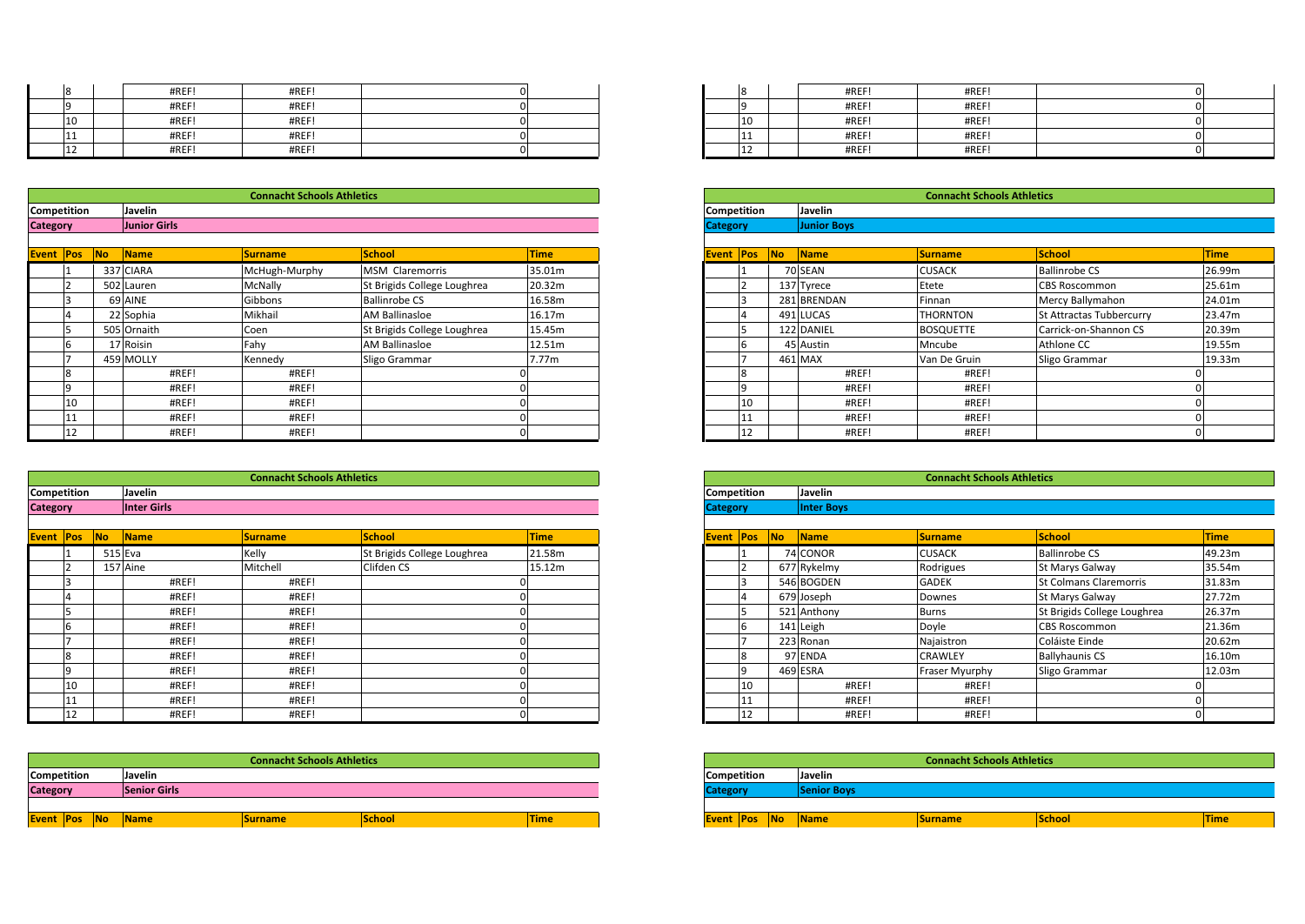|             | 429 JENNIFER  | <b>CHAMBRES</b>                   | <b>SH Westport</b> | 23.53m |                    | <b>687 PATRICK</b> | <b>MILLS</b>                      | <b>St Mureda</b> |
|-------------|---------------|-----------------------------------|--------------------|--------|--------------------|--------------------|-----------------------------------|------------------|
|             | 455 Amy       | McSharry                          | Sligo Grammar      | 23.47m |                    | 270 JAMES          | <b>EGAN</b>                       | J&M Gorti        |
|             | #REF!         | #REF!                             |                    |        |                    | 644 Nordine        | Kago                              | St Marys 0       |
|             | #REF!         | #REF!                             |                    |        |                    | 533 DOMAS          | <b>REGINAS</b>                    | <b>St Colman</b> |
|             | #REF!         | #REF!                             |                    |        |                    | 152 Peter          | Barry                             | Clifden CS       |
| ı'n         | #REF!         | #REF!                             |                    |        |                    | #REF!              | #REF!                             |                  |
|             | #REF!         | #REF!                             |                    |        |                    | #REF!              | #REF!                             |                  |
| ıχ          | #REF!         | #REF!                             |                    |        |                    | #REF!              | #REF!                             |                  |
|             | #REF!         | #REF!                             |                    |        |                    | #REF!              | #REF!                             |                  |
| 10          | #REF!         | #REF!                             |                    |        | 10                 | #REF!              | #REF!                             |                  |
| 11          | #REF!         | #REF!                             |                    |        |                    | #REF!              | #REF!                             |                  |
| 12          | #REF!         | #REF!                             |                    |        | ۰IZ.               | #REF!              | #REF!                             |                  |
|             |               |                                   |                    |        |                    |                    |                                   |                  |
|             |               |                                   |                    |        |                    |                    |                                   |                  |
|             |               | <b>Connacht Schools Athletics</b> |                    |        |                    |                    | <b>Connacht Schools Athletics</b> |                  |
| Competition | <b>Discus</b> |                                   |                    |        | <b>Competition</b> | <b>Discus</b>      |                                   |                  |

|                 | 11                 |    | #REF!               | #REF!                             |                         | 0           |                    | 11             |           | #REF!              | #REF!                             |                    |
|-----------------|--------------------|----|---------------------|-----------------------------------|-------------------------|-------------|--------------------|----------------|-----------|--------------------|-----------------------------------|--------------------|
|                 | 12                 |    | #REF!               | #REF!                             |                         | $\Omega$    |                    | 12             |           | #REF!              | #REF!                             |                    |
|                 |                    |    |                     |                                   |                         |             |                    |                |           |                    |                                   |                    |
|                 |                    |    |                     | <b>Connacht Schools Athletics</b> |                         |             |                    |                |           |                    | <b>Connacht Schools Athletics</b> |                    |
|                 | Competition        |    | <b>Discus</b>       |                                   |                         |             | Competition        |                |           | <b>Discus</b>      |                                   |                    |
| <b>Category</b> |                    |    | <b>Junior Girls</b> |                                   |                         |             | <b>Category</b>    |                |           | <b>Junior Boys</b> |                                   |                    |
|                 |                    |    |                     |                                   |                         |             |                    |                |           |                    |                                   |                    |
|                 | <b>Event Pos</b>   | No | Name                | <b>Surname</b>                    | <b>School</b>           | <b>Time</b> | <b>Event Pos</b>   |                | <b>No</b> | Name               | <b>Surname</b>                    | <b>School</b>      |
|                 |                    |    | 529 Lara            | Mulvaney Kelly                    | St Clares Manorhamilton | 20.18m      |                    |                |           | 398 ADAM           | SHERIDAN                          | <b>Rice Colley</b> |
|                 |                    |    | 21 Rachel           | White                             | <b>AM Ballinasloe</b>   | 18.42m      |                    |                |           | 414 Eoghan         | Jennings                          | <b>SCC Carra</b>   |
|                 |                    |    | 412 aibidh          | Ní Mháille                        | <b>SCC Carraroe</b>     | 17.84m      |                    | 3              |           | 664 Damien         | Kiely                             | St Marys G         |
|                 |                    |    | 265 Celine          | Doran                             | <b>HRC Mountbellew</b>  | 17.00m      |                    |                |           | 509 Adam           | Kavanagh                          | St Brigids         |
|                 | רו                 |    | 326 BRIANNA         | McCaffrey                         | Moyne CS Longford       | 15.94m      |                    | 5              |           | 137 Tyrece         | Etete                             | <b>CBS Rosco</b>   |
|                 | Ih                 |    | 22 Sophia           | Mikhail                           | <b>AM Ballinasloe</b>   | 15.88m      |                    | 6              |           | 415 Tristan        | O' Flatharta                      | <b>SCC Carra</b>   |
|                 |                    |    | 327 JESSICA         | Smith                             | Moyne CS Longford       | 15.60m      |                    |                |           | 136 Naoise         | Coyle                             | <b>CBS Rosco</b>   |
|                 | $\mathbf{R}$       |    | #REF!               | #REF!                             |                         |             |                    | 8              |           | 328 SAM            | <b>BURGESS</b>                    | Moyne CS           |
|                 | q                  |    | #REF!               | #REF!                             |                         |             |                    | $\overline{9}$ |           | 707 GARY           | <b>SHARKEY</b>                    | St Nathys          |
|                 | 10                 |    | #REF!               | #REF!                             |                         |             |                    | 10             |           | 84 KIERAN          | O GORA                            | Ballyhauni         |
|                 |                    |    | #REF!               | #REF!                             |                         |             |                    | 11             |           | #REF!              | #REF!                             |                    |
|                 | 12                 |    | #REF!               | #REF!                             |                         | U           |                    | 12             |           | #REF!              | #REF!                             |                    |
|                 |                    |    |                     |                                   |                         |             |                    |                |           |                    |                                   |                    |
|                 |                    |    |                     |                                   |                         |             |                    |                |           |                    |                                   |                    |
|                 |                    |    |                     | <b>Connacht Schools Athletics</b> |                         |             |                    |                |           |                    | <b>Connacht Schools Athletics</b> |                    |
|                 | <b>Competition</b> |    | <b>Discus</b>       |                                   |                         |             | <b>Competition</b> |                |           | <b>Discus</b>      |                                   |                    |

|                 | 111 |     | #REF!              | #REF!                             |                             | 0 |             |                 | 11 |     | #                 |
|-----------------|-----|-----|--------------------|-----------------------------------|-----------------------------|---|-------------|-----------------|----|-----|-------------------|
|                 | 12  |     | #REF!              | #REF!                             |                             | 0 |             |                 | 12 |     | #                 |
|                 |     |     |                    |                                   |                             |   |             |                 |    |     |                   |
|                 |     |     |                    | <b>Connacht Schools Athletics</b> |                             |   |             |                 |    |     |                   |
| Competition     |     |     | <b>Discus</b>      |                                   |                             |   |             | Competition     |    |     | <b>Discus</b>     |
| <b>Category</b> |     |     | <b>Inter Girls</b> |                                   |                             |   |             | <b>Category</b> |    |     | <b>Inter Boys</b> |
|                 |     |     |                    |                                   |                             |   |             |                 |    |     |                   |
| Event Pos       |     | No. | Name               | <b>Surname</b>                    | <b>School</b>               |   | <b>Time</b> | Event Pos       |    | No. | Name              |
|                 |     |     | 767 HOLLY          | <b>DAVIS</b>                      | Ursuline Sligo              |   | 21.35m      |                 |    |     | 149 Conor         |
|                 |     |     | <b>708 ELLIE</b>   | <b>MOFFATT</b>                    | St Nathys Ballaghdereen     |   | 11.79m      |                 |    |     | 275 KARL          |
|                 | 3   |     | Roisin             | Duffy                             | St Nathys Ballaghdereen     |   | 10.16m      |                 | 3  |     | 682 Abraham       |
|                 | 4   |     | 513 Emer           | Donnellan                         | St Brigids College Loughrea |   | 9.47m       |                 | 4  |     | 612 Joseph        |
|                 | 5   |     | #REF!              | #REF!                             |                             |   |             |                 | 5  |     | 473 PEADAR        |
|                 | 6   |     | #REF!              | #REF!                             |                             |   |             |                 | 6  |     | 96 JOE            |
|                 |     |     | #REF!              | #REF!                             |                             |   |             |                 |    |     | 162 David         |
|                 | 8   |     | #REF!              | #REF!                             |                             |   |             |                 | 8  |     | 401 KASPER        |
|                 | 9   |     | #REF!              | #REF!                             |                             |   |             |                 | 9  |     | 684 Maks          |
|                 | 10  |     | #REF!              | #REF!                             |                             |   |             |                 | 10 |     | #                 |
|                 | 11  |     | #REF!              | #REF!                             |                             |   |             |                 | 11 |     | #                 |
|                 | 12  |     | #REF!              | #REF!                             |                             | 0 |             |                 | 12 |     | #                 |

| 429 JENNIFER | <b>CHAMBRES</b> | <b>SH Westport</b> | 23.53m |
|--------------|-----------------|--------------------|--------|
| 455 Amy      | McSharry        | Sligo Grammar      | 23.47m |
| #REF!        | #REF!           |                    |        |
| #REF!        | #REF!           |                    |        |
| #REF!        | #REF!           |                    |        |
| #REF!        | #REF!           |                    |        |
| #REF!        | #REF!           |                    |        |
| #REF!        | #REF!           |                    |        |
| #REF!        | #REF!           |                    |        |
| #REF!        | #REF!           |                    |        |
| #REF!        | #REF!           |                    |        |
| #REF!        | #REF!           |                    |        |

|           |                     | <b>Connacht Schools Athletics</b> |                         |             |
|-----------|---------------------|-----------------------------------|-------------------------|-------------|
| ition:    | <b>Discus</b>       |                                   |                         |             |
|           | <b>Junior Girls</b> |                                   |                         |             |
|           |                     |                                   |                         |             |
| No<br>Pos | Name                | <b>Surname</b>                    | <b>School</b>           | <b>Time</b> |
|           | 529 Lara            | Mulvaney Kelly                    | St Clares Manorhamilton | 20.18m      |
|           | 21 Rachel           | White                             | <b>AM Ballinasloe</b>   | 18.42m      |
|           | 412 aibidh          | Ní Mháille                        | <b>SCC Carraroe</b>     | 17.84m      |
|           | 265 Celine          | Doran                             | <b>HRC Mountbellew</b>  | 17.00m      |
|           | 326 BRIANNA         | McCaffrey                         | Moyne CS Longford       | 15.94m      |
|           | 22 Sophia           | Mikhail                           | <b>AM Ballinasloe</b>   | 15.88m      |
|           | 327 JESSICA         | Smith                             | Moyne CS Longford       | 15.60m      |
|           | #REF!               | #REF!                             |                         |             |
|           | #REF!               | #REF!                             |                         |             |
| 10        | #REF!               | #REF!                             |                         |             |
| 11        | #REF!               | #REF!                             |                         |             |
| 12        | #REF!               | #REF!                             |                         |             |

|            |                    | <b>Connacht Schools Athletics</b> |                             |             |
|------------|--------------------|-----------------------------------|-----------------------------|-------------|
| ition:     | <b>Discus</b>      |                                   |                             |             |
|            | <b>Inter Girls</b> |                                   |                             |             |
| No.<br>Pos | Name               | <b>Surname</b>                    | <b>School</b>               | <b>Time</b> |
|            | 767 HOLLY          | DAVIS                             | Ursuline Sligo              | 21.35m      |
|            | 708 ELLIE          | <b>MOFFATT</b>                    | St Nathys Ballaghdereen     | 11.79m      |
|            | Roisin             | Duffy                             | St Nathys Ballaghdereen     | 10.16m      |
|            | 513 Emer           | Donnellan                         | St Brigids College Loughrea | 9.47m       |
|            | #REF!              | #REF!                             |                             |             |
|            | #REF!              | #REF!                             |                             |             |
|            | #REF!              | #REF!                             |                             |             |
|            | #REF!              | #REF!                             |                             |             |
|            | #REF!              | #REF!                             |                             |             |
|            | #REF!              | #REF!                             |                             |             |
|            | #REF!              | #REF!                             |                             |             |
|            | #REF!              | #REF!                             |                             |             |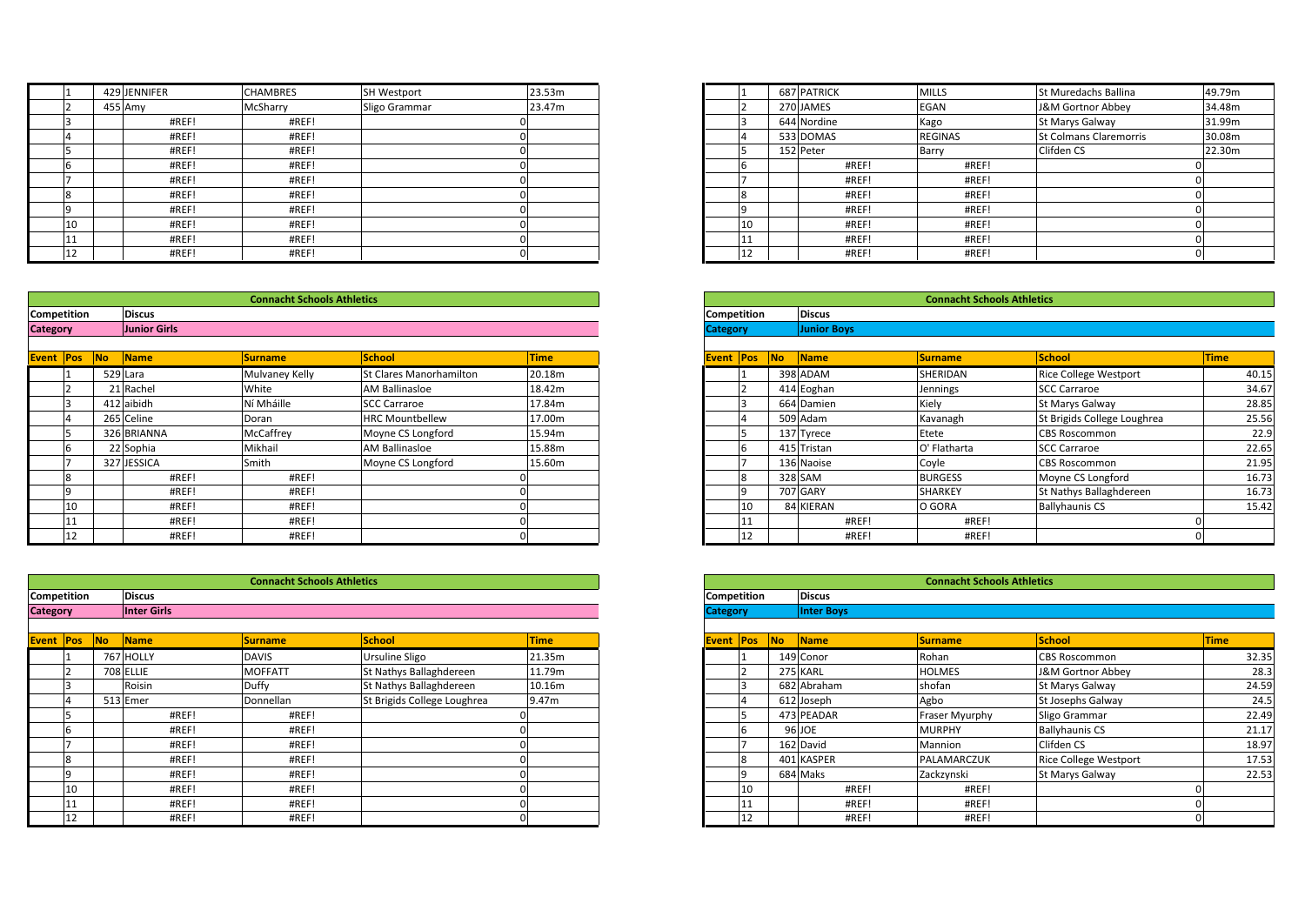| Competition<br><b>Category</b> |    | <b>Discus</b><br><b>Senior Girls</b> |                 |                             |              |
|--------------------------------|----|--------------------------------------|-----------------|-----------------------------|--------------|
|                                |    |                                      |                 |                             |              |
| Event Pos                      | No | <b>Name</b>                          | <b>Surname</b>  | <b>School</b>               | <b>Time</b>  |
|                                |    | 429 JENNIFER                         | <b>CHAMBRES</b> | SH Westport                 | 26.17m       |
| $\mathcal{P}$                  |    | 445 AMY                              | Mc Sharry       | Sligo Grammar               | 23.59m       |
| 3                              |    | 293 Niamh                            | Shanagher       | Mercy Roscommon             | 23.19m       |
| $\overline{4}$                 |    | 411 Georgina                         | Ni Chulain      | <b>SCC Carraroe</b>         | 20.49m       |
| 5                              |    | 495 Sarah                            | Healy           | St Brigids College Loughrea | 19.01m       |
| 6                              |    | 496 Shauna                           | Treacy          | St Brigids College Loughrea | 18.64m       |
|                                |    | 292 Chloe                            | Kelly           | Mercy Roscommon             | 18.58m       |
| 8                              |    | 449 JORDAN                           | McDonagh        | Sligo Grammar               | 10.03m       |
| 9                              |    | #REF!                                | #REF!           |                             |              |
| 10                             |    | #REF!                                | #REF!           |                             |              |
| 11                             |    | #REF!                                | #REF!           |                             | $\Omega$     |
| 12                             |    | #REF!                                | #REF!           |                             | $\mathbf{0}$ |

|                  | 11                 |     | #REF!              | #REF!                             |                                     | n           |                    | 11           |           | #REF!             | #REF!                             |                  |
|------------------|--------------------|-----|--------------------|-----------------------------------|-------------------------------------|-------------|--------------------|--------------|-----------|-------------------|-----------------------------------|------------------|
|                  | 12                 |     | #REF!              | #REF!                             |                                     |             |                    | 12           |           | #REF!             | #REF!                             |                  |
|                  |                    |     |                    |                                   |                                     |             |                    |              |           |                   |                                   |                  |
|                  |                    |     |                    | <b>Connacht Schools Athletics</b> |                                     |             |                    |              |           |                   | <b>Connacht Schools Athletics</b> |                  |
|                  | Competition        |     | Shot               |                                   |                                     |             | Competition        |              |           | Shot              |                                   |                  |
| <b>Category</b>  |                    |     | <b>Minor Girls</b> |                                   |                                     |             | <b>Category</b>    |              |           | <b>Minor Boys</b> |                                   |                  |
|                  |                    |     |                    |                                   |                                     |             |                    |              |           |                   |                                   |                  |
| <b>Event Pos</b> |                    | No. | Name               | <b>Surname</b>                    | <b>School</b>                       | <b>Time</b> | <b>Event Pos</b>   |              | <b>No</b> | Name              | <b>Surname</b>                    | <b>School</b>    |
|                  |                    |     | 579 SHEENA         | Gallagher                         | St Josephs Foxford                  | 8.43m       |                    |              |           | 538 JASON         | <b>MORLEY</b>                     | St Colman        |
|                  |                    |     | 335 ABIGAIL        | Gibbons                           | MSM Claremorris                     | 8.03m       |                    |              |           | <b>JASON</b>      | Lydon                             | St Marys 0       |
|                  |                    |     | 503 Caoimhe        | Starr                             | St Brigids College Loughrea         | 7.66m       |                    |              |           | 339 Ned           | <b>Burke</b>                      | St Colman        |
|                  |                    |     | 69 AINE            | Gibbons                           | <b>Ballinrobe CS</b>                | 6.91m       |                    |              |           | 690 HARRY         | <b>REGAN</b>                      | St Mureda        |
|                  |                    |     | #REF!              | #REF!                             |                                     | 0.65m       |                    | 15           |           | 321 KENNETH       | <b>SEXTON</b>                     | Moyne CS         |
|                  | h                  |     | 412 aibidh         | Ní Mháille                        | <b>SCC Carraroe</b>                 | 6.52m       |                    | 6            |           | 689 CATHAL        | <b>KELLY</b>                      | St Mureda        |
|                  |                    |     | 359 Edel           | Farrelly                          | <b>Presentation College Athenry</b> | 6.08m       |                    |              |           | Conor             | Paul                              | Athlone C        |
|                  | 8                  |     | #REF!              | #REF!                             |                                     |             |                    | $\mathsf{R}$ |           | Ben               | Johnson                           | <b>CBS Rosco</b> |
|                  | $\mathbf{q}$       |     | #REF!              | #REF!                             |                                     |             |                    | $\Omega$     |           | Jamie             | O'Donnell                         | Mercy Wo         |
|                  | 10                 |     | #REF!              | #REF!                             |                                     |             |                    | 10           |           | #REF!             | #REF!                             |                  |
|                  | 11                 |     | #REF!              | #REF!                             |                                     |             |                    | 11           |           | #REF!             | #REF!                             |                  |
|                  | 12                 |     | #REF!              | #REF!                             |                                     |             |                    | 12           |           | #REF!             | #REF!                             |                  |
|                  |                    |     |                    |                                   |                                     |             |                    |              |           |                   |                                   |                  |
|                  |                    |     |                    | <b>Connacht Schools Athletics</b> |                                     |             |                    |              |           |                   | <b>Connacht Schools Athletics</b> |                  |
|                  | <b>Competition</b> |     | Shot               |                                   |                                     |             | <b>Competition</b> |              |           | Shot              |                                   |                  |

| <b>Category</b> | <b>Junior Girls</b> |                                   |  | <b>Category</b>    |              | <b>Junior Boys</b> |
|-----------------|---------------------|-----------------------------------|--|--------------------|--------------|--------------------|
| Competition     | Shot                |                                   |  | <b>Competition</b> |              | Shot               |
|                 |                     | <b>Connacht Schools Athletics</b> |  |                    |              |                    |
|                 |                     |                                   |  |                    |              |                    |
| 12              | #REF!               | #REF!                             |  |                    | $\sim$<br>ΠZ | #R                 |
| -111            | #REF!               | #REF!                             |  | $\mathbf{11}$      |              | #R                 |

| <b>Event Pos</b> |  | <b>INo</b> | <b>Name</b> | <b>Surname</b> | <b>School</b>                  | <b>Time</b> |  |  |
|------------------|--|------------|-------------|----------------|--------------------------------|-------------|--|--|
|                  |  |            | 337 CIARA   | McHugh-Murphy  | <b>MSM Claremorris</b>         | 10.55m      |  |  |
|                  |  |            | 527 SHANNON | O'Hagan        | <b>St Clares Manorhamilton</b> | 9.37m       |  |  |
|                  |  |            | 528 Lara    | Mulvaney Kelly | <b>St Clares Manorhamilton</b> | 8.80m       |  |  |
|                  |  |            | 265 Celine  | Doran          | <b>HRC Mountbellew</b>         | 8.25m       |  |  |
|                  |  |            | 621 LEAH    | Sweenev        | <b>St Marys Ballina</b>        | 8.15m       |  |  |

| ition:                | <b>Discus</b>       |                |                             |             |
|-----------------------|---------------------|----------------|-----------------------------|-------------|
|                       | <b>Senior Girls</b> |                |                             |             |
| N <sub>o</sub><br>Pos | Name                | <b>Surname</b> | <b>School</b>               | <b>Time</b> |
|                       | 429 JENNIFER        | CHAMBRES       | <b>SH Westport</b>          | 26.17m      |
|                       | 445 AMY             | Mc Sharry      | Sligo Grammar               | 23.59m      |
|                       | 293 Niamh           | Shanagher      | Mercy Roscommon             | 23.19m      |
|                       | 411 Georgina        | Ni Chulain     | <b>SCC Carraroe</b>         | 20.49m      |
|                       | 495 Sarah           | Healy          | St Brigids College Loughrea | 19.01m      |
|                       | 496 Shauna          | Treacy         | St Brigids College Loughrea | 18.64m      |
|                       | 292 Chloe           | Kelly          | Mercy Roscommon             | 18.58m      |
|                       | 449 JORDAN          | McDonagh       | Sligo Grammar               | 10.03m      |
|                       | #REF!               | #REF!          |                             |             |
| 10                    | #REF!               | #REF!          |                             |             |
|                       | #REF!               | #REF!          |                             |             |
| 12                    | #REF                | #REF!          |                             |             |

|        |           |                    | <b>Connacht Schools Athletics</b> |                                     |             |
|--------|-----------|--------------------|-----------------------------------|-------------------------------------|-------------|
| :ition |           | Shot               |                                   |                                     |             |
|        |           | <b>Minor Girls</b> |                                   |                                     |             |
|        | <b>No</b> | Name               |                                   | <b>School</b>                       | <b>Time</b> |
| Pos    |           |                    | <b>Surname</b>                    |                                     |             |
|        |           | 579 SHEENA         | Gallagher                         | St Josephs Foxford                  | 8.43m       |
|        |           | 335 ABIGAIL        | Gibbons                           | <b>MSM Claremorris</b>              | 8.03m       |
|        |           | 503 Caoimhe        | Starr                             | St Brigids College Loughrea         | 7.66m       |
|        |           | 69 AINE            | Gibbons                           | <b>Ballinrobe CS</b>                | 6.91m       |
|        |           | #REF!              | #REF!                             |                                     | 0.65m       |
|        |           | 412 aibidh         | Ní Mháille                        | <b>SCC Carraroe</b>                 | 6.52m       |
|        |           | 359 Edel           | Farrelly                          | <b>Presentation College Athenry</b> | 6.08m       |
|        |           | #REF!              | #REF!                             |                                     |             |
|        |           | #REF!              | #REF!                             |                                     |             |
| 10     |           | #REF!              | #REF!                             |                                     |             |
|        |           | #REF!              | #REF!                             |                                     |             |
| 12     |           | #REF!              | #REF!                             |                                     |             |

|                               |                     | <b>Connacht Schools Athletics</b> |                                |             |
|-------------------------------|---------------------|-----------------------------------|--------------------------------|-------------|
| :ition                        | Shot                |                                   |                                |             |
|                               | <b>Junior Girls</b> |                                   |                                |             |
|                               |                     |                                   |                                |             |
| <b>No.</b><br><sup>o</sup> os | <b>Name</b>         | <b>Surname</b>                    | <b>School</b>                  | <b>Time</b> |
|                               | 337 CIARA           | McHugh-Murphy                     | <b>MSM Claremorris</b>         | 10.55m      |
|                               | 527 SHANNON         | O'Hagan                           | <b>St Clares Manorhamilton</b> | 9.37m       |
|                               | 528 Lara            | Mulvaney Kelly                    | <b>St Clares Manorhamilton</b> | 8.80m       |
|                               | 265 Celine          | Doran                             | <b>HRC Mountbellew</b>         | 8.25m       |
|                               | 621 LEAH            | Sweeney                           | St Marys Ballina               | 8.15m       |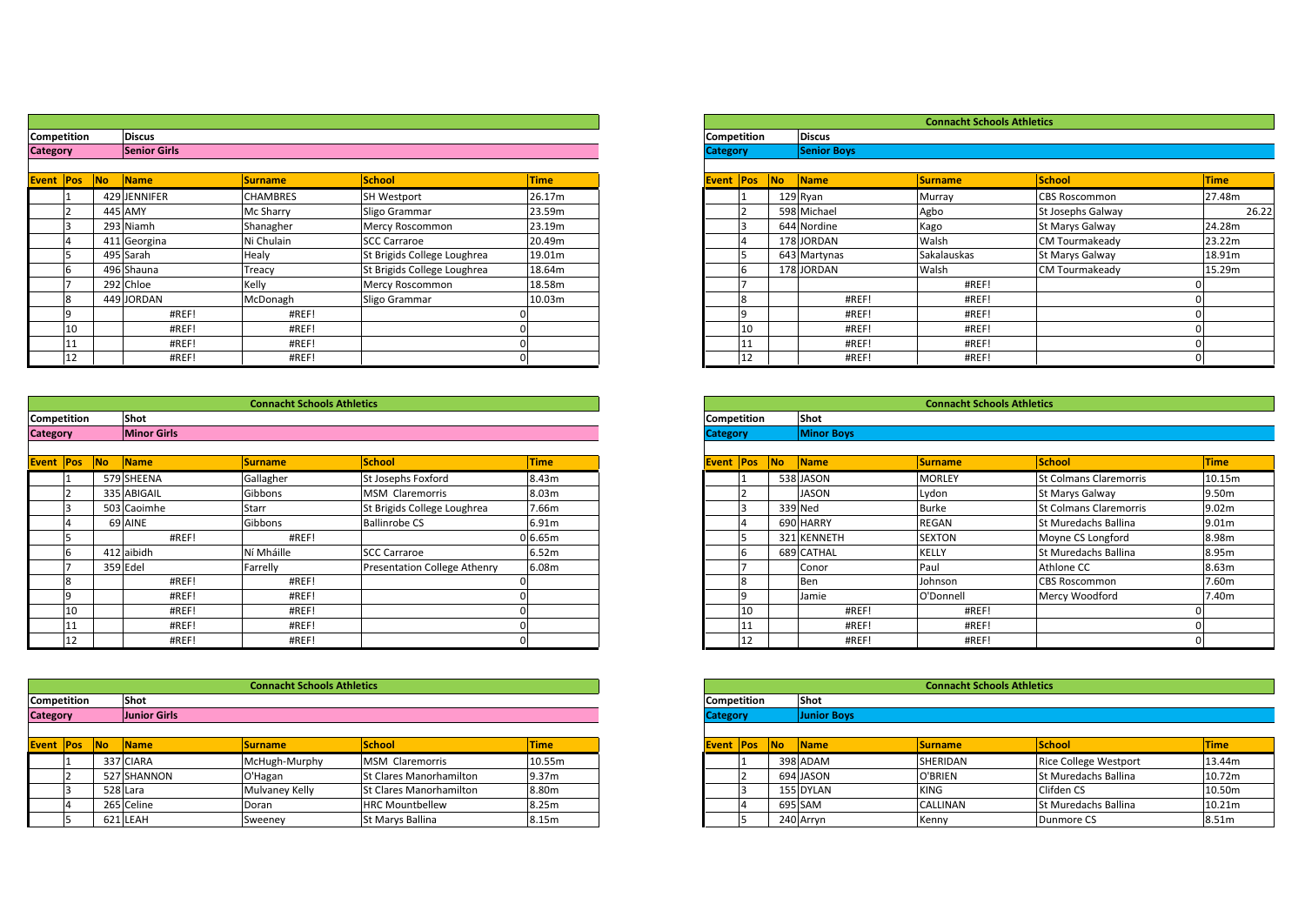|             |    | #REF!     | #REF!                             |                                     | 0 7.76m    |                    | 544 KYLE   | LEONARD                           | <b>St Colman</b>  |
|-------------|----|-----------|-----------------------------------|-------------------------------------|------------|--------------------|------------|-----------------------------------|-------------------|
|             |    | 364 Freya | Bohan                             | <b>Presentation College Athenry</b> | 7.14m      |                    | 545 THOMAS | <b>KEANE</b>                      | <b>St Colman</b>  |
|             |    | #REF!     | #REF!                             |                                     | $0\,7.38m$ |                    | 607 Matas  | Sadauskas                         | <b>St Josephs</b> |
|             |    | 384 riona | king                              | Presentation College Headford       | 6.80m      |                    | 404 Jack   | Cronin                            | Roscomm           |
|             | 10 | #REF!     | #REF!                             |                                     |            | 10                 | #REF!      | #REF!                             |                   |
|             | 11 | #REF!     | #REF!                             |                                     |            |                    | #REF!      | #REF!                             |                   |
|             | 12 | #REF!     | #REF!                             |                                     |            |                    | #REF!      | #REF!                             |                   |
|             |    |           |                                   |                                     |            |                    |            |                                   |                   |
|             |    |           |                                   |                                     |            |                    |            |                                   |                   |
|             |    |           | <b>Connacht Schools Athletics</b> |                                     |            |                    |            | <b>Connacht Schools Athletics</b> |                   |
| Competition |    | Shot      |                                   |                                     |            | <b>Competition</b> | Shot       |                                   |                   |

| <b>Category</b>    | <b>Inter Girls</b> |                                   |    |  | <b>Category</b>    | <b>Inter Boys</b> |
|--------------------|--------------------|-----------------------------------|----|--|--------------------|-------------------|
| <b>Competition</b> | <b>Shot</b>        |                                   |    |  | <b>Competition</b> | Shot              |
|                    |                    | <b>Connacht Schools Athletics</b> |    |  |                    |                   |
|                    |                    |                                   |    |  |                    |                   |
| $\sim$<br>ᅭ        | #REF!              | #REF!                             | 01 |  |                    | #REF!             |
| 11                 | #REF!              | #REF!                             | 01 |  | <b>TT</b>          | #REF!             |

| Event Pos |              |                |                       |                   |
|-----------|--------------|----------------|-----------------------|-------------------|
| <b>No</b> | <b>Name</b>  | <b>Surname</b> | <b>School</b>         | <b>Time</b>       |
| 724 Chloe |              | Casey          | St Raphaels Loughrea  | 11.86m            |
|           | 767 HOLLY    | <b>DAVIS</b>   | <b>Ursuline Sligo</b> | 9.12 <sub>m</sub> |
|           | 235 EMMA     | <b>HERRON</b>  | Drumshambo VS         | 7.54m             |
|           | 216 Vanessa  | Ikenna-Nwosu   | Coláiste Einde        | 6.96m             |
|           | 298 Patrycja | Jedrych        | Mercy Roscommon       | 6.61m             |
|           | 26 Megan     | Cooper         | <b>AM Ballinasloe</b> | 6.55m             |
|           | 299 Claire   | Curley         | Mercy Roscommon       | 6.50m             |
|           | 305 JANE     | Cox            | <b>Mercy Sligo</b>    | 6.18m             |
|           | #REF!        | #REF!          |                       |                   |
|           | #REF!        | #REF!          |                       |                   |
|           | #REF!        | #REF!          |                       |                   |
|           | #REF!        | #REF!          |                       |                   |

|                    | 11           |                | #REF!               | #REF!                             |                             |             |                    | 11                      |    | #REF!              | #REF!                             |                  |
|--------------------|--------------|----------------|---------------------|-----------------------------------|-----------------------------|-------------|--------------------|-------------------------|----|--------------------|-----------------------------------|------------------|
|                    | 12           |                | #REF!               | #REF!                             |                             |             |                    | 12                      |    | #REF!              | #REF!                             |                  |
|                    |              |                |                     |                                   |                             |             |                    |                         |    |                    |                                   |                  |
|                    |              |                |                     | <b>Connacht Schools Athletics</b> |                             |             |                    |                         |    |                    | <b>Connacht Schools Athletics</b> |                  |
|                    | Competition  |                | Shot                |                                   |                             |             | Competition        |                         |    | Shot               |                                   |                  |
| <b>Category</b>    |              |                | <b>Senior Girls</b> |                                   |                             |             | <b>Category</b>    |                         |    | <b>Senior Boys</b> |                                   |                  |
|                    |              |                |                     |                                   |                             |             |                    |                         |    |                    |                                   |                  |
| <b>Event Pos</b>   |              | N <sub>o</sub> | Name                | <b>Surname</b>                    | <b>School</b>               | <b>Time</b> | <b>Event Pos</b>   |                         | No | Name               | <b>Surname</b>                    | <b>School</b>    |
|                    |              |                | 477 MICHAELA        | WALSH                             | SM&P Swinford               | 15.22m CBP  |                    |                         |    | 534 FRANCIS        | <b>REGAN</b>                      | <b>St Colman</b> |
|                    |              |                | 172 KATE            | O'Malley                          | <b>CM Tourmakeady</b>       | 8.94m       |                    |                         |    | 734 KEVIN          | <b>CONNELL</b>                    | Summerhi         |
|                    |              |                | 496 Shauna          | Treacy                            | St Brigids College Loughrea | 7.81m       |                    |                         |    | 151 Peter          | Barry                             | Clifden CS       |
|                    |              |                | 290 Lauren          | England                           | Mercy Roscommon             | 7.58m       |                    |                         |    | 596 Michael        | Agbo                              | St Josephs       |
|                    |              |                | 411 Georgina        | Ni Chulain                        | <b>SCC Carraroe</b>         | 7.05m       |                    | 15                      |    | 77 WILLIAM         | <b>GANLEY</b>                     | Ballyhauni       |
|                    | 6            |                | 495 Sarah           | Healy                             | St Brigids College Loughrea | 7.04m       |                    | 6                       |    | 703 JAKE           | <b>STEVENSON</b>                  | St Nathys        |
|                    |              |                | 291 Jennifer        | McCormack                         | Mercy Roscommon             | 6.84m       |                    |                         |    | 178 JORDAN         | Walsh                             | <b>CM Tourm</b>  |
|                    | 8            |                | 243 Erin            | Flaherty White                    | Galway CC                   | 6.44m       |                    | $\overline{\mathbf{8}}$ |    | 209 Jack           | Sulivan                           | Coláiste Ei      |
|                    | $\mathbf{Q}$ |                | #REF!               | #REF!                             |                             |             |                    | $\mathbf{q}$            |    | 261 Ciaran         | Geraghty                          | <b>HRC Mour</b>  |
|                    | 10           |                | #REF!               | #REF!                             |                             |             |                    | 10                      |    | 29 Anthony         | Lynch                             | Athlone C        |
|                    | 11           |                | #REF!               | #REF!                             |                             |             |                    | 11                      |    | #REF!              | #REF!                             |                  |
|                    | 12           |                | #REF!               | #REF!                             |                             |             |                    | 12                      |    | #REF!              | #REF!                             |                  |
|                    |              |                |                     |                                   |                             |             |                    |                         |    |                    |                                   |                  |
|                    |              |                |                     |                                   |                             |             |                    |                         |    |                    |                                   |                  |
|                    |              |                |                     | <b>Connacht Schools Athletics</b> |                             |             |                    |                         |    |                    | <b>Connacht Schools Athletics</b> |                  |
| <b>Competition</b> |              |                | <b>High Jump</b>    |                                   |                             |             | <b>Competition</b> |                         |    | <b>High Jump</b>   |                                   |                  |

| <b>Category</b> | <b>Minor Girls</b> |                                   |   | <b>Category</b>    | <b>Minor Boys</b> |
|-----------------|--------------------|-----------------------------------|---|--------------------|-------------------|
| Competition     | <b>High Jump</b>   |                                   |   | <b>Competition</b> | <b>High Jump</b>  |
|                 |                    | <b>Connacht Schools Athletics</b> |   |                    |                   |
|                 |                    |                                   |   |                    |                   |
| 12              | #REF!              | #REF!                             |   | 12                 | #R                |
| 11              | #REF!              | #REF!                             | n | 111                | #R                |

| #REF!     | #REF!       |                               | 0 7.76m |
|-----------|-------------|-------------------------------|---------|
| 364 Freya | Bohan       | Presentation College Athenry  | 7.14m   |
| #REF!     | #REF!       |                               | 0 7.38m |
| 384 riona | <b>king</b> | Presentation College Headford | 6.80m   |
| #REF!     | #REF!       |                               |         |
| #REF!     | #REF!       |                               |         |
| #REF!     | #REF!       |                               |         |

|                   |                    | <b>Connacht Schools Athletics</b> |                       |             |
|-------------------|--------------------|-----------------------------------|-----------------------|-------------|
| :ition            | Shot               |                                   |                       |             |
|                   | <b>Inter Girls</b> |                                   |                       |             |
|                   |                    |                                   |                       |             |
| <b>INO</b><br>Pos | <b>Name</b>        | <b>Surname</b>                    | <b>School</b>         | <b>Time</b> |
|                   | 724 Chloe          | Casey                             | St Raphaels Loughrea  | 11.86m      |
|                   | 767 HOLLY          | <b>DAVIS</b>                      | <b>Ursuline Sligo</b> | 9.12m       |
|                   | 235 EMMA           | <b>HERRON</b>                     | Drumshambo VS         | 7.54m       |
|                   | 216 Vanessa        | Ikenna-Nwosu                      | Coláiste Einde        | 6.96m       |
|                   | 298 Patrycia       | Jedrvch                           | Mercy Roscommon       | 6.61m       |

|          | Ikenna-Nwosu | Coláiste Einde        | 6.96m |    | 476 Sarah   | McVeigh          | <b>SM Strokestown</b>  | 9.80m |
|----------|--------------|-----------------------|-------|----|-------------|------------------|------------------------|-------|
| Patrycja | Jedrych      | Mercy Roscommon       | 6.61m |    | 268 Alex    | Ryan             | <b>HRC Mountbellew</b> | 9.78m |
| Megan    | Cooper       | <b>AM Ballinasloe</b> | 6.55m |    | 95 JAMES    | <b>MC DONAGH</b> | <b>Ballyhaunis CS</b>  | 9.59m |
| Claire   | Curley       | Mercy Roscommon       | 6.50m |    | 682 Abraham | <b>Shomefun</b>  | <b>St Marys Galway</b> | 9.56m |
| JANE     | Cox          | Mercy Sligo           | 6.18m |    | #REF!       | #REF!            |                        |       |
| #REF!    | #REF!        |                       |       |    | 54 Harry    | Appelby          | Athlone CC             | 8.77m |
| #REF!    | #REF!        |                       |       | 10 | #REF!       | #REF!            |                        |       |
| #REF!    | #REF!        |                       |       |    | #REF!       | #REF!            |                        |       |
| #REF!    | #REF!        |                       |       |    | #REF!       | #REF!            |                        |       |

|            |     |                     | <b>Connacht Schools Athletics</b> |                             |             |
|------------|-----|---------------------|-----------------------------------|-----------------------------|-------------|
| ition:     |     | Shot                |                                   |                             |             |
|            |     | <b>Senior Girls</b> |                                   |                             |             |
|            |     |                     |                                   |                             |             |
| No.<br>Pos |     | Name                | Surname                           | <b>School</b>               | <b>Time</b> |
|            |     | 477 MICHAELA        | <b>WALSH</b>                      | <b>SM&amp;P Swinford</b>    | 15.22m CBP  |
|            |     | 172 KATE            | O'Malley                          | <b>CM Tourmakeady</b>       | 8.94m       |
|            |     | 496 Shauna          | Treacy                            | St Brigids College Loughrea | 7.81m       |
|            | 290 | Lauren              | England                           | Mercy Roscommon             | 7.58m       |
|            |     | 411 Georgina        | Ni Chulain                        | <b>SCC Carraroe</b>         | 7.05m       |
|            |     | 495 Sarah           | Healy                             | St Brigids College Loughrea | 7.04m       |
|            |     | 291 Jennifer        | McCormack                         | Mercy Roscommon             | 6.84m       |
|            |     | 243 Erin            | <b>Flaherty White</b>             | Galway CC                   | 6.44m       |
|            |     | #REF!               | #REF!                             |                             |             |
| 10         |     | #REF!               | #REF!                             |                             |             |
|            |     | #REF!               | #REF!                             |                             |             |
| 12         |     | #REF!               | #REF!                             |                             |             |

|                    | <b>Connacht Schools Athletics</b> |
|--------------------|-----------------------------------|
| <b>Competition</b> | <b>High Jump</b>                  |
| <b>Category</b>    | <b>Minor Boys</b>                 |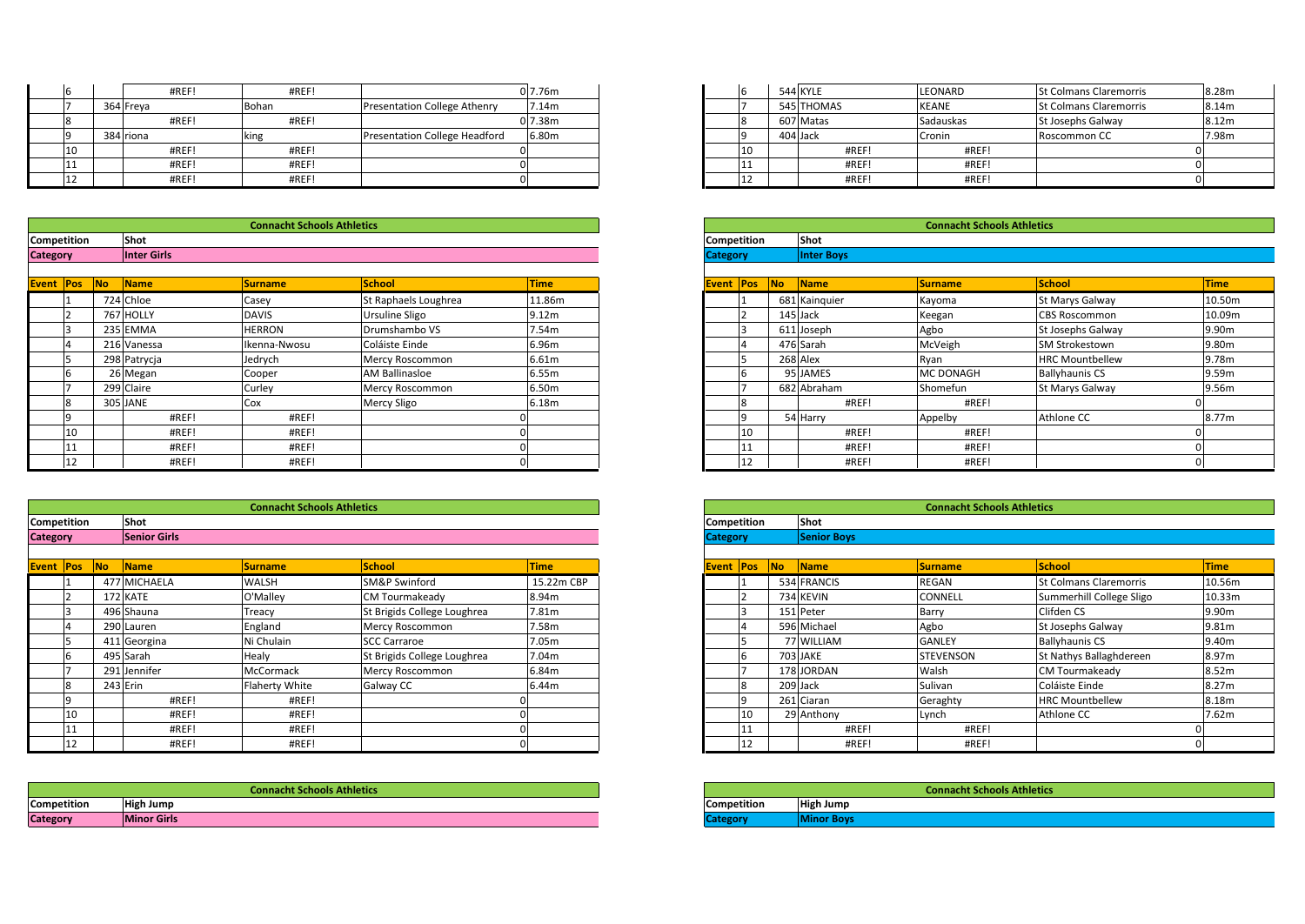| <b>Event Pos</b>   | <b>No</b> | <b>Name</b>      | <b>Surname</b>                    | <b>School</b>                  | Time  |
|--------------------|-----------|------------------|-----------------------------------|--------------------------------|-------|
|                    |           | 102 PAULA        | CRISAN                            | Calasanctius College Oranamore | 1.35m |
|                    |           | 334 JENNA        | Mortimer                          | MSM Claremorris                | 1.30m |
|                    |           | #REF!            | #REF!                             |                                |       |
|                    |           | #REF!            | #REF!                             |                                |       |
|                    |           | #REF!            | #REF!                             |                                |       |
|                    |           | #REF!            | #REF!                             |                                |       |
|                    |           | #REF!            | #REF!                             |                                |       |
| 8                  |           | #REF!            | #REF!                             |                                |       |
| ۱q                 |           | #REF!            | #REF!                             |                                |       |
|                    | 10        | #REF!            | #REF!                             |                                |       |
| TT                 |           | #REF!            | #REF!                             |                                |       |
|                    | 12        | #REF!            | #REF!                             |                                |       |
|                    |           |                  |                                   |                                |       |
|                    |           |                  | <b>Connacht Schools Athletics</b> |                                |       |
| <b>Competition</b> |           | <b>High Jump</b> |                                   |                                |       |

|                  | 11                 |                | #REF!               | #REF!                             |                                     |             |                    | 11           |                | #REF!              | #REF!                             |               |  |  |
|------------------|--------------------|----------------|---------------------|-----------------------------------|-------------------------------------|-------------|--------------------|--------------|----------------|--------------------|-----------------------------------|---------------|--|--|
|                  | 12                 |                | #REF!               | #REF!                             |                                     |             |                    | 12           |                | #REF!              | #REF!                             |               |  |  |
|                  |                    |                |                     |                                   |                                     |             |                    |              |                |                    |                                   |               |  |  |
|                  |                    |                |                     | <b>Connacht Schools Athletics</b> |                                     |             |                    |              |                |                    | <b>Connacht Schools Athletics</b> |               |  |  |
|                  | Competition        |                | <b>High Jump</b>    |                                   |                                     |             | Competition        |              |                | <b>High Jump</b>   |                                   |               |  |  |
| <b>Category</b>  |                    |                | <b>Junior Girls</b> |                                   |                                     |             | <b>Category</b>    |              |                | <b>Junior Boys</b> |                                   |               |  |  |
|                  |                    |                |                     |                                   |                                     |             |                    |              |                |                    |                                   |               |  |  |
| <b>Event Pos</b> |                    | N <sub>o</sub> | Name                | <b>Surname</b>                    | <b>School</b>                       | <b>Time</b> | <b>Event Pos</b>   |              | N <sub>o</sub> | Name               | <b>Surname</b>                    | <b>School</b> |  |  |
|                  |                    |                | 33 Ellie            | Cronin                            | Presentation College Athenry        | 1.50m       |                    |              |                | 542 IARLAITH       | <b>GOLDING</b>                    | St Colman     |  |  |
|                  |                    |                | 35 Saoirse          | Healy                             | <b>Presentation College Athenry</b> | 1.45m       |                    |              |                | 660 Bernard        | Sarpong                           | St Marys 0    |  |  |
|                  | 3                  |                | 557 Aine            | Kelly                             | St Brigids College Loughrea         | 1.45m       |                    | 3            |                | 743 OISIN          | <b>HARTE</b>                      | Summerhi      |  |  |
|                  |                    |                | #REF!               | #REF!                             |                                     |             |                    |              |                | 460 AARON          | O'TOOLE                           | Sligo Gran    |  |  |
|                  |                    |                | #REF!               | #REF!                             |                                     |             |                    | 15           |                | 191 Neil           | McLoughlin                        | Coláiste B    |  |  |
|                  | 6                  |                | #REF!               | #REF!                             |                                     |             |                    | 6            |                | 274 JAMES          | <b>KENNEDY</b>                    | J&M Gorti     |  |  |
|                  |                    |                | #REF!               | #REF!                             |                                     |             |                    |              |                | 371 Lewis          | Ryan                              | Presentati    |  |  |
|                  | 8                  |                | #REF!               | #REF!                             |                                     |             |                    | 8            |                | 744 NICHOLAS       | <b>GARCIA</b>                     | Summerhi      |  |  |
|                  | 9                  |                | #REF!               | #REF!                             |                                     |             |                    | $\mathbf{q}$ |                | #REF!              | #REF!                             |               |  |  |
|                  | 10                 |                | #REF!               | #REF!                             |                                     |             |                    | 10           |                | #REF!              | #REF!                             |               |  |  |
|                  | 11                 |                | #REF!               | #REF!                             |                                     |             |                    | 11           |                | #REF!              | #REF!                             |               |  |  |
|                  | 12                 |                | #REF!               | #REF!                             |                                     |             |                    | 12           |                | #REF!              | #REF!                             |               |  |  |
|                  |                    |                |                     |                                   |                                     |             |                    |              |                |                    |                                   |               |  |  |
|                  |                    |                |                     | <b>Connacht Schools Athletics</b> |                                     |             |                    |              |                |                    | <b>Connacht Schools Athletics</b> |               |  |  |
|                  | <b>Competition</b> |                | <b>High Jump</b>    |                                   |                                     |             | <b>Competition</b> |              |                | High Jump          |                                   |               |  |  |

|                 | 11 |           | #REF!            | #REF!                             |                        | 01 |             |                 | 11  |           | #                 |
|-----------------|----|-----------|------------------|-----------------------------------|------------------------|----|-------------|-----------------|-----|-----------|-------------------|
|                 | 12 |           | #REF!            | #REF!                             |                        | 0  |             |                 | 12  |           | #                 |
|                 |    |           |                  |                                   |                        |    |             |                 |     |           |                   |
|                 |    |           |                  | <b>Connacht Schools Athletics</b> |                        |    |             |                 |     |           |                   |
| Competition     |    |           | <b>High Jump</b> |                                   |                        |    |             | Competition     |     |           | <b>High Jump</b>  |
| <b>Category</b> |    |           | Inter Girls      |                                   |                        |    |             | <b>Category</b> |     |           | <b>Inter Boys</b> |
|                 |    |           |                  |                                   |                        |    |             |                 |     |           |                   |
| Event Pos       |    | <b>No</b> | Name             | <b>Surname</b>                    | <b>School</b>          |    | <b>Time</b> | <b>Event</b>    | Pos | <b>No</b> | Name              |
|                 |    |           | 338 ALISHA       | CONWAY                            | <b>MSM Claremorris</b> |    | 1.60m       |                 |     |           | 332 NELVIN        |
|                 |    |           | 339 LOUISE       | <b>KING</b>                       | <b>MSM Claremorris</b> |    | 1.50m       |                 |     |           | 472 MICHAEL       |
|                 |    |           | 442 CAOIMHE      | <b>GANNON</b>                     | SH Westport            |    | 1.50m       |                 | 3   |           | 725 Ryan          |
|                 | 4  |           | #REF!            | #REF!                             |                        |    |             |                 |     |           | 146 Caellum       |
|                 |    |           | #REF!            | #REF!                             |                        | n  |             |                 |     |           | 204 Dylan         |
|                 | 6  |           | #REF!            | #REF!                             |                        | 0  |             |                 | 16  |           | 267 Sean          |
|                 |    |           | #REF!            | #REF!                             |                        | n  |             |                 |     |           | #                 |
|                 | 8  |           | #REF!            | #REF!                             |                        | 0  |             |                 | 8   |           | #                 |
|                 | 9  |           | #REF!            | #REF!                             |                        | 0  |             |                 | 19  |           | #                 |
|                 | 10 |           | #REF!            | #REF!                             |                        | 0  |             |                 | 10  |           | #                 |

| Pos | No | Name      | <b>Surname</b> | School                         | <b>Time</b>       |
|-----|----|-----------|----------------|--------------------------------|-------------------|
|     |    | 102 PAULA | CRISAN         | Calasanctius College Oranamore | 1.35m             |
|     |    | 334 JENNA | Mortimer       | MSM Claremorris                | 1.30 <sub>m</sub> |
|     |    | #REF!     | #REF!          |                                |                   |
|     |    | #REF!     | #REF!          |                                |                   |
|     |    | #REF!     | #REF!          |                                |                   |
|     |    | #REF!     | #REF!          |                                |                   |
|     |    | #REF!     | #REF!          |                                |                   |
|     |    | #REF!     | #REF!          |                                |                   |
|     |    | #REF!     | #REF!          |                                |                   |
| 10  |    | #REF!     | #REF!          |                                |                   |
| 11  |    | #REF!     | #REF!          |                                |                   |
| 12  |    | #REF!     | #REF!          |                                |                   |

|        |    |                     | <b>Connacht Schools Athletics</b> |                                     |             |
|--------|----|---------------------|-----------------------------------|-------------------------------------|-------------|
| ition: |    | High Jump           |                                   |                                     |             |
|        |    | <b>Junior Girls</b> |                                   |                                     |             |
|        |    |                     |                                   |                                     |             |
| Pos    | No | Name                | <b>Surname</b>                    | School                              | <b>Time</b> |
|        |    | 33 Ellie            | Cronin                            | <b>Presentation College Athenry</b> | 1.50m       |
|        |    | 35 Saoirse          | Healy                             | <b>Presentation College Athenry</b> | 1.45m       |
|        |    | 557 Aine            | Kelly                             | St Brigids College Loughrea         | 1.45m       |
|        |    | #REF!               | #REF!                             |                                     |             |
|        |    | #REF!               | #REF!                             |                                     |             |
|        |    | #REF!               | #REF!                             |                                     |             |
|        |    | #REF!               | #REF!                             |                                     |             |
|        |    | #REF!               | #REF!                             |                                     |             |
|        |    | #REF!               | #REF!                             |                                     |             |
| 10     |    | #REF!               | #REF!                             |                                     |             |
| 11     |    | #REF!               | #REF!                             |                                     |             |
| 12     |    | #REF!               | #REF!                             |                                     |             |

|        |     |                    | <b>Connacht Schools Athletics</b> |                    |             |
|--------|-----|--------------------|-----------------------------------|--------------------|-------------|
| ition: |     | <b>High Jump</b>   |                                   |                    |             |
|        |     | <b>Inter Girls</b> |                                   |                    |             |
|        |     |                    |                                   |                    |             |
| Pos    | No. | Name               | <b>Surname</b>                    | School             | <b>Time</b> |
|        |     | 338 ALISHA         | CONWAY                            | MSM Claremorris    | 1.60m       |
|        |     | 339 LOUISE         | <b>KING</b>                       | MSM Claremorris    | 1.50m       |
|        |     | 442 CAOIMHE        | <b>GANNON</b>                     | <b>SH Westport</b> | 1.50m       |
|        |     | #REF!              | #REF!                             |                    |             |
|        |     | #REF!              | #REF!                             |                    |             |
|        |     | #REF!              | #REF!                             |                    |             |
|        |     | #REF!              | #REF!                             |                    |             |
|        |     | #REF!              | #REF!                             |                    |             |
|        |     | #REF!              | #REF!                             |                    |             |
| 10     |     | #REF!              | #REF!                             |                    |             |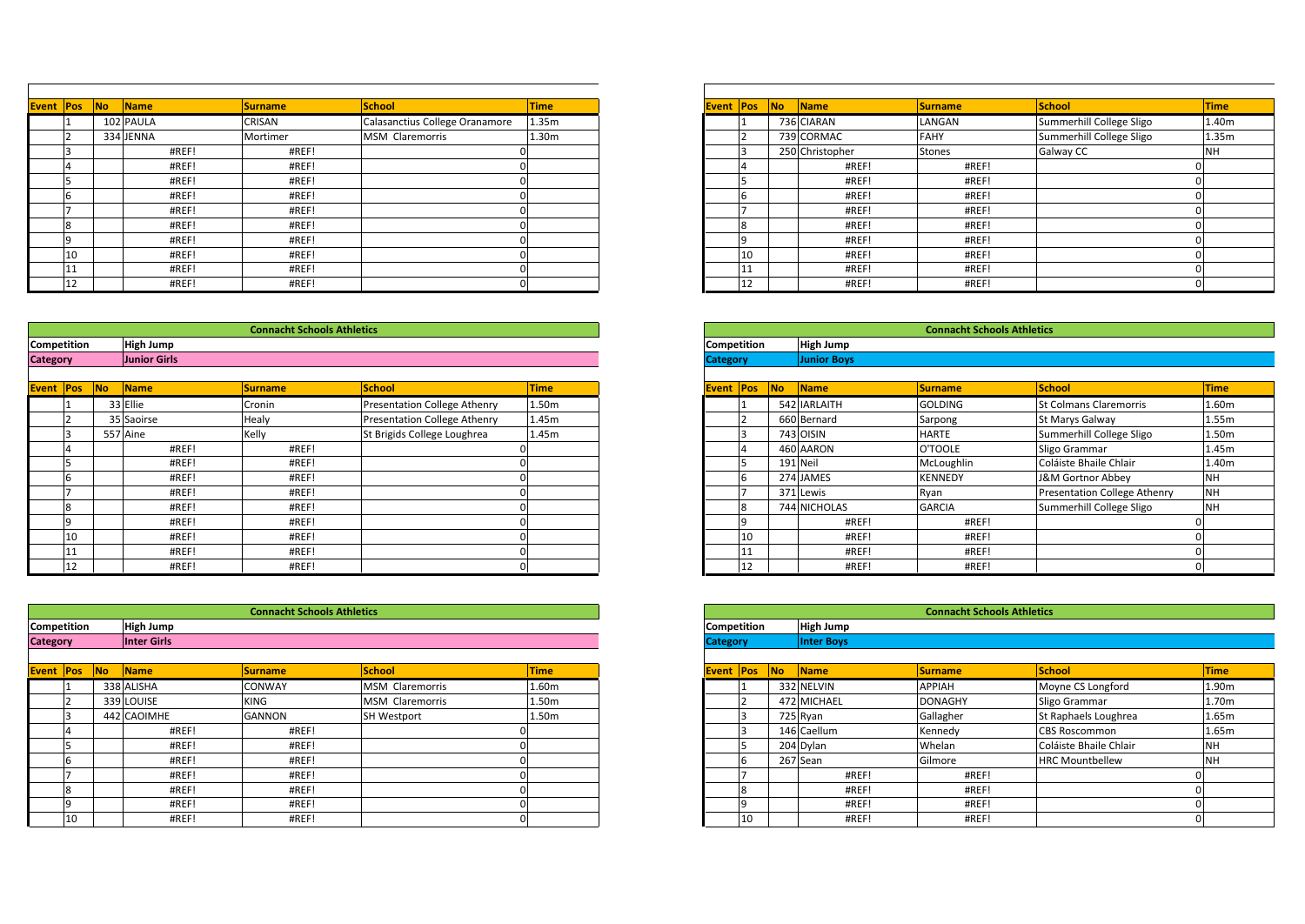|             | #REF!            | #REF!                             |  |                    | 11 | #REF!     | #REF!                             |  |
|-------------|------------------|-----------------------------------|--|--------------------|----|-----------|-----------------------------------|--|
|             | #REF!            | #REF!                             |  |                    |    | #REF!     | #REF!                             |  |
|             |                  |                                   |  |                    |    |           |                                   |  |
|             |                  |                                   |  |                    |    |           |                                   |  |
|             |                  | <b>Connacht Schools Athletics</b> |  |                    |    |           | <b>Connacht Schools Athletics</b> |  |
| Competition | <b>High Jump</b> |                                   |  | <b>Competition</b> |    | High Jump |                                   |  |

|                 | 11                 |           | #REF!               | #REF!                             |                              |             |                    | 11           |    | #REF!              | #REF!                             |                  |  |
|-----------------|--------------------|-----------|---------------------|-----------------------------------|------------------------------|-------------|--------------------|--------------|----|--------------------|-----------------------------------|------------------|--|
|                 | 12                 |           | #REF!               | #REF!                             |                              |             |                    | 12           |    | #REF!              | #REF!                             |                  |  |
|                 |                    |           |                     |                                   |                              |             |                    |              |    |                    |                                   |                  |  |
|                 |                    |           |                     | <b>Connacht Schools Athletics</b> |                              |             |                    |              |    |                    | <b>Connacht Schools Athletics</b> |                  |  |
|                 | Competition        |           | High Jump           |                                   |                              |             | Competition        |              |    | <b>High Jump</b>   |                                   |                  |  |
| <b>Category</b> |                    |           | <b>Senior Girls</b> |                                   |                              |             | <b>Category</b>    |              |    | <b>Senior Boys</b> |                                   |                  |  |
|                 |                    |           |                     |                                   |                              |             |                    |              |    |                    |                                   |                  |  |
| Event Pos       |                    | <b>No</b> | Name                | <b>Surname</b>                    | <b>School</b>                | <b>Time</b> | Event Pos          |              | No | Name               | <b>Surname</b>                    | School           |  |
|                 |                    |           | 348 Laura           | Cunningham                        | Presentation College Athenry | 1.60m       |                    |              |    | 719 Jerry          | Keary                             | St Raphae        |  |
|                 |                    |           | 497 Ciana           | Reidy                             | St Brigids College Loughrea  | 1.50m       |                    |              |    | 455 BRYAN          | <b>NDEJO</b>                      | Sligo Gran       |  |
|                 |                    |           | #REF!               | #REF!                             |                              |             |                    | 3            |    | 127 Patrick        | McFadden                          | <b>CBS Rosco</b> |  |
|                 |                    |           | #REF!               | #REF!                             |                              |             |                    |              |    | 355 paul           | Armstrong                         | Presentati       |  |
|                 |                    |           | #REF!               | #REF!                             |                              |             |                    | 5            |    | #REF!              | #REF!                             |                  |  |
|                 | b                  |           | #REF!               | #REF!                             |                              |             |                    | 6            |    | #REF!              | #REF!                             |                  |  |
|                 |                    |           | #REF!               | #REF!                             |                              |             |                    |              |    | #REF!              | #REF!                             |                  |  |
|                 | 8                  |           | #REF!               | #REF!                             |                              |             |                    | $\mathbf{R}$ |    | #REF!              | #REF!                             |                  |  |
|                 | $\Omega$           |           | #REF!               | #REF!                             |                              |             |                    | $\Omega$     |    | #REF!              | #REF!                             |                  |  |
|                 | 10                 |           | #REF!               | #REF!                             |                              |             |                    | 10           |    | #REF!              | #REF!                             |                  |  |
|                 | 11                 |           | #REF!               | #REF!                             |                              |             |                    | 11           |    | #REF!              | #REF!                             |                  |  |
|                 | 12                 |           | #REF!               | #REF!                             |                              |             |                    | 12           |    | #REF!              | #REF!                             |                  |  |
|                 |                    |           |                     |                                   |                              |             |                    |              |    |                    |                                   |                  |  |
|                 |                    |           |                     | <b>Connacht Schools Athletics</b> |                              |             |                    |              |    |                    | <b>Connacht Schools Athletics</b> |                  |  |
|                 | <b>Competition</b> |           | Long Jump           |                                   |                              |             | <b>Competition</b> |              |    | Long Jump          |                                   |                  |  |

| Category    | <b>Minor Girls</b> |                                   |  | <b>Category</b>    | <b>Minor Boys</b> |
|-------------|--------------------|-----------------------------------|--|--------------------|-------------------|
| Competition | Long Jump          |                                   |  | <b>Competition</b> | Long Jump         |
|             |                    | <b>Connacht Schools Athletics</b> |  |                    |                   |
|             |                    |                                   |  |                    |                   |
| L Z         | #REF!              | #REF!                             |  | 12                 | #REF!             |
| <b>LL</b>   | #REF!              | #REF!                             |  | 11                 | #REF!             |

| Event   Pos |                    | <b>No</b> | Name        | <b>Surname</b>                    | <b>School</b>                | <b>Time</b> |
|-------------|--------------------|-----------|-------------|-----------------------------------|------------------------------|-------------|
|             |                    |           | 486 KATIE   | Hosey                             | St Attractas Tubbercurry     | 4.89m       |
|             |                    |           | 360 Ava     | Finn                              | Presentation College Athenry | 4.62m       |
|             |                    |           | 308 Farell  | Aoibhinn                          | Mercy Woodford               | 4.57m       |
|             |                    |           | 68 MOYA     | O'Connell                         | <b>Ballinrobe CS</b>         | 4.36m       |
|             |                    |           | 233 EADAOIN | Lee                               | Drumshambo VS                | 4.08m       |
|             |                    |           | #REF!       | #REF!                             |                              |             |
|             |                    |           | #REF!       | #REF!                             |                              |             |
|             |                    |           | #REF!       | #REF!                             |                              |             |
|             |                    |           | #REF!       | #REF!                             |                              |             |
|             | 10                 |           | #REF!       | #REF!                             |                              |             |
|             |                    |           | #REF!       | #REF!                             |                              |             |
|             | 12                 |           | #REF!       | #REF!                             |                              |             |
|             |                    |           |             |                                   |                              |             |
|             |                    |           |             | <b>Connacht Schools Athletics</b> |                              |             |
|             | <b>Competition</b> |           | Long Jump   |                                   |                              |             |

|                 | '11 |            | #REF!               | #REF!                             |                                 |             |                  | 111                |            | #R          |
|-----------------|-----|------------|---------------------|-----------------------------------|---------------------------------|-------------|------------------|--------------------|------------|-------------|
|                 | 12  |            | #REF!               | #REF!                             |                                 |             |                  | 12                 |            | #R          |
|                 |     |            |                     |                                   |                                 |             |                  |                    |            |             |
|                 |     |            |                     |                                   |                                 |             |                  |                    |            |             |
|                 |     |            |                     | <b>Connacht Schools Athletics</b> |                                 |             |                  |                    |            |             |
| Competition     |     |            | Long Jump           | <b>Competition</b>                |                                 |             | Long Jump        |                    |            |             |
| <b>Category</b> |     |            | <b>Junior Girls</b> |                                   | <b>Category</b>                 |             |                  | <b>Junior Boys</b> |            |             |
|                 |     |            |                     |                                   |                                 |             |                  |                    |            |             |
| Event Pos       |     | <b>INo</b> | <b>Name</b>         | <b>Surname</b>                    | School                          | <b>Time</b> | <b>Event Pos</b> |                    | <b>INo</b> | <b>Name</b> |
|                 |     |            | 489 ELLEN           | Kilcoyne                          | <b>St Attractas Tubbercurry</b> | 4.85m       |                  |                    |            | 490 ADAM    |
|                 |     |            | 190 Sinead          | Duggan                            | Coláiste Bhaile Chlair          | 4.39m       |                  |                    |            | 604 Garvin  |
|                 |     |            | 402 Aoife           | Campbell                          | Roscommon CC                    | 4.35m       |                  |                    |            | 694 JASON   |
|                 |     |            |                     |                                   |                                 |             |                  |                    |            |             |

| #REF! | #REF! |  | 11 | #REF! | #REF! |  |
|-------|-------|--|----|-------|-------|--|
| #REF! | #REF! |  | 12 | #REF! | #REF! |  |

|        | <b>Connacht Schools Athletics</b> |           |                |                              |             |  |  |  |  |  |
|--------|-----------------------------------|-----------|----------------|------------------------------|-------------|--|--|--|--|--|
| ition: | <b>High Jump</b>                  |           |                |                              |             |  |  |  |  |  |
|        | <b>Senior Girls</b>               |           |                |                              |             |  |  |  |  |  |
|        |                                   |           |                |                              |             |  |  |  |  |  |
| Pos    | No                                | Name      | <b>Surname</b> | School                       | <b>Time</b> |  |  |  |  |  |
|        |                                   | 348 Laura | Cunningham     | Presentation College Athenry | 1.60m       |  |  |  |  |  |
|        |                                   | 497 Ciana | Reidy          | St Brigids College Loughrea  | 1.50m       |  |  |  |  |  |
|        |                                   | #REF!     | #REF!          |                              |             |  |  |  |  |  |
|        |                                   | #REF!     | #REF!          |                              |             |  |  |  |  |  |
|        |                                   | #REF!     | #REF!          |                              |             |  |  |  |  |  |
|        |                                   | #REF!     | #REF!          |                              |             |  |  |  |  |  |
|        |                                   | #REF!     | #REF!          |                              |             |  |  |  |  |  |
|        |                                   | #REF!     | #REF!          |                              |             |  |  |  |  |  |
|        |                                   | #REF!     | #REF!          |                              |             |  |  |  |  |  |
| 10     |                                   | #REF!     | #REF!          |                              |             |  |  |  |  |  |
| 11     |                                   | #REF!     | #REF!          |                              |             |  |  |  |  |  |
| 12     |                                   | #REF!     | #REF!          |                              |             |  |  |  |  |  |

|        | <b>Connacht Schools Athletics</b> |             |                |                                     |             |  |  |  |  |  |
|--------|-----------------------------------|-------------|----------------|-------------------------------------|-------------|--|--|--|--|--|
| ition: | Long Jump                         |             |                |                                     |             |  |  |  |  |  |
|        | <b>Minor Girls</b>                |             |                |                                     |             |  |  |  |  |  |
|        |                                   |             |                |                                     |             |  |  |  |  |  |
| Pos    | <b>No</b>                         | Name        | <b>Surname</b> | School                              | <b>Time</b> |  |  |  |  |  |
|        |                                   | 486 KATIE   | Hosey          | St Attractas Tubbercurry            | 4.89m       |  |  |  |  |  |
|        |                                   | 360 Ava     | Finn           | <b>Presentation College Athenry</b> | 4.62m       |  |  |  |  |  |
|        |                                   | 308 Farell  | Aoibhinn       | Mercy Woodford                      | 4.57m       |  |  |  |  |  |
|        |                                   | 68 MOYA     | O'Connell      | <b>Ballinrobe CS</b>                | 4.36m       |  |  |  |  |  |
|        |                                   | 233 EADAOIN | Lee            | Drumshambo VS                       | 4.08m       |  |  |  |  |  |
|        |                                   | #REF!       | #REF!          |                                     |             |  |  |  |  |  |
|        |                                   | #REF!       | #REF!          |                                     |             |  |  |  |  |  |
|        |                                   | #REF!       | #REF!          |                                     |             |  |  |  |  |  |
|        |                                   | #REF!       | #REF!          |                                     |             |  |  |  |  |  |
| 10     |                                   | #REF!       | #REF!          |                                     |             |  |  |  |  |  |
|        |                                   | #REF!       | #REF!          |                                     |             |  |  |  |  |  |
| 12     | #REF!                             |             | #REF!          |                                     |             |  |  |  |  |  |

|        | <b>Connacht Schools Athletics</b> |             |                |                                 |             |  |  |  |  |  |  |
|--------|-----------------------------------|-------------|----------------|---------------------------------|-------------|--|--|--|--|--|--|
| :ition | Long Jump                         |             |                |                                 |             |  |  |  |  |  |  |
|        | <b>Junior Girls</b>               |             |                |                                 |             |  |  |  |  |  |  |
|        |                                   |             |                |                                 |             |  |  |  |  |  |  |
| Pos    | <b>No</b>                         | <b>Name</b> | <b>Surname</b> | School                          | <b>Time</b> |  |  |  |  |  |  |
|        |                                   | 489 ELLEN   | Kilcoyne       | <b>St Attractas Tubbercurry</b> | 4.85m       |  |  |  |  |  |  |
|        |                                   | 190 Sinead  | Duggan         | Coláiste Bhaile Chlair          | 4.39m       |  |  |  |  |  |  |
|        |                                   | 402 Aoife   | Campbell       | Roscommon CC                    | 4.35m       |  |  |  |  |  |  |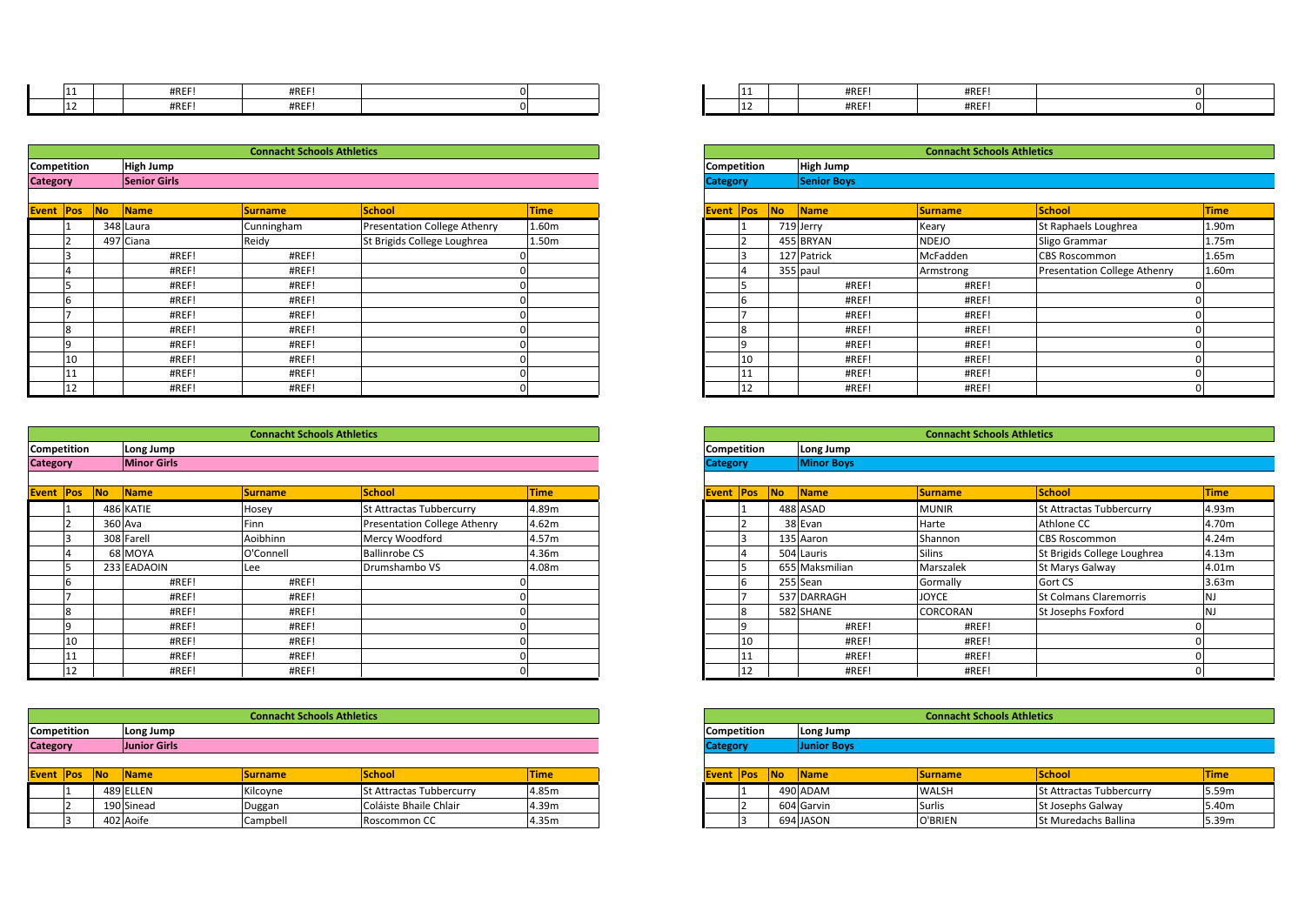| <b>Competition</b> |    | Long Jump   |                                   |                                      |                   | <b>Competition</b> | Long Jump                         |                 |                   |
|--------------------|----|-------------|-----------------------------------|--------------------------------------|-------------------|--------------------|-----------------------------------|-----------------|-------------------|
|                    |    |             | <b>Connacht Schools Athletics</b> |                                      |                   |                    | <b>Connacht Schools Athletics</b> |                 |                   |
|                    |    |             |                                   |                                      |                   |                    |                                   |                 |                   |
|                    | 12 | #REF!       | #REF!                             |                                      |                   | ᅭ                  | #REF!                             | #REF!           |                   |
|                    |    | #REF!       | #REF!                             |                                      |                   |                    | #REF!                             | #REF!           |                   |
|                    | 10 | #REF!       | #REF!                             |                                      |                   | ΊŪ                 | 510 Cathal                        | Lenehan         | St Brigids        |
|                    |    | 264 Leah    | Tarpey                            | <b>HRC Mountbellew</b>               | 3.48m             |                    | 57 DAVID                          | <b>QUINN</b>    | <b>Balla Seco</b> |
|                    |    | 383 seoighe | o neill                           | <b>Presentation College Headford</b> | 3.72m             |                    | 661 Dylan                         | Traynor-Canavan | St Marys 0        |
|                    |    | 571 LAURA   | Tunney                            | St Josephs Castlebar                 | 3.76m             |                    | 7 SHAYN                           | <b>HAYDEN</b>   | Abbey CC          |
|                    |    | 572 HOLLY   | Reilly                            | St Josephs Castlebar                 | 3.82 <sub>m</sub> |                    | <b>745 NOAH</b>                   | <b>CANHAM</b>   | Summerhi          |
|                    |    | 40 Emma     | Flannery                          | Athlone CC                           | 3.94m             |                    | 421 Harry                         | Mulleady        | Seamount          |
|                    |    | 336 LEAH    | Hunt                              | <b>MSM Claremorris</b>               | 4.31m             |                    | 192 Conor                         | Roberts         | Coláiste B        |
|                    |    |             |                                   |                                      |                   |                    |                                   |                 |                   |

| <b>Category</b>    | <b>Inter Girls</b> |                                   |  | <b>Category</b>    | <b>Inter Boys</b> |
|--------------------|--------------------|-----------------------------------|--|--------------------|-------------------|
| <b>Competition</b> | Long Jump          |                                   |  | <b>Competition</b> | Long Jump         |
|                    |                    | <b>Connacht Schools Athletics</b> |  |                    |                   |
|                    |                    |                                   |  |                    |                   |
| 12                 | #REF!              | #REF!                             |  | . .<br>--          | #REF!             |
| 11                 | #REF!              | #REF!                             |  | ᆠᆂ                 | #REF!             |

| Event Pos          | <b>No</b> | <b>Name</b> | Surname                           | <b>School</b>                  | <b>Time</b> |
|--------------------|-----------|-------------|-----------------------------------|--------------------------------|-------------|
|                    |           | 86 NIAMH    | O NEILL                           | <b>Ballyhaunis CS</b>          | 5.33m       |
|                    |           | 514 Leanagh | Gilligan                          | St Brigids College Loughrea    | 5.00m       |
|                    |           | 443 AISLING | <b>HALPIN FAHY</b>                | <b>SH Westport</b>             | 4.75m       |
|                    |           | 109 EVA     | <b>WHYTE</b>                      | Calasanctius College Oranamore | 4.60m       |
|                    |           | 375 shauna  | Tobin                             | Presentation College Athenry   | 4.33m       |
|                    |           | 9 RUTH      | COX                               | Abbey CC Boyle                 | 4.23m       |
|                    |           | 10 NIAMH    | <b>MC NAMARA</b>                  | Abbey CC Boyle                 | 4.01m       |
|                    |           | 723 Ava     | Power                             | St Raphaels Loughrea           | 3.91m       |
|                    |           | 295 Lena    | Gacquin                           | Mercy Roscommon                | 3.84m       |
| 10                 |           | #REF!       | #REF!                             |                                |             |
|                    |           | #REF!       | #REF!                             |                                |             |
| 12                 |           | #REF!       | #REF!                             |                                |             |
|                    |           |             |                                   |                                |             |
|                    |           |             |                                   |                                |             |
|                    |           |             | <b>Connacht Schools Athletics</b> |                                |             |
| <b>Competition</b> |           | Long Jump   |                                   |                                |             |

|                 | 11 |    | #REF!               | #REF!                             |                 | 01          |                 | 11             |                | #REF!              |
|-----------------|----|----|---------------------|-----------------------------------|-----------------|-------------|-----------------|----------------|----------------|--------------------|
|                 | 12 |    | #REF!               | #REF!                             |                 | 0           |                 | 12             |                | #REF!              |
|                 |    |    |                     |                                   |                 |             |                 |                |                |                    |
|                 |    |    |                     | <b>Connacht Schools Athletics</b> |                 |             |                 |                |                |                    |
| Competition     |    |    | Long Jump           |                                   |                 |             | Competition     |                |                | Long Jump          |
| <b>Category</b> |    |    | <b>Senior Girls</b> |                                   |                 |             | <b>Category</b> |                |                | <b>Senior Boys</b> |
|                 |    |    |                     |                                   |                 |             |                 |                |                |                    |
| Event Pos       |    | No | <b>Name</b>         | <b>Surname</b>                    | School          | <b>Time</b> | Event Pos       |                | N <sub>o</sub> | Name               |
|                 |    |    | 447 ELLEN           | O'Dwyer                           | Sligo Grammar   | 4.39m       |                 |                |                | 500 Brendan        |
|                 |    |    | 289 Ellie           | Coen                              | Mercy Roscommon | 3.68m       |                 | 2              |                | 720 Daniel         |
|                 |    |    | 290 Lauren          | England                           | Mercy Roscommon | 3.11m       |                 | 3              |                | 101 MATEUSZ        |
|                 | 4  |    | #REF!               | #REF!                             |                 |             |                 | $\overline{4}$ |                | 355 paul           |
|                 | 5  |    | #REF!               | #REF!                             |                 |             |                 | 5              |                | 639 kIEREN         |
|                 | 6  |    | #REF!               | #REF!                             |                 |             |                 | 6              |                | 734 KEVIN          |
|                 |    |    | #REF!               | #REF!                             |                 |             |                 | $\overline{7}$ |                | 269 SZYMAN         |
|                 | 8  |    | #REF!               | #REF!                             |                 |             |                 | 8              |                | #REF!              |
|                 | 9  |    | #REF!               | #REF!                             |                 |             |                 | 19             |                | #REF!              |
|                 | 10 |    | #REF!               | #REF!                             |                 |             |                 | 10             |                | #REF!              |
|                 | 11 |    | #REF!               | #REF!                             |                 |             |                 | 11             |                | #REF!              |
|                 | 12 |    | #REF!               | #REF!                             |                 | 0           |                 | 12             |                | #REF!              |

| 336 LEAH    | Hunt     | MSM Claremorris                      | 4.31m             |
|-------------|----------|--------------------------------------|-------------------|
| 40 Emma     | Flannery | Athlone CC                           | 3.94m             |
| 572 HOLLY   | Reilly   | St Josephs Castlebar                 | 3.82 <sub>m</sub> |
| 571 LAURA   | Tunney   | <b>St Josephs Castlebar</b>          | 3.76m             |
| 383 seoighe | o neill  | <b>Presentation College Headford</b> | 3.72 <sub>m</sub> |
| 264 Leah    | Tarpey   | <b>HRC Mountbellew</b>               | 3.48m             |
| #REF!       | #REF!    |                                      |                   |
| #REF!       | #REF!    |                                      |                   |
| #REF!       | #REF!    |                                      |                   |

|        |    |                    | <b>Connacht Schools Athletics</b> |                                     |                   |
|--------|----|--------------------|-----------------------------------|-------------------------------------|-------------------|
| :ition |    | Long Jump          |                                   |                                     |                   |
|        |    | <b>Inter Girls</b> |                                   |                                     |                   |
|        |    |                    |                                   |                                     |                   |
| Pos    | No | Name               | <b>Surname</b>                    | School                              | <b>Time</b>       |
|        |    | 86 NIAMH           | O NEILL                           | <b>Ballyhaunis CS</b>               | 5.33m             |
|        |    | 514 Leanagh        | Gilligan                          | St Brigids College Loughrea         | 5.00m             |
|        |    | 443 AISLING        | <b>HALPIN FAHY</b>                | <b>SH Westport</b>                  | 4.75m             |
|        |    | 109 EVA            | <b>WHYTE</b>                      | Calasanctius College Oranamore      | 4.60m             |
|        |    | 375 shauna         | Tobin                             | <b>Presentation College Athenry</b> | 4.33m             |
|        |    | 9 RUTH             | COX                               | Abbey CC Boyle                      | 4.23m             |
|        |    | <b>NIAMH</b>       | MC NAMARA                         | Abbey CC Boyle                      | 4.01m             |
|        |    | 723 Ava            | Power                             | St Raphaels Loughrea                | 3.91 <sub>m</sub> |
|        |    | 295 Lena           | Gacquin                           | Mercy Roscommon                     | 3.84m             |
| 10     |    | #REF!              | #REF!                             |                                     |                   |
|        |    | #REF!              | #REF!                             |                                     |                   |
| 12     |    | #REF!              | #REF!                             |                                     |                   |

|                     | <b>Connacht Schools Athletics</b> |            |                |                 |                   |  |  |  |  |  |  |
|---------------------|-----------------------------------|------------|----------------|-----------------|-------------------|--|--|--|--|--|--|
| :ition              | Long Jump                         |            |                |                 |                   |  |  |  |  |  |  |
| <b>Senior Girls</b> |                                   |            |                |                 |                   |  |  |  |  |  |  |
|                     |                                   |            |                |                 |                   |  |  |  |  |  |  |
| Pos                 | No                                | Name       | <b>Surname</b> | School          | <b>Time</b>       |  |  |  |  |  |  |
|                     |                                   | 447 ELLEN  | O'Dwyer        | Sligo Grammar   | 4.39m             |  |  |  |  |  |  |
|                     |                                   | 289 Ellie  | Coen           | Mercy Roscommon | 3.68m             |  |  |  |  |  |  |
|                     |                                   | 290 Lauren | England        | Mercy Roscommon | 3.11 <sub>m</sub> |  |  |  |  |  |  |
|                     |                                   | #REF!      | #REF!          |                 |                   |  |  |  |  |  |  |
|                     |                                   | #REF!      | #REF!          |                 |                   |  |  |  |  |  |  |
|                     |                                   | #REF!      | #REF!          |                 |                   |  |  |  |  |  |  |
|                     |                                   | #REF!      | #REF!          |                 |                   |  |  |  |  |  |  |
|                     |                                   | #REF!      | #REF!          |                 |                   |  |  |  |  |  |  |
|                     |                                   | #REF!      | #REF!          |                 |                   |  |  |  |  |  |  |
| 10                  |                                   | #REF!      | #REF!          |                 |                   |  |  |  |  |  |  |
| 11                  |                                   | #REF!      | #REF!          |                 |                   |  |  |  |  |  |  |
| 12                  |                                   | #REF!      | #REF!          |                 |                   |  |  |  |  |  |  |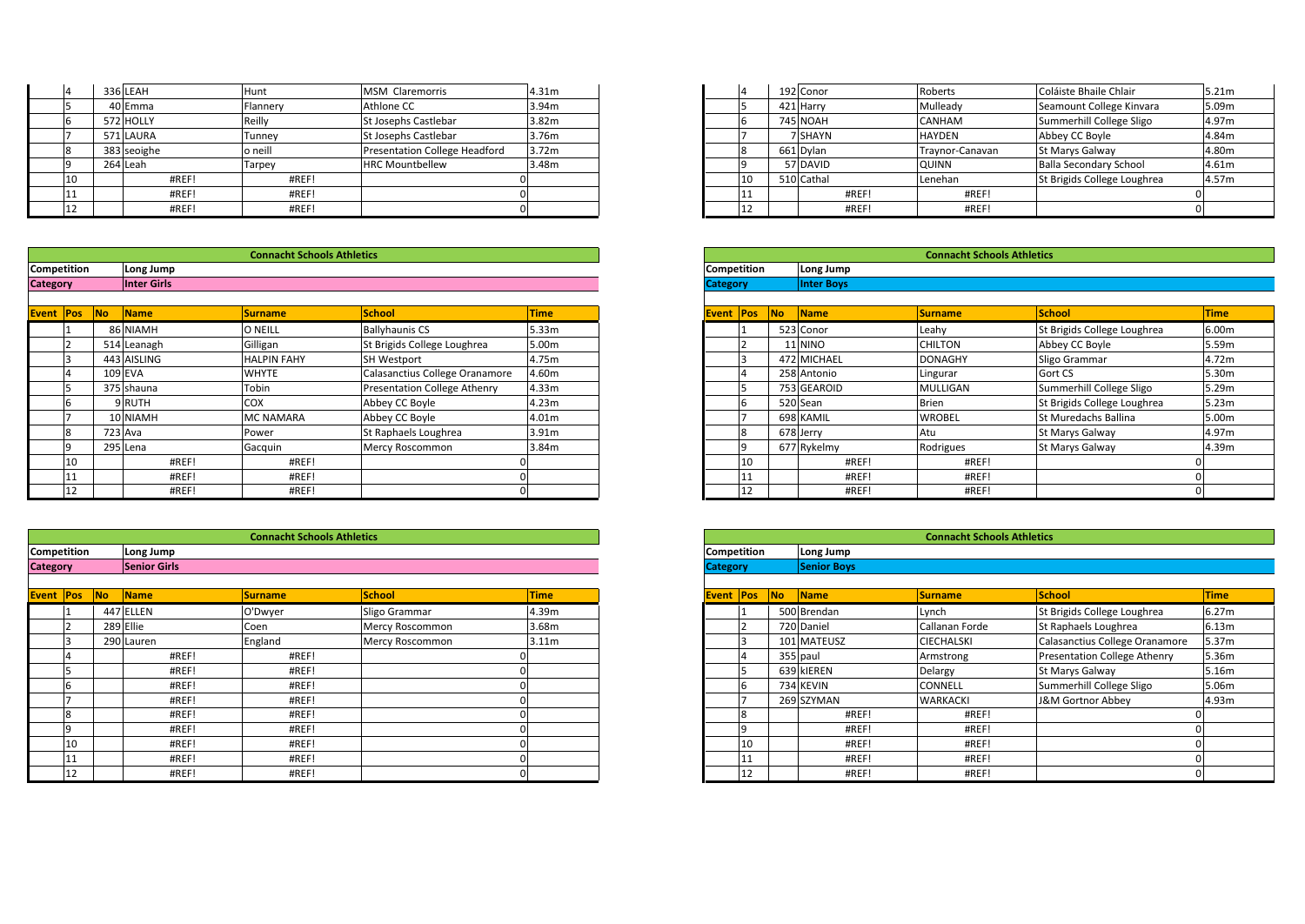|                 |    |    |                    | <b>Connacht Schools Athletics</b> |                             |             |                 |                |    |                    | <b>Connacht Schools Athletics</b> |               |  |  |
|-----------------|----|----|--------------------|-----------------------------------|-----------------------------|-------------|-----------------|----------------|----|--------------------|-----------------------------------|---------------|--|--|
| Competition     |    |    | <b>Triple Jump</b> |                                   |                             |             | Competition     |                |    | <b>Triple Jump</b> |                                   |               |  |  |
| <b>Category</b> |    |    | Junior Girls       |                                   |                             |             | <b>Category</b> |                |    | <b>Junior Boys</b> |                                   |               |  |  |
| Event Pos       |    | No | Name               | <b>Surname</b>                    | School                      | <b>Time</b> | Event Pos       |                | No | Name               | <b>Surname</b>                    | <b>School</b> |  |  |
|                 |    |    | 508 Niamh          | Leahy                             | St Brigids College Loughrea | 7.27m       |                 |                |    | 511 Anton          | Tairov                            | St Brigids    |  |  |
|                 |    |    | 506 Caoimhe        | Gilligan                          | St Brigids College Loughrea |             |                 | $\mathcal{P}$  |    | 662 Aaron          | Dossen                            | St Marys G    |  |  |
|                 |    |    | #REF!              | #REF!                             |                             |             |                 | l3             |    | 663 Bernard        | Sarpong                           | St Marys G    |  |  |
|                 |    |    | #REF!              | #REF!                             |                             |             |                 | $\overline{4}$ |    | 510 Cathal         | Lenehan                           | St Brigids    |  |  |
|                 | 5  |    | #REF!              | #REF!                             |                             |             |                 | 5              |    | #REF!              | #REF!                             |               |  |  |
|                 | 6  |    | #REF!              | #REF!                             |                             |             |                 | 6              |    | #REF!              | #REF!                             |               |  |  |
|                 |    |    | #REF!              | #REF!                             |                             |             |                 | ∣ →            |    | #REF!              | #REF!                             |               |  |  |
|                 | 8  |    | #REF!              | #REF!                             |                             |             |                 | $\overline{8}$ |    | #REF!              | #REF!                             |               |  |  |
|                 | 9  |    | #REF!              | #REF!                             |                             |             |                 | 9              |    | #REF!              | #REF!                             |               |  |  |
|                 | 10 |    | #REF!              | #REF!                             |                             |             |                 | 10             |    | #REF!              | #REF!                             |               |  |  |
|                 | 11 |    | #REF!              | #REF!                             |                             |             |                 | 11             |    | #REF!              | #REF!                             |               |  |  |
|                 | 12 |    | #REF!              | #REF!                             |                             |             |                 | 12             |    | #REF!              | #REF!                             |               |  |  |
|                 | 13 |    | #REF!              | #REF!                             |                             |             |                 | 13             |    | #REF!              | #REF!                             |               |  |  |
|                 | 14 |    | #REF!              | #REF!                             |                             |             |                 | 14             |    | #REF!              | #REF!                             |               |  |  |
|                 | 15 |    | #REF!              | #REF!                             |                             |             |                 | 15             |    | #REF!              | #REF!                             |               |  |  |
|                 | 16 |    | #REF!              | #REF!                             |                             |             |                 | 16             |    | #REF!              | #REF!                             |               |  |  |
|                 | 17 |    | #REF!              | #REF!                             |                             |             |                 | 17             |    | #REF!              | #REF!                             |               |  |  |

|                 | 18          |    | #REF!              | #REF!                             |                                |        |
|-----------------|-------------|----|--------------------|-----------------------------------|--------------------------------|--------|
|                 | 19          |    | #REF!              | #REF!                             |                                |        |
|                 | 20          |    | #REF!              | #REF!                             |                                |        |
|                 |             |    |                    |                                   |                                |        |
|                 |             |    |                    |                                   |                                |        |
|                 |             |    |                    | <b>Connacht Schools Athletics</b> |                                |        |
|                 | Competition |    | <b>Triple Jump</b> |                                   |                                |        |
| <b>Category</b> |             |    | <b>Inter Girls</b> |                                   |                                |        |
|                 |             |    |                    |                                   |                                |        |
| Event Pos       |             | No | Name               | Surname                           | School                         | Time   |
|                 |             |    | 514 Leanagh        | Gilligan                          | St Brigids College Loughrea    | 10.32m |
|                 |             |    | 519 Nesta          | Yanga                             | St Brigids College Loughrea    | 9.67m  |
|                 |             |    | 109 EVA            | <b>WHYTE</b>                      | Calasanctius College Oranamore | 9.37m  |
|                 |             |    | #REF!              | #REF!                             |                                |        |
|                 |             |    | #REF!              | #REF!                             |                                |        |
|                 |             |    | #REF!              | #REF!                             |                                |        |
|                 |             |    | #REF!              | #REF!                             |                                |        |
|                 |             |    | #REF!              | #REF!                             |                                |        |
|                 |             |    | #REF!              | #REF!                             |                                |        |
|                 | 10          |    | #REF!              | #REF!                             |                                |        |
|                 | 11          |    | #REF!              | #REF!                             |                                |        |
|                 | 12          |    | #REF!              | #REF!                             |                                |        |
|                 | 13          |    | #REF!              | #REF!                             |                                |        |
|                 | 14          |    | #REF!              | #REF!                             |                                |        |
|                 | 15          |    | #REF!              | #REF!                             |                                |        |
|                 | 16          |    | #REF!              | #REF!                             |                                |        |
|                 | 17          |    | #REF!              | #REF!                             |                                |        |
|                 | 18          |    | #REF!              | #REF!                             |                                |        |
|                 | 19          |    | #REF!              | #REF!                             |                                |        |

|                 |    |                     | <b>Connacht Schools Athletics</b> |                             |             |                 |    |           |                    | <b>Connacht Schools Athletics</b> |                             |             |
|-----------------|----|---------------------|-----------------------------------|-----------------------------|-------------|-----------------|----|-----------|--------------------|-----------------------------------|-----------------------------|-------------|
| Competition     |    | <b>Triple Jump</b>  |                                   |                             |             | Competition     |    |           | <b>Triple Jump</b> |                                   |                             |             |
| <b>Category</b> |    | <b>Junior Girls</b> |                                   |                             |             | <b>Category</b> |    |           | <b>Junior Boys</b> |                                   |                             |             |
| Event   Pos     | No | Name                | Surname                           | School                      | <b>Time</b> | Event   Pos     |    | <b>No</b> | <b>Name</b>        | Surname                           | <b>School</b>               | <b>Time</b> |
|                 |    | 508 Niamh           | Leahy                             | St Brigids College Loughrea | 7.27m       |                 |    |           | 511 Anton          | Tairov                            | St Brigids College Loughrea | 9.89m       |
|                 |    | 506 Caoimhe         | Gilligan                          | St Brigids College Loughrea |             |                 |    |           | 662 Aaron          | Dossen                            | St Marys Galway             | 9.46m       |
|                 |    | #REF!               | #REF!                             |                             |             |                 |    |           | 663 Bernard        | Sarpong                           | St Marys Galway             | 9.11m       |
|                 |    | #REF!               | #REF!                             |                             |             |                 |    |           | 510 Cathal         | Lenehan                           | St Brigids College Loughrea | 8.77m       |
|                 |    | #REF!               | #REF!                             |                             |             |                 |    |           | #REF!              | #REF!                             |                             |             |
|                 |    | #REF!               | #REF!                             |                             |             |                 |    |           | #REF!              | #REF!                             |                             |             |
|                 |    | #REF!               | #REF!                             |                             |             |                 |    |           | #REF!              | #REF!                             |                             |             |
|                 |    | #REF!               | #REF!                             |                             |             |                 |    |           | #REF!              | #REF!                             |                             |             |
|                 |    | #REF!               | #REF!                             |                             |             |                 |    |           | #REF!              | #REF!                             |                             |             |
| 10              |    | #REF!               | #REF!                             |                             |             |                 | 10 |           | #REF!              | #REF!                             |                             |             |
| 11              |    | #REF!               | #REF!                             |                             |             |                 | 11 |           | #REF!              | #REF!                             |                             |             |
| 12              |    | #REF!               | #REF!                             |                             |             |                 | 12 |           | #REF!              | #REF!                             |                             |             |
| 13              |    | #REF!               | #REF!                             |                             |             |                 | 13 |           | #REF!              | #REF!                             |                             |             |
| 14              |    | #REF!               | #REF!                             |                             |             |                 | 14 |           | #REF!              | #REF!                             |                             |             |
| 15              |    | #REF!               | #REF!                             |                             |             |                 | 15 |           | #REF!              | #REF!                             |                             |             |
| 16              |    | #REF!               | #REF!                             |                             |             |                 | 16 |           | #REF!              | #REF!                             |                             |             |
| 17              |    | #REF!               | #REF!                             |                             |             |                 | 17 |           | #REF!              | #REF!                             |                             |             |
| 18              |    | #REF!               | #REF!                             |                             |             |                 | 18 |           | #REF!              | #REF!                             |                             |             |
| 19              |    | #REF!               | #REF!                             |                             |             |                 | 19 |           | #REF!              | #REF!                             |                             |             |
| 20              |    | #REF!               | #REF!                             |                             |             |                 | 20 |           | #REF!              | #REF!                             |                             |             |

|                    | <b>Connacht Schools Athletics</b> |                                |             |  |  |  |  |
|--------------------|-----------------------------------|--------------------------------|-------------|--|--|--|--|
| <b>Triple Jump</b> |                                   |                                |             |  |  |  |  |
| <b>Inter Girls</b> |                                   |                                |             |  |  |  |  |
|                    |                                   |                                |             |  |  |  |  |
| <b>Name</b>        | <b>Surname</b>                    | <b>School</b>                  | <b>Time</b> |  |  |  |  |
| 514 Leanagh        | Gilligan                          | St Brigids College Loughrea    | 10.32m      |  |  |  |  |
| 519 Nesta          | Yanga                             | St Brigids College Loughrea    | 9.67m       |  |  |  |  |
| <b>109 EVA</b>     | <b>WHYTE</b>                      | Calasanctius College Oranamore | 9.37m       |  |  |  |  |
| #REF!              | #REF!                             |                                |             |  |  |  |  |
| #REF!              | #REF!                             |                                |             |  |  |  |  |
| #REF!              | #REF!                             |                                |             |  |  |  |  |
| #REF!              | #REF!                             |                                |             |  |  |  |  |
| #REF!              | #REF!                             |                                |             |  |  |  |  |
| #REF!              | #REF!                             |                                |             |  |  |  |  |
| #REF!              | #REF!                             |                                |             |  |  |  |  |
| #REF!              | #REF!                             |                                |             |  |  |  |  |
| #REF!              | #REF!                             |                                |             |  |  |  |  |
| #REF!              | #REF!                             |                                |             |  |  |  |  |
| #REF!              | #REF!                             |                                |             |  |  |  |  |
| #REF!              | #REF!                             |                                |             |  |  |  |  |
| #REF!              | #REF!                             |                                |             |  |  |  |  |
| #REF!              | #REF!                             |                                |             |  |  |  |  |
| #REF!              | #REF!                             |                                |             |  |  |  |  |
| #REF!              | #REF!                             |                                |             |  |  |  |  |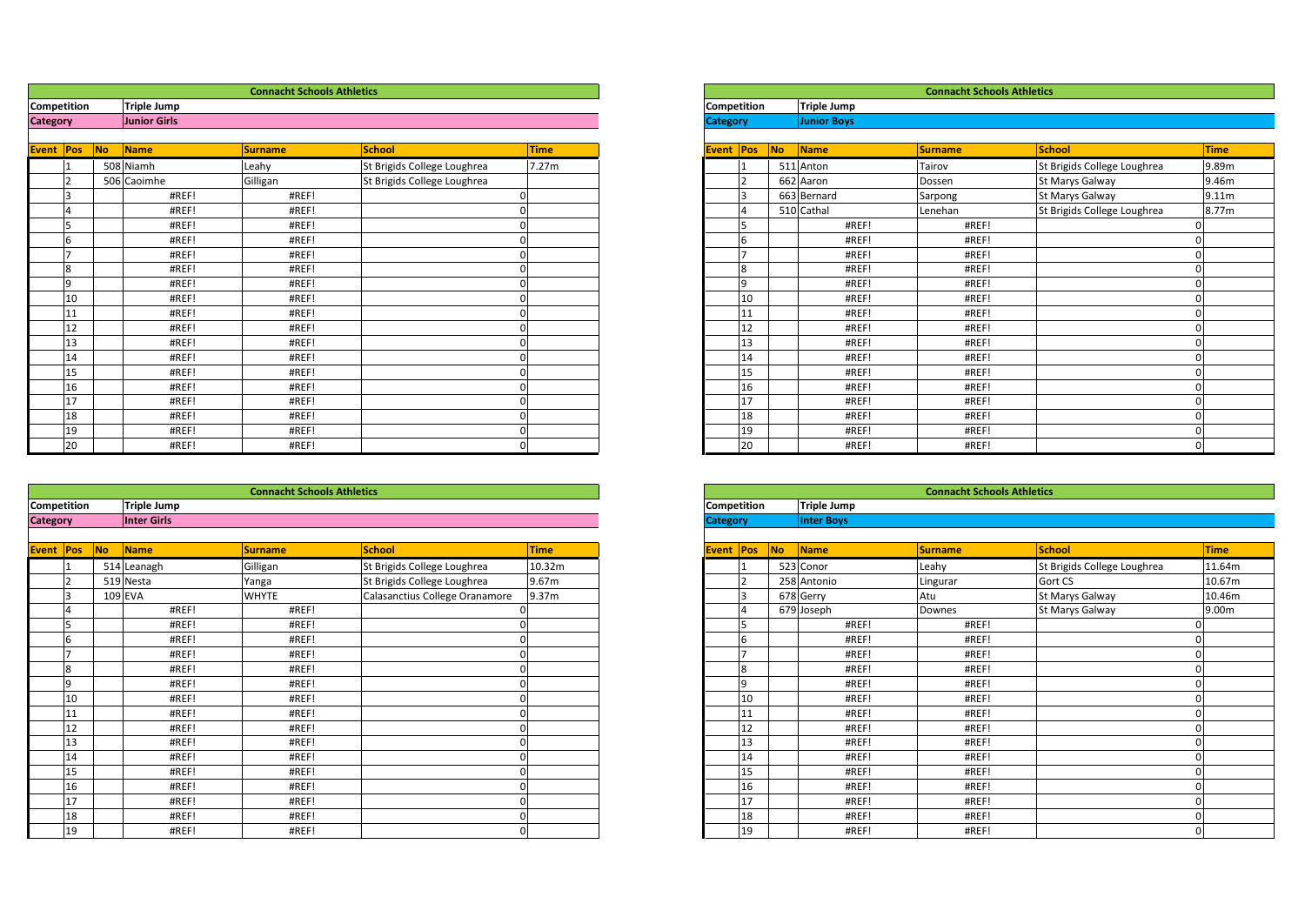| י ה<br>Zu | <b>HDFF</b><br><b>#KEF</b> | $1.0 - 7.1$<br><b>TWL</b><br>HIVLI |  |
|-----------|----------------------------|------------------------------------|--|

| 20              | #REF!               | #REF!                             |  | 20              | #REF!              |
|-----------------|---------------------|-----------------------------------|--|-----------------|--------------------|
|                 |                     |                                   |  |                 |                    |
|                 |                     | <b>Connacht Schools Athletics</b> |  |                 |                    |
| Competition     | <b>Triple Jump</b>  |                                   |  | Competition     | Triple Jump        |
| <b>Category</b> | <b>Senior Girls</b> |                                   |  | <b>Category</b> | <b>Senior Boys</b> |
|                 |                     |                                   |  |                 |                    |

| <b>Event</b> | Pos | <b>No</b> | <b>Name</b> | <b>Surname</b> | <b>School</b>                | <b>Time</b> |
|--------------|-----|-----------|-------------|----------------|------------------------------|-------------|
|              | 1   |           | 349 Laura   | Cunningham     | Presentation College Athenry | 11.00m      |
|              | 2   |           | 283 Shannon | Quigley        | Mercy Roscommon              | 10.43m      |
|              | 3   |           | #REF!       | #REF!          |                              | 0           |
|              | 4   |           | #REF!       | #REF!          |                              | 0           |
|              | 5   |           | #REF!       | #REF!          |                              | 0           |
|              | 6   |           | #REF!       | #REF!          |                              | 0           |
|              | 7   |           | #REF!       | #REF!          |                              | 0           |
|              | 8   |           | #REF!       | #REF!          |                              | 0           |
|              | 9   |           | #REF!       | #REF!          |                              | 0           |
|              | 10  |           | #REF!       | #REF!          |                              | 0           |
|              | 11  |           | #REF!       | #REF!          |                              | 0           |
|              | 12  |           | #REF!       | #REF!          |                              | 0           |
|              | 13  |           | #REF!       | #REF!          |                              | 0           |
|              | 14  |           | #REF!       | #REF!          |                              | 0           |
|              | 15  |           | #REF!       | #REF!          |                              | 0           |
|              | 16  |           | #REF!       | #REF!          |                              | 0           |
|              | 17  |           | #REF!       | #REF!          |                              | $\mathbf 0$ |
|              | 18  |           | #REF!       | #REF!          |                              | 0           |
|              | 19  |           | #REF!       | #REF!          |                              | 0           |
|              | 20  |           | #REF!       | #REF!          |                              | 0           |

| 19              | #REF!               | #REF!                             |                             |                   |
|-----------------|---------------------|-----------------------------------|-----------------------------|-------------------|
| 20              | #REF!               | #REF!                             |                             |                   |
|                 |                     |                                   |                             |                   |
|                 |                     |                                   |                             |                   |
|                 |                     | <b>Connacht Schools Athletics</b> |                             |                   |
| Competition     | <b>Pole Vault</b>   |                                   |                             |                   |
| <b>Category</b> | <b>Senior Girls</b> |                                   |                             |                   |
|                 |                     |                                   |                             |                   |
| Event Pos No    | Name                | <b>Surname</b>                    | <b>School</b>               | <b>Time</b>       |
|                 | Shannon             | Quigley                           | Mercy Roscommon             | 2.30m             |
|                 | Ciana               | Reidy                             | St Brigids College Loughrea | 2.30 <sub>m</sub> |
|                 |                     |                                   |                             |                   |
|                 |                     |                                   |                             |                   |
|                 |                     |                                   |                             |                   |
| <b>b</b>        |                     |                                   |                             |                   |
|                 |                     |                                   |                             |                   |
| 8               |                     |                                   |                             |                   |
|                 |                     |                                   |                             |                   |
| 10              | #REF!               | #REF!                             |                             |                   |
| 11              | #REF!               | #REF!                             |                             |                   |
| 12              | #REF!               | #REF!                             |                             |                   |
| 13              | #REF!               | #REF!                             |                             |                   |

| #REF!<br>#REF!                    | 20 | #REF! | #REF!                             |  |
|-----------------------------------|----|-------|-----------------------------------|--|
|                                   |    |       |                                   |  |
| <b>Connacht Schools Athletics</b> |    |       | <b>Connacht Schools Athletics</b> |  |

|                  |           |                     | <b>Connacht Schools Athletics</b> |                              |             |
|------------------|-----------|---------------------|-----------------------------------|------------------------------|-------------|
| ition:           |           | <b>Triple Jump</b>  |                                   |                              |             |
|                  |           | <b>Senior Girls</b> |                                   |                              |             |
| <b>No</b><br>Pos |           | Name                | <b>Surname</b>                    | School                       | <b>Time</b> |
|                  | 349 Laura |                     | Cunningham                        | Presentation College Athenry | 11.00m      |
|                  |           | 283 Shannon         | Quigley                           | Mercy Roscommon              | 10.43m      |
|                  |           | #REF!               | #REF!                             |                              |             |
|                  |           | #REF!               | #REF!                             |                              |             |
|                  |           | #REF!               | #REF!                             |                              |             |
|                  |           | #REF!               | #REF!                             |                              |             |
|                  |           | #REF!               | #REF!                             |                              |             |
| g                |           | #REF!               | #REF!                             |                              |             |
| Q                |           | #REF!               | #REF!                             |                              |             |
| 10               |           | #REF!               | #REF!                             |                              |             |
| 11               |           | #REF!               | #REF!                             |                              |             |
| 12               |           | #REF!               | #REF!                             |                              |             |
| 13               |           | #REF!               | #REF!                             |                              |             |
| 14               |           | #REF!               | #REF!                             |                              |             |
| 15               |           | #REF!               | #REF!                             |                              |             |
| 16               |           | #REF!               | #REF!                             |                              |             |
| 17               |           | #REF!               | #REF!                             |                              |             |
| 18               |           | #REF!               | #REF!                             |                              |             |
| 19               |           | #REF!               | #REF!                             |                              |             |
| 20               |           | #REF!               | #REF!                             |                              |             |

|                   | #REF!               | #REF!                             |                             |                   |
|-------------------|---------------------|-----------------------------------|-----------------------------|-------------------|
|                   | #REF!               | #REF!                             |                             |                   |
|                   |                     |                                   |                             |                   |
|                   |                     |                                   |                             |                   |
|                   |                     | <b>Connacht Schools Athletics</b> |                             |                   |
| <b>Pole Vault</b> |                     |                                   |                             |                   |
|                   | <b>Senior Girls</b> |                                   |                             |                   |
|                   |                     |                                   |                             |                   |
| Name              |                     | <b>Surname</b>                    | <b>School</b>               | <b>Time</b>       |
| Shannon           |                     | Quigley                           | Mercy Roscommon             | 2.30 <sub>m</sub> |
| Ciana             |                     | Reidy                             | St Brigids College Loughrea | 2.30m             |
|                   |                     |                                   |                             |                   |
|                   |                     |                                   |                             |                   |
|                   |                     |                                   |                             |                   |
|                   |                     |                                   |                             |                   |
|                   |                     |                                   |                             |                   |
|                   |                     |                                   |                             |                   |
|                   |                     |                                   |                             |                   |
|                   | #REF!               | #REF!                             |                             |                   |
|                   | #REF!               | #REF!                             |                             |                   |
|                   | #REF!               | #REF!                             |                             |                   |
|                   | #REF!               | #REF!                             |                             |                   |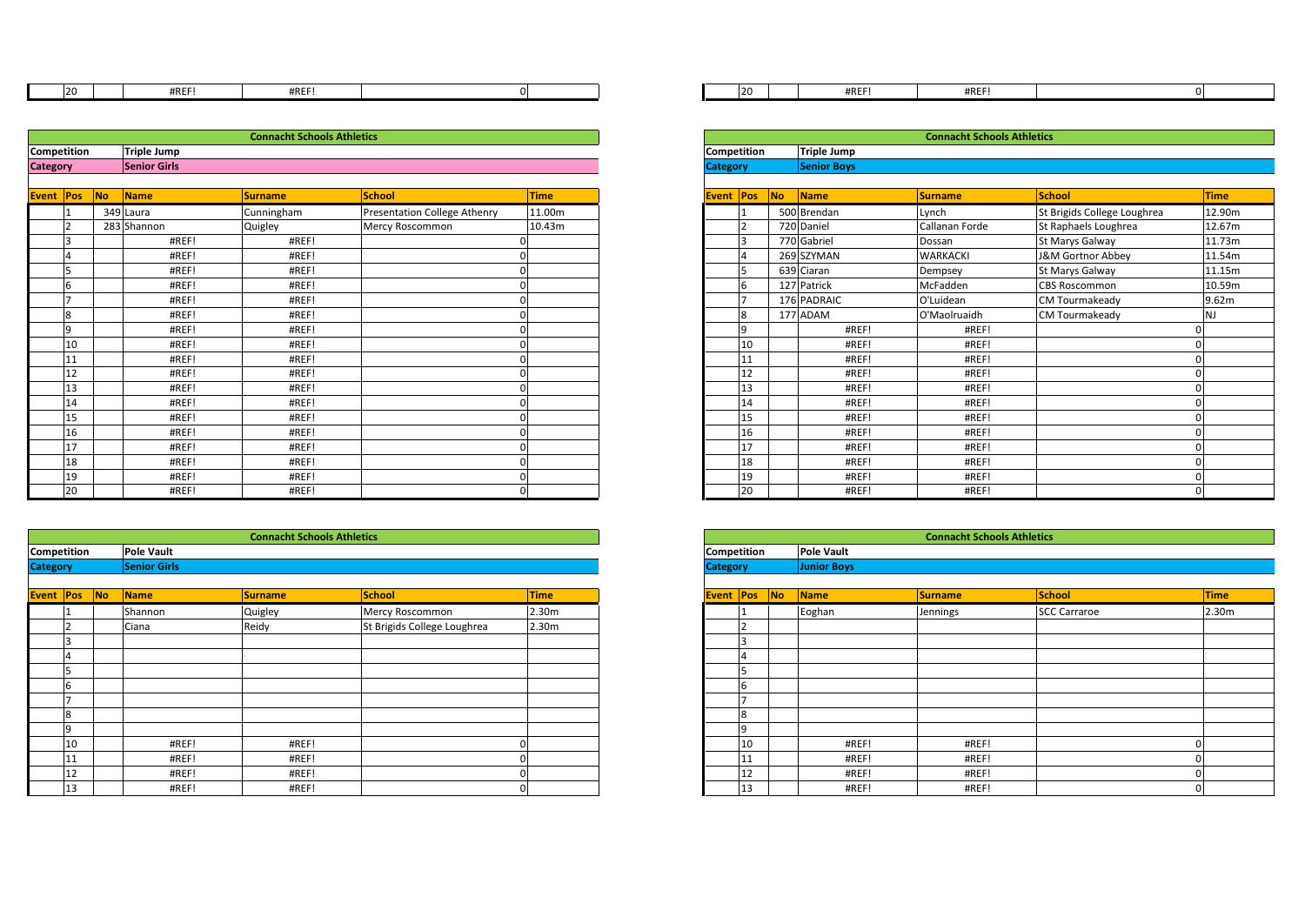|                 |  | <b>Connacht Schools Athletics</b> |             |
|-----------------|--|-----------------------------------|-------------|
| Competition     |  | Relay 4 X 100m                    |             |
| <b>Category</b> |  | <b>Minor Girls</b>                |             |
|                 |  |                                   |             |
| Race Pos No     |  | <b>School</b>                     | <b>Time</b> |
|                 |  | Chi Detatela Callaga Laughean     | FC.72       |

| <b>Race Pos No</b> |  | <b>School</b>                | Time  | <mark>Race  Pos  No</mark> |  | <b>School</b>            | <b>Time</b> |
|--------------------|--|------------------------------|-------|----------------------------|--|--------------------------|-------------|
|                    |  | St Brigids College Loughrea  | 56.72 |                            |  | Summerhill College Sligo | 51.56       |
|                    |  | Carrick-on-Shannon CS        | 57.3  |                            |  | <b>Colaiste Einde</b>    | 52.79       |
|                    |  | SH Westport                  | 57.57 |                            |  | St Marys Galway          | 53.34       |
|                    |  | Presentation College Athenry | 58.46 |                            |  | Athlone CC               | 54.28       |
|                    |  | St Attractas Tubbercurry     | 58.98 |                            |  | Moyne CS Longrord        | 55.24       |
|                    |  | Moyne CS Longrord            | 60.6  |                            |  | St Geralds Castlebar     | 58.88       |
|                    |  | J&M Salerno                  | 60.88 |                            |  |                          |             |
|                    |  |                              |       |                            |  |                          |             |

|                    |   | ╰ | J&M Salerno                       | 60.881 |                 |                    |
|--------------------|---|---|-----------------------------------|--------|-----------------|--------------------|
|                    | 8 |   |                                   |        | $\circ$         |                    |
|                    |   |   |                                   |        |                 |                    |
|                    |   |   |                                   |        |                 |                    |
|                    |   |   | <b>Connacht Schools Athletics</b> |        |                 |                    |
| <b>Competition</b> |   |   | Relay 4 X 100m                    |        | Competition     | Relay 4 X 100m     |
| <b>Category</b>    |   |   | <b>Junior Girls</b>               |        | <b>Category</b> | <b>Junior Boys</b> |
|                    |   |   |                                   |        |                 |                    |

| Race Pos No |  | <b>School</b>                | <b>Time</b> | Race Pos No | <b>School</b>                       | <b>Time</b> |
|-------------|--|------------------------------|-------------|-------------|-------------------------------------|-------------|
|             |  | <b>CM Ballymote</b>          | 56.39       |             | St Marys Galway                     | 49.6        |
|             |  | Presentation College Athenry | 56.54       |             | St Muredachs Ballina                | 54.44       |
|             |  | St Louis CS Kiltimagh        | 56.6        |             | <b>Presentation College Athenry</b> | 51.66       |
|             |  | Colaiste Einde               | 57.93       |             | Carrick-on-Shannon CS               | 52.85       |
|             |  | Abbey CS Boyle               | 57.28       |             | Colaiste Einde                      | 51.81       |
|             |  | Taylors Hill Galway          | 57.84       |             | St Muredachs Ballina                | 52.85       |
|             |  | Ursuline Sligo               | 58.06       |             | St Josephs Galway                   | 54.44       |
|             |  | St Brigids College Loughrea  | 58.7        |             | <b>Ballyhaunis Cs</b>               | 54.44       |

|                 |                    | IF       | Ursuline Sligo                    | 58.06       |                    |     | IВ  |                   |
|-----------------|--------------------|----------|-----------------------------------|-------------|--------------------|-----|-----|-------------------|
|                 |                    | C        | St Brigids College Loughrea       | 58.7        |                    |     |     |                   |
|                 |                    |          |                                   |             |                    |     |     |                   |
|                 |                    |          | <b>Connacht Schools Athletics</b> |             |                    |     |     | Co                |
|                 | Competition        |          | Relay 4 X 100m                    |             | <b>Competition</b> |     |     | Relay 4 X 100m    |
| <b>Category</b> |                    |          | <b>Inter Girls</b>                |             | <b>Category</b>    |     |     | <b>Inter Boys</b> |
|                 |                    |          |                                   |             |                    |     |     |                   |
| Race            | Pos                | No.      | <b>School</b>                     | <b>Time</b> | Race               | Pos | No. |                   |
|                 |                    | ΙE       | Ursuline Sligo                    | 54.44       |                    |     | E   |                   |
|                 |                    | G        | <b>Ballyhaunis Cs</b>             | 55.69       |                    |     | A   |                   |
|                 |                    | F        | SH Westport                       | 56.83       |                    | 3   |     |                   |
|                 |                    | <b>B</b> | Presentation college Headford     | 59.09       |                    | 4   | lн  |                   |
|                 |                    | H        | St Josephs Foxford                | 59.02       |                    | 5   |     | St N              |
|                 | 6                  | C        | Colaiste Einde                    | 63          |                    | 6   | G   |                   |
|                 |                    |          |                                   |             |                    |     | In  |                   |
|                 |                    |          |                                   |             |                    | 8   |     |                   |
|                 |                    |          |                                   |             |                    |     |     |                   |
|                 |                    |          |                                   |             |                    |     |     |                   |
|                 |                    |          | <b>Connacht Schools Athletics</b> |             |                    |     |     | Co                |
|                 | <b>Competition</b> |          | Relay 4 X 100m                    |             | <b>Competition</b> |     |     | Relay 4 X 100m    |

|                 |    |                                   |  |                    | ID |                     |
|-----------------|----|-----------------------------------|--|--------------------|----|---------------------|
|                 | 18 |                                   |  |                    |    |                     |
|                 |    |                                   |  |                    |    |                     |
|                 |    |                                   |  |                    |    |                     |
|                 |    | <b>Connacht Schools Athletics</b> |  |                    |    |                     |
| Competition     |    | Relay 4 X 100m                    |  | <b>Competition</b> |    | <b>Relay 4 X 10</b> |
| <b>Category</b> |    | <b>Senior Girls</b>               |  | <b>Category</b>    |    | Senior Boys         |

|        |                    | <b>Connacht Schools Athletics</b>   |             |
|--------|--------------------|-------------------------------------|-------------|
| ition: | Relay 4 X 100m     |                                     |             |
|        | <b>Minor Girls</b> |                                     |             |
|        |                    |                                     |             |
| Pos No |                    | <b>School</b>                       | <b>Time</b> |
| ΙA     |                    | St Brigids College Loughrea         | 56.72       |
|        |                    | Carrick-on-Shannon CS               | 57.3        |
|        |                    | SH Westport                         | 57.57       |
|        |                    | <b>Presentation College Athenry</b> | 58.46       |
| l G    |                    | St Attractas Tubbercurry            | 58.98       |

|                 | ΙG | St Attractas Tubbercurry            | 58.98       |      |                 |           | Moyne CS Longrord                   | 55.24          |
|-----------------|----|-------------------------------------|-------------|------|-----------------|-----------|-------------------------------------|----------------|
|                 |    | Moyne CS Longrord                   | 60.6        |      |                 | G         | St Geralds Castlebar                | 58.88          |
|                 |    | J&M Salerno                         | 60.88       |      |                 |           |                                     |                |
|                 |    |                                     |             |      |                 |           |                                     |                |
|                 |    |                                     |             |      |                 |           |                                     |                |
|                 |    |                                     |             |      |                 |           |                                     |                |
|                 |    | <b>Connacht Schools Athletics</b>   |             |      |                 |           | <b>Connacht Schools Athletics</b>   |                |
| Competition     |    | Relay 4 X 100m                      |             |      | Competition     |           | Relay 4 X 100m                      |                |
|                 |    | <b>Junior Girls</b>                 |             |      | <b>Category</b> |           | <b>Junior Boys</b>                  |                |
| <b>Category</b> |    |                                     |             |      |                 |           |                                     |                |
|                 |    |                                     |             |      |                 |           |                                     |                |
| Race Pos No     |    | <b>School</b>                       | <b>Time</b> | Race | Pos             | <b>No</b> | <b>School</b>                       | <b>Time</b>    |
|                 |    | CM Ballymote                        | 56.39       |      |                 |           | St Marys Galway                     |                |
|                 |    | <b>Presentation College Athenry</b> | 56.54       |      |                 |           | St Muredachs Ballina                | 49.6<br>54.44  |
|                 |    | St Louis CS Kiltimagh               | 56.6        |      |                 |           | <b>Presentation College Athenry</b> | 51.66          |
|                 |    | Colaiste Einde                      | 57.93       |      |                 |           | Carrick-on-Shannon CS               | 52.85          |
|                 | L. | Abbey CS Boyle                      | 57.28       |      |                 |           | <b>Colaiste Einde</b>               |                |
|                 |    | <b>Taylors Hill Galway</b>          | 57.84       |      |                 |           | St Muredachs Ballina                | 51.81<br>52.85 |

|                     |                    | <b>Connacht Schools Athletics</b> |             |                 |             |                | <b>Connacht Schools Athletics</b> |             |
|---------------------|--------------------|-----------------------------------|-------------|-----------------|-------------|----------------|-----------------------------------|-------------|
| ition:              | Relay 4 X 100m     |                                   |             |                 | Competition |                | Relay 4 X 100m                    |             |
|                     | <b>Inter Girls</b> |                                   |             | <b>Category</b> |             |                | Inter Boys                        |             |
| Pos <mark>No</mark> |                    | <b>School</b>                     | <b>Time</b> |                 | Race Pos    | N <sub>o</sub> | <b>School</b>                     | <b>Time</b> |
| Ŀ.                  |                    | Ursuline Sligo                    | 54.44       |                 |             |                | St Marys Galway                   | 47.45       |
| G                   |                    | <b>Ballyhaunis Cs</b>             | 55.69       |                 |             |                | St Marys Galway                   | 47.77       |
|                     |                    | SH Westport                       | 56.83       |                 |             | ◡              | Clifden CS                        | 48.46       |
| IB.                 |                    | Presentation college Headford     | 59.09       |                 |             | IН             | Abbey CS Boyle                    | 49.39       |
| Ιн                  |                    | St Josephs Foxford                | 59.02       |                 |             |                | St Nathys Ballaghdereen           | 50.09       |
| I C                 |                    | Colaiste Einde                    | 63          |                 |             | $\mathsf{G}$   | St Geralds Castlebar              | 50.47       |
|                     |                    |                                   |             |                 |             |                | Colaiste Einde                    |             |
|                     |                    |                                   |             |                 |             |                |                                   |             |

|                 | <b>Connacht Schools Athletics</b> |
|-----------------|-----------------------------------|
| Competition     | Relay 4 X 100m                    |
| <b>Category</b> | <b>Senior Boys</b>                |